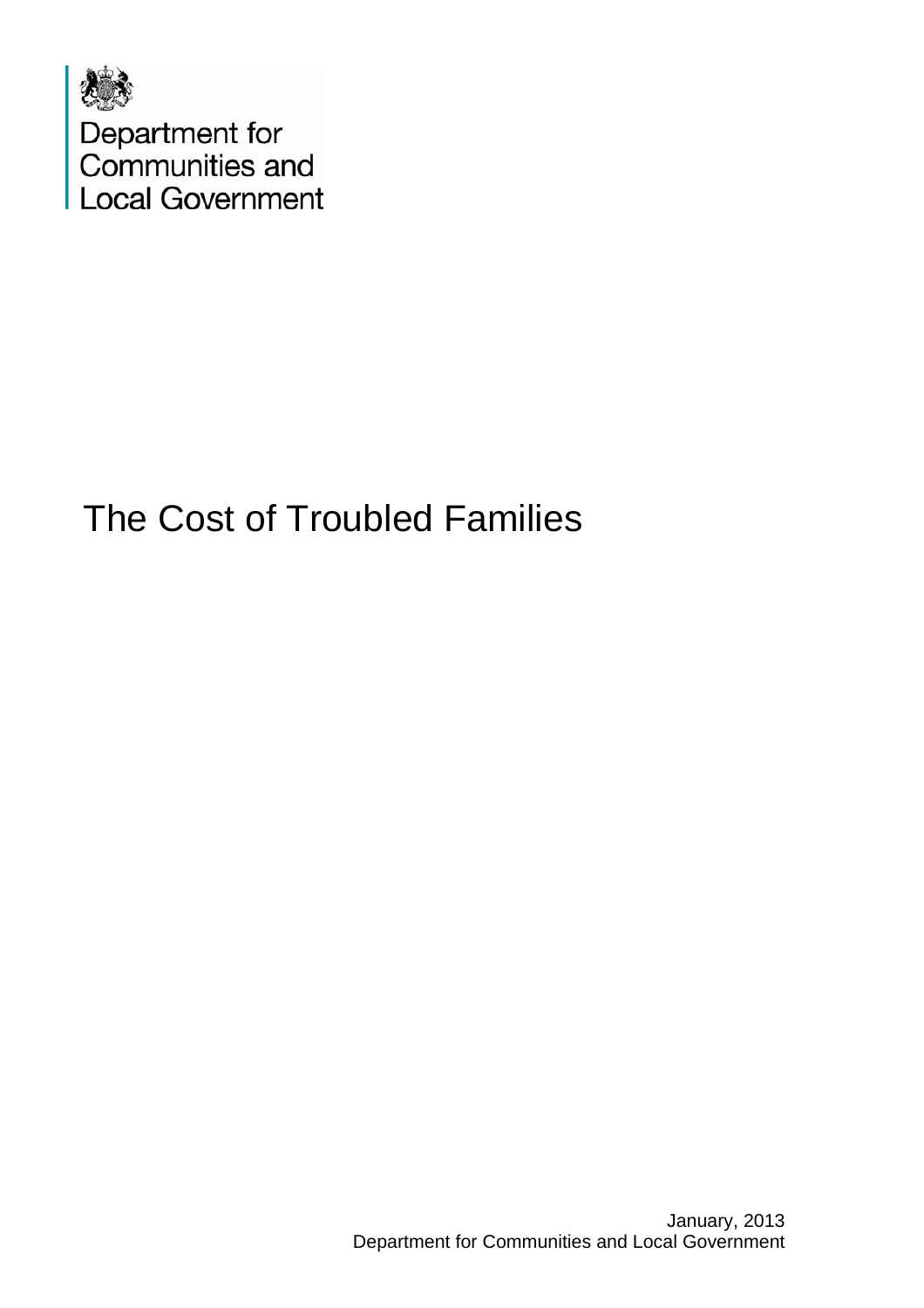*© Crown copyright, 2013* 

*Copyright in the typographical arrangement rests with the Crown.*

You may re-use this information (not including logos) free of charge in any format or medium, under the terms of the Open Government Licence. To view this licence, visit <http://www.nationalarchives.gov.uk/doc/open-government-licence/> or write to the Information Policy Team, The National Archives, Kew, London TW9 4DU, or e-mail: **psi@nationalarchives.gsi.gov.uk.** 

This document/publication is also available on our website at [www.gov.uk/dclg](http://www.gov.uk/dclg)

Any enquiries regarding this document/publication should be sent to us at:

Department for Communities and Local Government Eland House Bressenden Place London SW1E 5DU Telephone: 030 3444 0000

January, 2013

ISBN: 978-1-4098-3781-7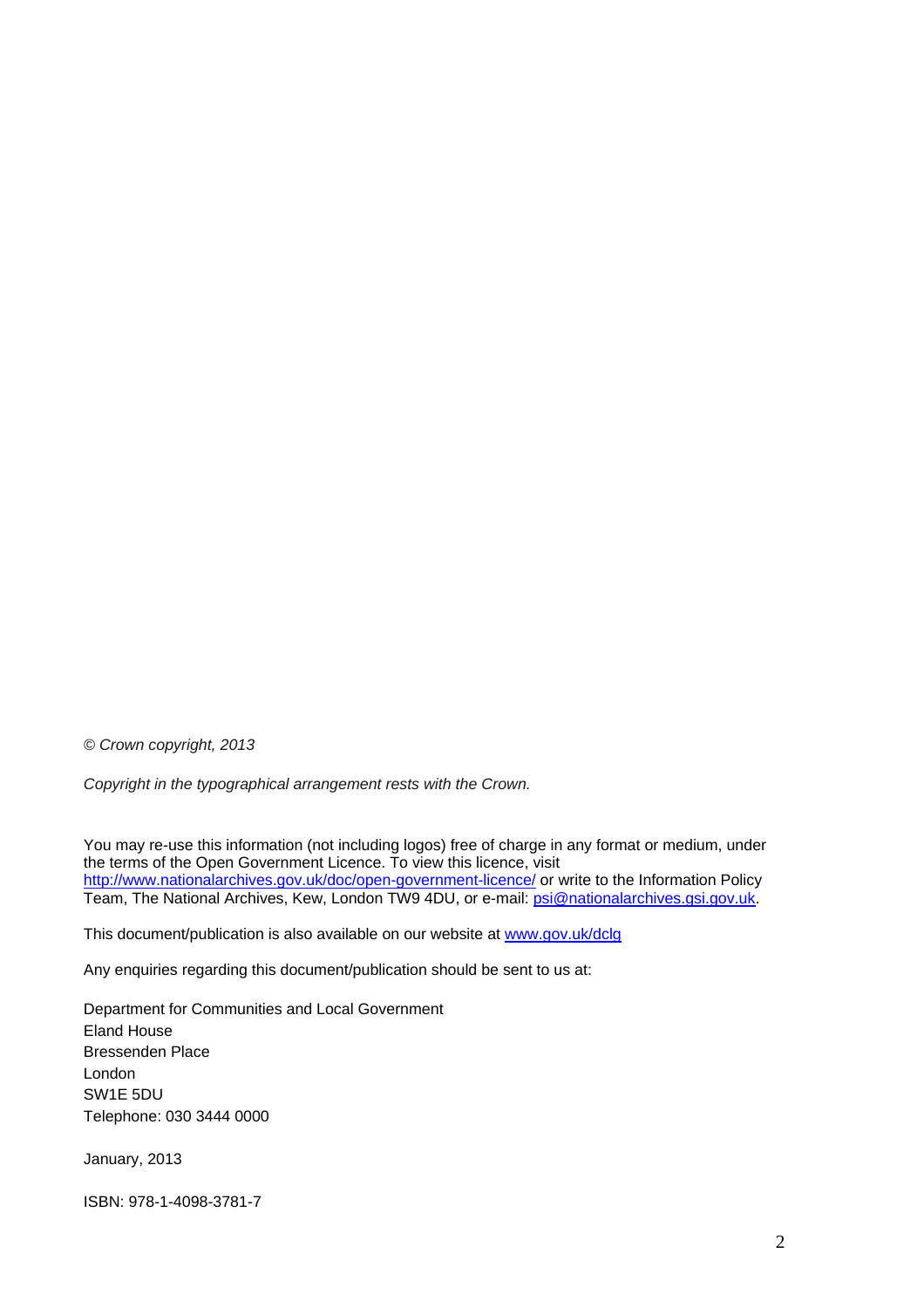# The Cost of Troubled Families

#### **Contents**

| <b>The Cost of Troubled Families</b>                                                                                                                                                                                    | 4                                |
|-------------------------------------------------------------------------------------------------------------------------------------------------------------------------------------------------------------------------|----------------------------------|
| <b>Introduction</b>                                                                                                                                                                                                     | 5                                |
| The context                                                                                                                                                                                                             | 7                                |
| <b>Action to date</b>                                                                                                                                                                                                   | 9                                |
| <b>Common themes</b><br>Theme 1: Family costs<br>Theme 2: Nailing down the unit costs<br>Theme 3: Projecting savings<br>Theme 4: Making the financial case for reform of services<br>Theme 5: Securing joint investment | 10<br>11<br>19<br>22<br>29<br>35 |
| <b>Conclusion</b>                                                                                                                                                                                                       | 39                               |
| Annex A: List of local authorities involved in the<br>production of this report                                                                                                                                         | 41                               |
| Annex B: Explanatory note of sample costs tables                                                                                                                                                                        | 42                               |
| <b>Endnotes</b>                                                                                                                                                                                                         | 47                               |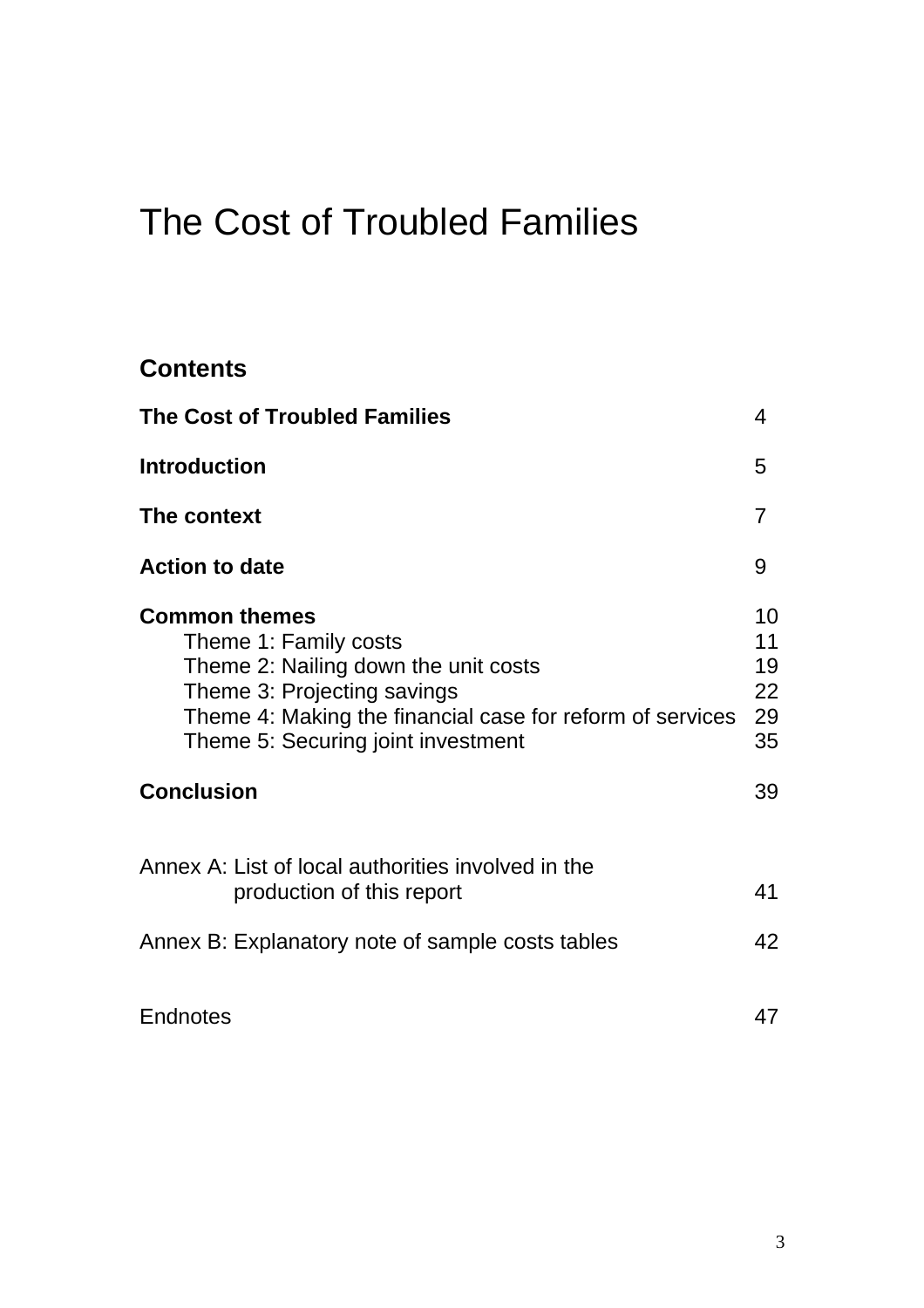# **The Cost of Troubled Families**

Local authorities have been instrumental from the beginning in helping the Troubled Families Team in the Department for Communities and Local Government develop the programme to turn around 120,000 troubled families by 2015. This report is no exception. We are very grateful to colleagues in Birmingham City Council, West Cheshire, the City of Westminster, Cornwall, Essex County Council, Hull, Leicestershire County Council, the London Borough of Barnet, the London Borough of Hammersmith & Fulham, the London Borough of Hounslow, the Royal Borough of Kensington and Chelsea, the London Borough of Wandsworth, Manchester City Council, Oldham, Solihull and Sheffield.

All these local authorities have worked on the costs of troubled families in their areas and shared their thoughts, plans, ideas and data.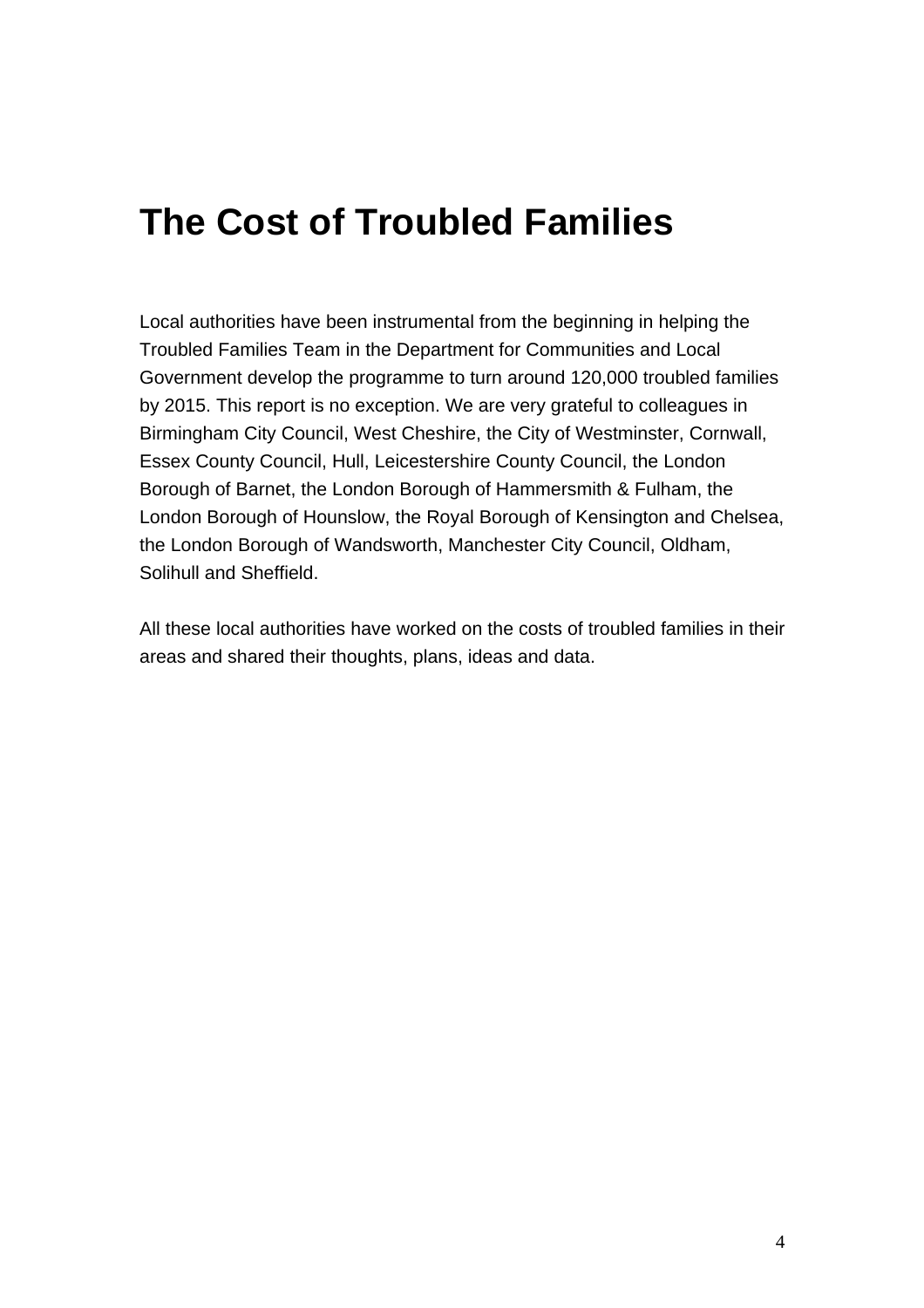### Introduction

This report makes the case for all local agencies (local authorities, the police, health services and others) to examine what they spend on troubled families, how they spend it, and how effective that expenditure is in helping turn lives around and preventing the emergence of future troubled families. Public services cannot afford to spend their resources ineffectively when reacting to the social problems of these families. With the economic challenges that the country currently faces there is an even more powerful impetus to ensure this is not the case.

Of course there is a huge human cost of failing to intervene effectively with troubled families – and this has been set out in the two previous reports from the Troubled Families Team*.* However the financial costs are also important to understand and evaluate. There are figures and examples in this report that make this case starkly. We spend disproportionately more on troubled families than the 'average' family. For example, in West Cheshire, the council is spending an average of £7,795 on an average family in its area, compared to £76,190 for a troubled family. In Solihull, local services spend an average of £5,217 on an average family, compared with £46,217 on a troubled family. The amount spent on a troubled family is estimated at nearly £100,000 in Barnet. This is not sustainable.

While not all of these costs can be averted, the projected financial benefits of investing a comparably small amount in family intervention services are compelling. For example, in Leicestershire, the council is projecting average savings of around £25,700 per troubled family, in West Cheshire, the local authority is estimating savings of around £20,000 per troubled family and in Manchester, the city council is estimating savings of around £32,600 per troubled family. In the London Borough of Wandsworth, the council is making early stage projections of around £29,000 worth of savings. For just the prison service's costs alone, the family intervention service in Hull has saved an estimated average of £6,829 per troubled family. Although calculations are at an early stage, savings of this sort scaled up to a national level would run into billions of pounds.

While this report documents valuable work laying the foundations of increasingly more rigorous local financial cases for investment in new ways of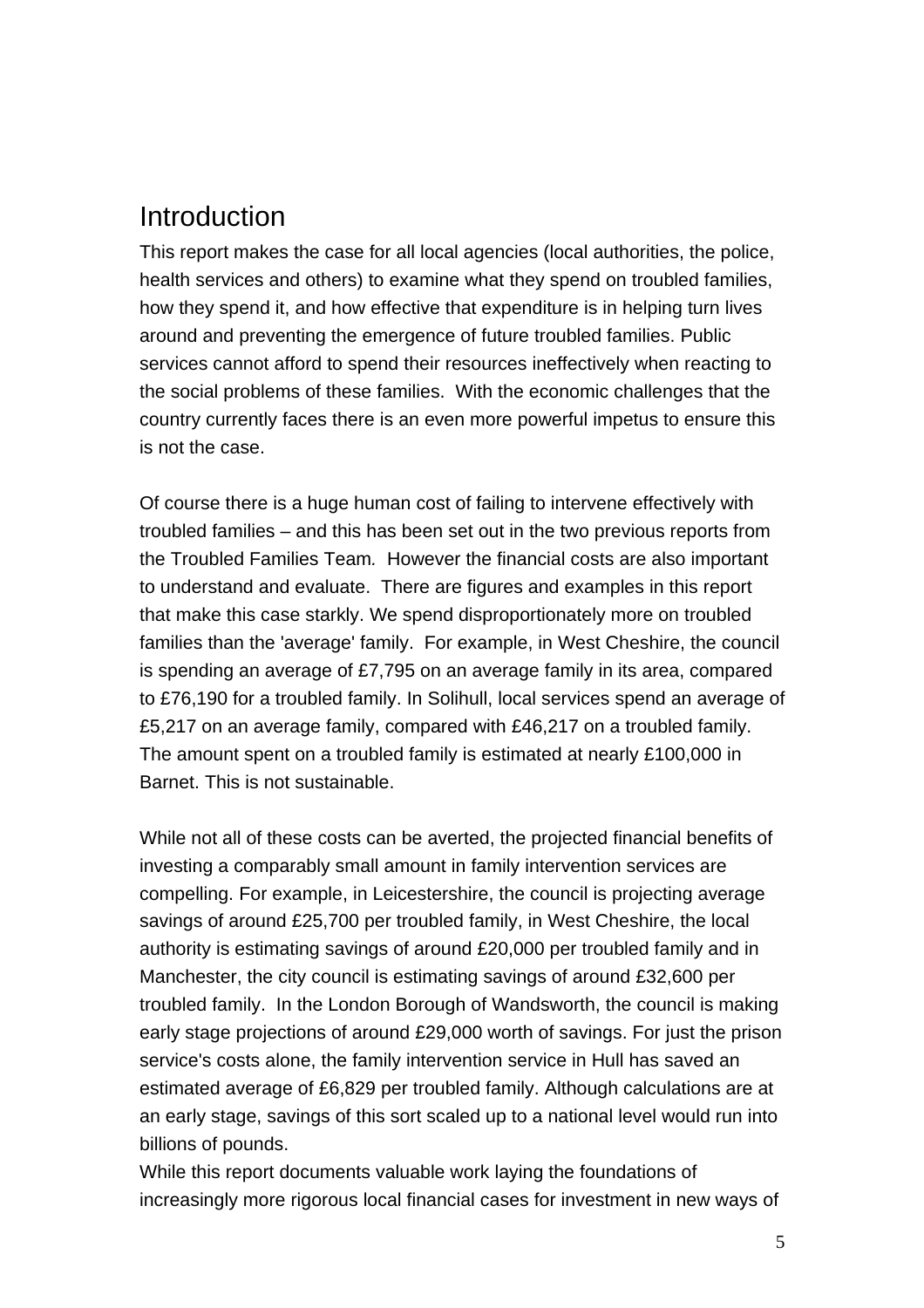working, we do not underestimate the challenges faced and the degree to which this remains very much a work-in-progress for all areas. Just as the Troubled Families Programme presents a considerable delivery challenge, getting under the skin of the costs and potential financial benefits of this work is a big ask. Just as families' problems fall across multiple areas of need, the expenditure on them falls across multiple parts of the public sector (both locally and centrally). Accessing, understanding and applying information from these sources, gaining political and strategic traction within their oftencompeting priorities and being able to achieve the holy grail of 'cashing'[1](#page-46-0) some of the projected financial benefits are daunting tasks.

This report showcases some of the early work that local authorities are undertaking to address these challenges and bring together the necessary evidence and local support. This is pioneering work of national significance and of great value to other public sector agencies, which share a desire to spend taxpayers' money more efficiently – and improve the prospects of some of the most vulnerable people in our society.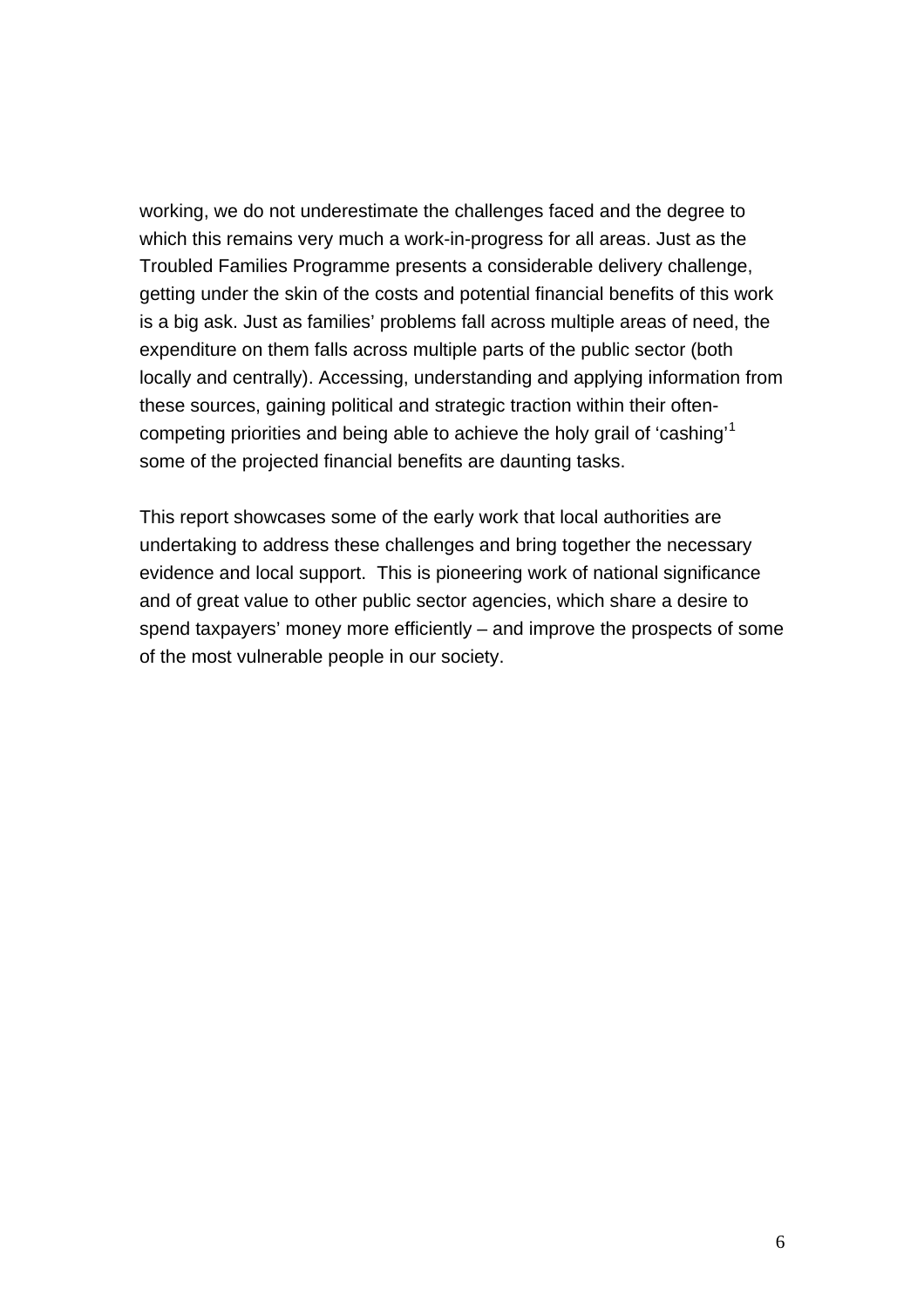### The context

In December 2010, the Prime Minister stated his commitment to turn around the lives of 120,000 of the country's most troubled families by the end of this parliament and, as part of this, the Government has set out a clear vision about what needs to change in these households: getting children into school, cutting crime and anti-social behaviour and putting adults on the path to work. To deliver this, the Government pledged to invest an addition £448 million in the Troubled Families Programme, a programme designed to help and change these families; and established a Troubled Families Team in the Department for Communities and Local Government, led by Louise Casey CB and overseen by the Secretary of State for Communities, the Rt. Hon Eric Pickles MP.

In June 2012, the Troubled Families Team published *'Listening to Troubled Families'[2](#page-46-1)* which described, often in the families' own language, the societal case for changing the way the families were worked with. In December 2012, the report *'Working with Troubled Families: A guide to the evidence and good practice'[3](#page-46-1)* outlined new reforms needed including the expansion of family intervention services, the streamlining of assessment processes and interventions into a single 'whole family' approach, and the better coordination of action needed to support troubled families across services.

Building on this work, which detailed the human case for change and the evidence of interventions that help families change, attention has also now turned to the financial case for change. Successive administrations have acknowledged that there is a group of families across the country who both cause and experience multiple and complex problems, resulting in disproportionate expense to the public purse. This places an unacceptable burden on social care, criminal justice, housing, health and education budgets. It is a straightforward assumption to make that achieving positive changes in these families' lives must save money.

Ahead of the Government's investment in its current Troubled Families Programme, this assumption was tested; the scale of public expenditure on 120,000 of the most troubled families was quantified, as were the potential financial benefits of improving their outcomes<sup>[4](#page-46-1)</sup>. The total estimated financial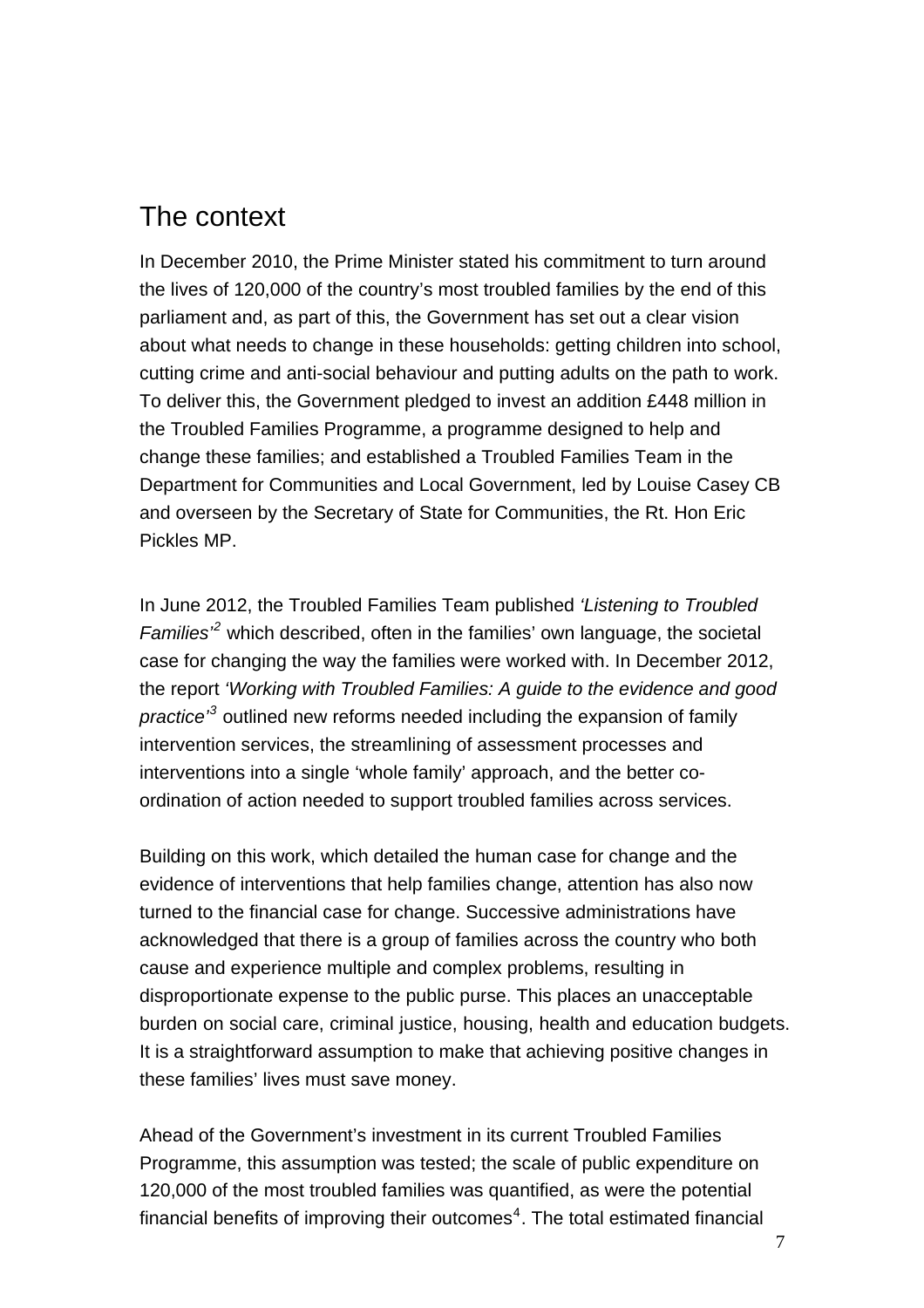cost of these families was around £9 billion per year, £8 billion of which is spent purely reacting to the problems caused and experienced by these families. By comparison, an estimated £1 billion (just 11% of total expenditure) was being spent on targeted interventions to help families address their problems long-term.

The analysis of existing expenditure allowed government to consider whether further investment would be worthwhile if it could be used more effectively – if it was invested in services that can turn families' lives around. The Prime Minister confirmed his belief that it was indeed worthwhile to do so when he announced the three-year £448m Troubled Families Programme that commenced in April 2012. It is a major programme with significant investment, but the size of that investment is comparably modest when set against the potential for making a significant impact on the £8bn per year of estimated reactive expenditure that these families attract.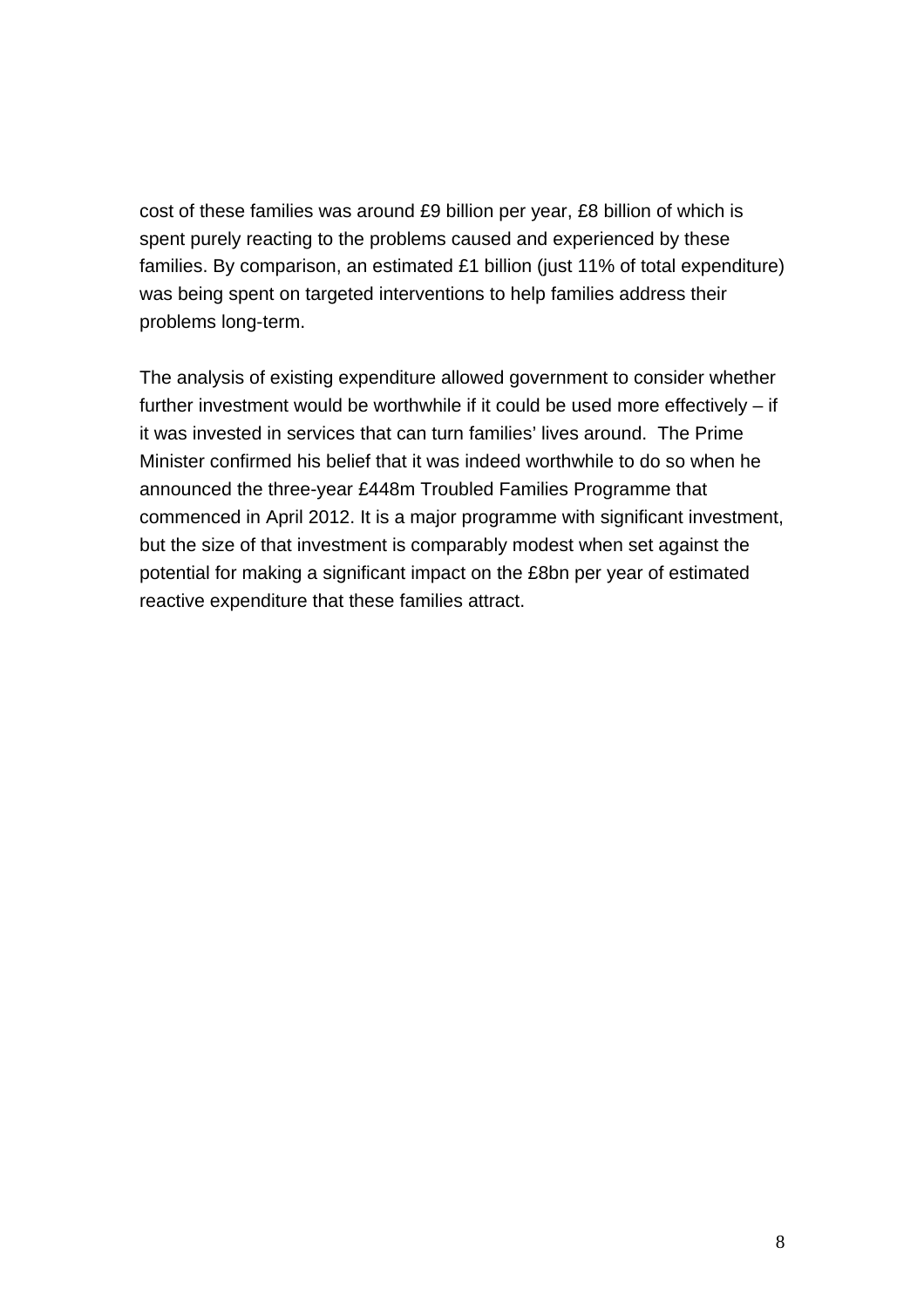# Action to Date

Early in 2012, the Government invited all upper-tier local authorities to sign up to supporting the Prime Minister's ambition for troubled families – and all 152 accepted this challenge. However, these areas vary considerably in terms of the scale and maturity of their existing provision for troubled families, and in their understanding the real costs incurred currently and the potential benefits of investment in alternative approaches and system reform. Some areas have benefited significantly in this regard from their involvement in initiatives such the Cabinet Office's Social Impact Bond pilots<sup>[5](#page-46-1)</sup> and the Government's Whole Place Community Budgets project<sup>[6](#page-46-1)</sup>.

Over the last few months, the Troubled Families Team has been working with approximately 20<sup>[7](#page-46-1)</sup> of the 152 upper-tier local authorities, which are all considering the financial case for the Troubled Families Programme in detail. We know that many more local authorities are undertaking comparable work, but these offer a sample of some of the most advanced local areas in terms of their work on costs and benefits.

The purpose of this work was not to steer local areas down a defined view of what works best. Instead, the team has sought to understand the work that they are undertaking and to draw out common themes and learning. All of these areas have approached the challenge slightly differently and had to take account of varying degrees of local buy-in from partners and accessibility of information. The catalyst for the work also varies from area to area; some initially kicked the work off because of a spike in a problem (such as a rise in truancy), some because of an identified failure in their services and others because of the need to create cost savings.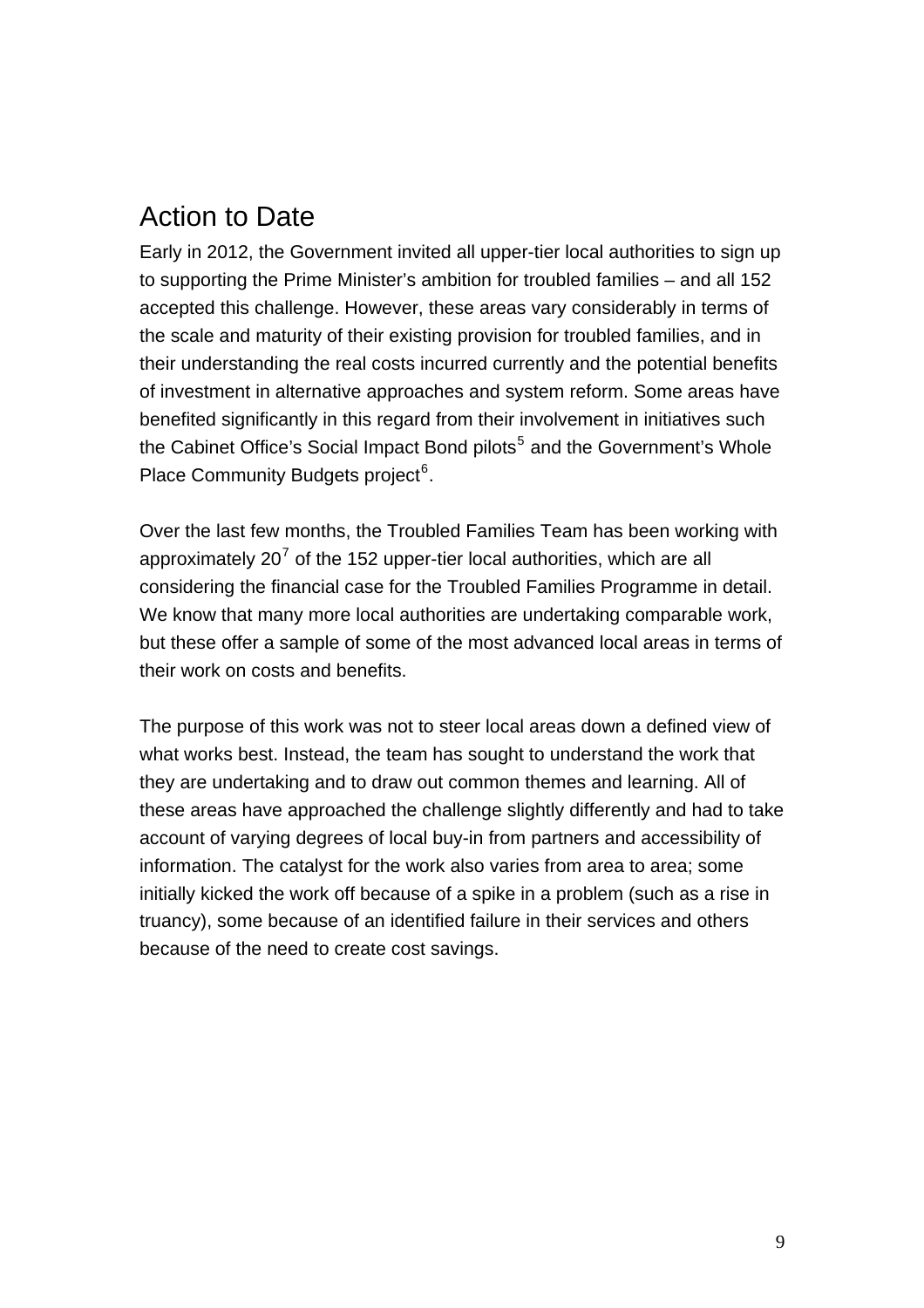# Common Themes

Despite the fact that their starting points may have been different, we have identified five common themes and an emerging process, which may help other local authorities that are either currently grappling with this challenge or looking to begin similar work. These five themes are:

**Theme 1: Family costs:** Building a representative catalogue of costed family case studies, demonstrating the reactive costs of these families prior to intervention and the savings which may be realised if they are turned around.

**Theme 2: Nailing down the unit costs:** Working with partners across the criminal justice, housing, schools, health and voluntary sectors to secure a local consensus about the actual unit costs of different interventions and activities.

**Theme 3: Projecting savings**: Building on better cost data, local areas are developing new and improved processes to assess the potential financial benefits of the Troubled Families Programme in their locality.

**Theme 4: Making the financial case for reform of services:** Focusing on inefficiencies, duplications and gaps in provision to identify how services could be redesigned to deliver better value for money and better family outcomes.

**Theme 5: Securing joint investment:** Where areas have a strong grasp of their local costs data and buy-in from a range of the benefiting local public bodies, they have started to form 'joint investment agreements' – long-term funding arrangements where the benefits of better outcomes are reflected in the financial stake of different public bodies.

Whilst the way that local areas describe and plan this work may differ, they are all working towards being able to produce a credible assessment of the costs and benefits of investment in more effective work with troubled families, and more sustainable investment arrangements in the long term.

In some cases, this longer-term view goes beyond the current group of 120,000 troubled families and the identification criteria set out in the Financial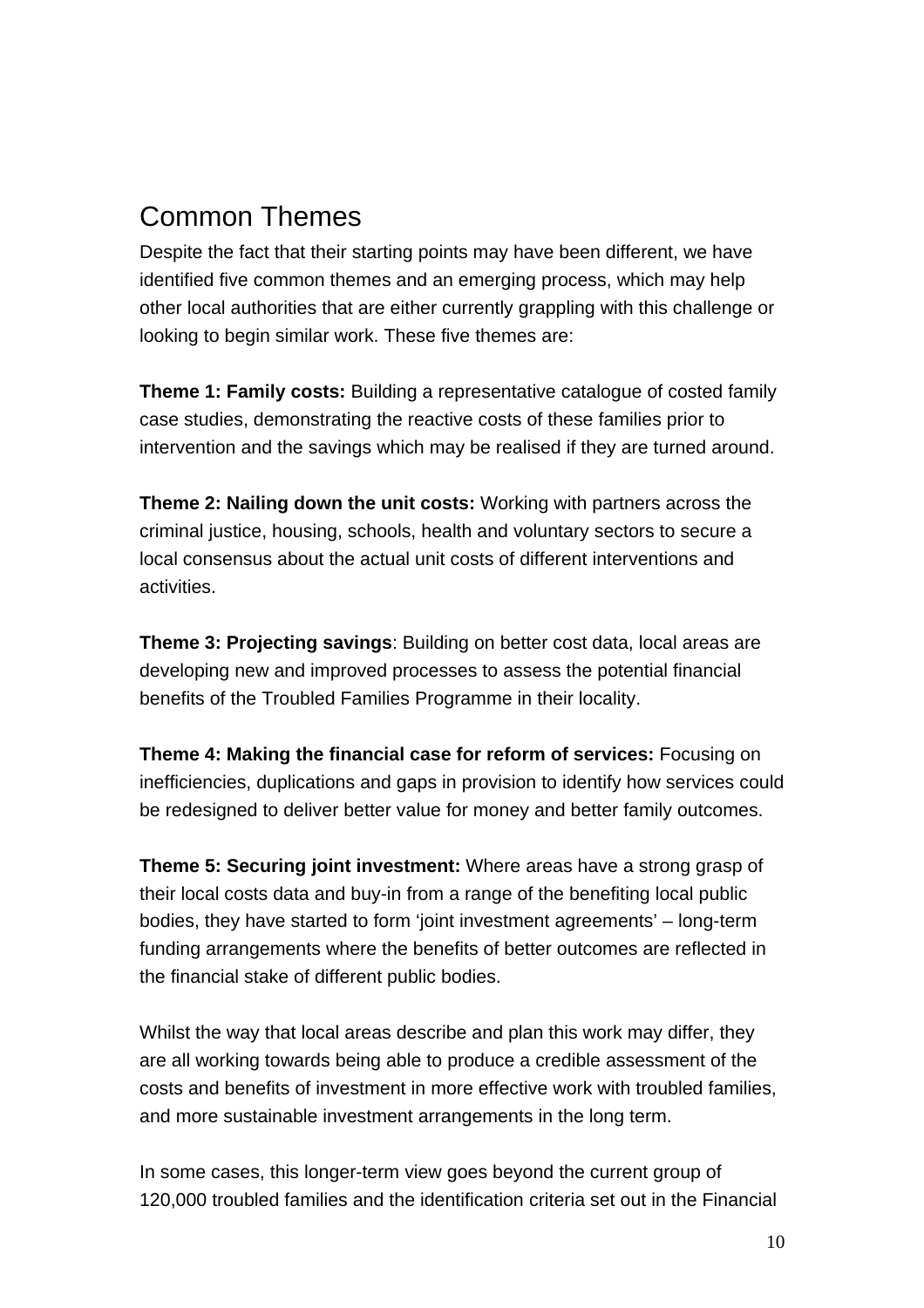Framework for the Troubled Families Programme<sup>[8](#page-46-1)</sup>. In most of these cases, this is because these are looking to reduce demand on acute services (e.g. child protection, A&E services, mental health services) in the long term: They want to both tackle the needs of their most complex families and re-model their service provision so that they can identify symptoms earlier, target preventative approaches accordingly and prevent a new generation of troubled families from emerging.

#### **Theme 1: Family costs**

Sourcing one-off case studies of 'expensive' families has been used by some areas, to draw attention to the problem and sometimes to justify a different approach with similar groups of families.

For example, prior to services gripping the problem, one family in the South West is estimated to have cost local agencies just over £400,000 in reactive expenditure. This one parent family had a history of imprisonment, substance misuse, truancy, homelessness, child protection concerns and domestic violence. These costs fell across the police, local authority housing, anti-social behaviour and Children's services, and the health system. In particular, the combination of expensive reactive criminal justice and social service interventions generated escalating expenditure. Just one member of this family cost the public purse over £290,000 in a single year. By contrast, subsequently implementing an effective whole family intervention with this family achieved positive results at an estimated cost of just £8,250.

There are many other case studies like the family in the South West, but though they are important and can be the catalyst for taking action, they tend to feature some of the most complex and expensive families within the 'troubled' group. The problem is that picking isolated cases does not provide sufficiently solid evidence for changing services; many areas have decided, therefore, do this work in a more systematic and organised way to help galvanise change. The Government's Troubled Families programme gives local agencies the opportunity and impetus for such work.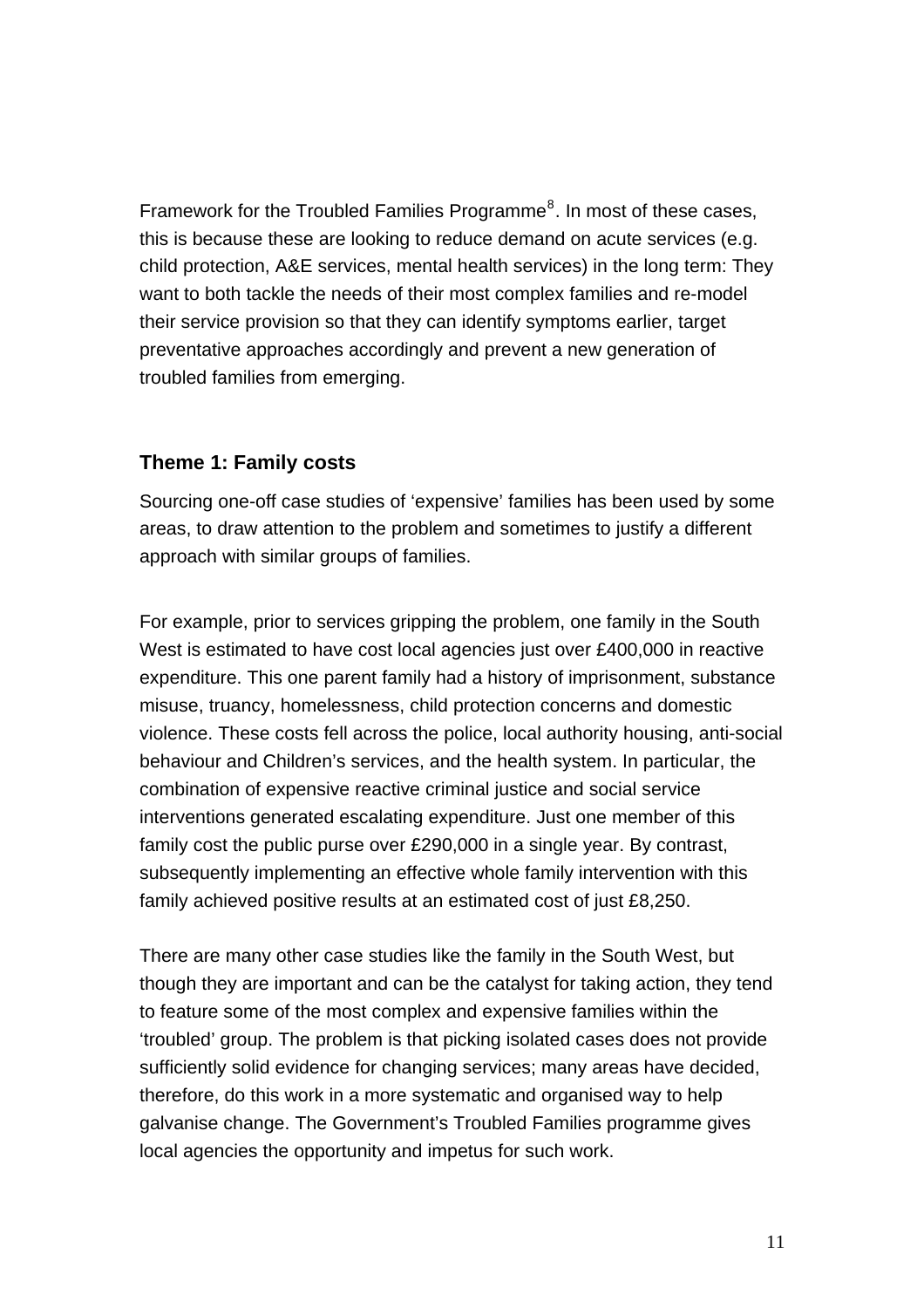### Oldham

Rather than costing their most complex (and expensive) troubled families, **Oldham** started by looking at all potentially troubled families, and decided to start by costing two of its 'moderate' complexity families $9^9$  $9^9$ , as in their view these represent the majority of their local population of troubled families. The local authority undertook a thorough analysis of the needs, service interventions, referrals and call outs to the two families over the last ten years.

With the first family, they mapped 410 different interventions by 25 different services, 18 missed opportunities to achieve positive change, and 32 referrals between services. The estimated total cost of responding to this family in 2011/12 alone was £47,235. With the second family, they mapped 94 police call outs, 34 of which were for domestic violence involving most of the family members, 6 overdoses, 9 reported incidents of self-harm (6 of which were by the children) and 3 suicide attempts.



Note: Each post-it represents a contact or intervention with one family

The local authority has mapped over 200 different local services used by troubled families in Oldham and gathered detailed information for 24 of these services. Across these services, they have estimated that there have been over half a million 'contacts' with such families, and at least 45,000 interagency referrals. This analysis has given them a firm footing with partners for arguing the case for change.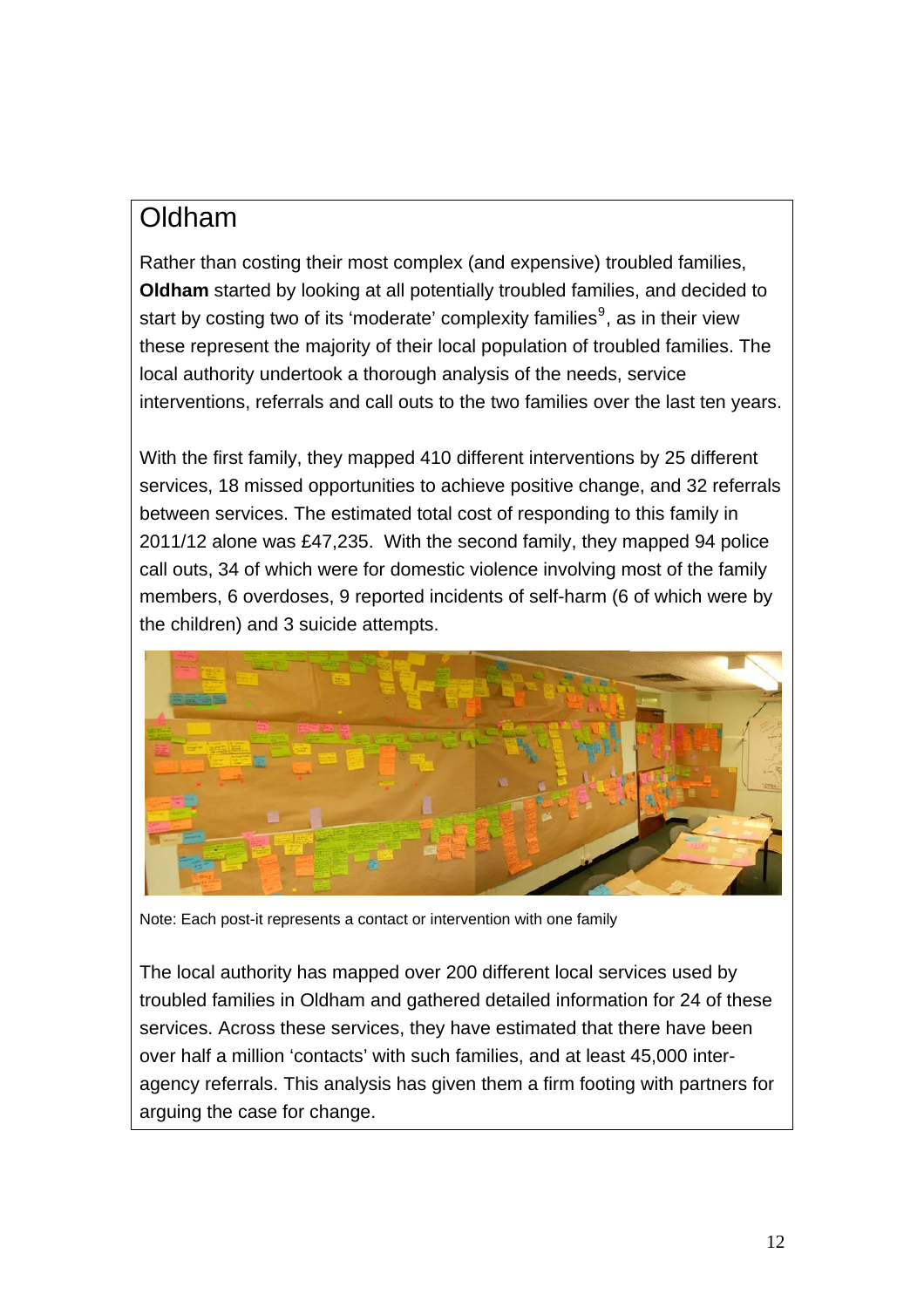### **Cornwall**

**Cornwall** has started the process of building a cost benefit analysis of a new delivery model by looking at four 'moderate' cost case studies<sup>[10](#page-46-1)</sup>. These represent the first stage in a longer-term process, whereby the local authority intends to build up a catalogue of costed examples from a much wider sample of families. As they start to build a picture of the types of reactive interventions that these families have been involved with, they will develop a stronger understanding of their local unit costs for these services and jointly agree baseline costs for their troubled families with local public sector partners.

For example, between July 2010 and April 1011, one family is estimated to have cost a total of £85,396 to local public services. The family had a history of anti-social behaviour, offending, unemployment, truancy, domestic violence, child protection concerns, substance misuse and mental health problems, which resulted in a significant financial burden on local services.

Cornwall's ongoing analysis of such families will seek to demonstrate how, with a more integrated and effective approach, the volume and nature of these interventions change and the resultant cost of these families decrease. This work will form a credible and continually-improving analysis of how much troubled families cost in Cornwall, where these costs fall and what benefits are being realised.

Whilst areas such as Cornwall and Oldham have started with modest numbers and are building towards more ambitious reforms, others have looked to cost much larger groups of families. This approach is also helping to expose more systemic failures and, therefore, focus attention on those local agencies, which have the most to gain from working differently within the Troubled Families Programme.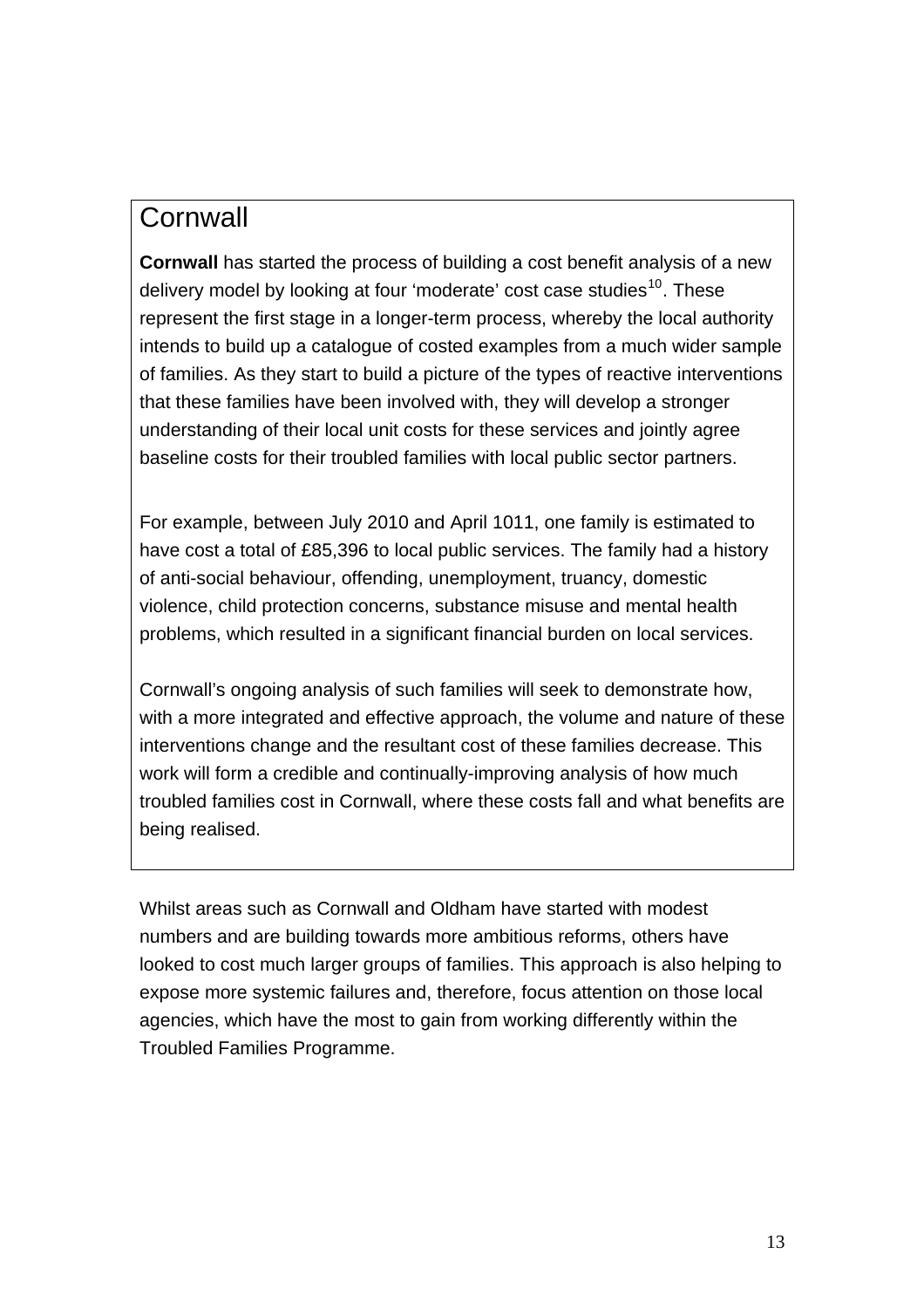# West Cheshire

**West Cheshire** has analysed the costs of 50 troubled families to inform its service redesign plans. This represents nearly a third of the troubled families with whom the local authority has committed to work with during the first year of the Government's Troubled Families Programme. This work mapped out the multiple interventions received by individual members of each family over a 12 month period, and has made the case locally for a much more coordinated approach and radical programme of service reform.

For example, partners mapped one family who received almost 170 reactive interventions over a 12-month period at a cost of more than £47,000. This included: 15 actions from the police at a total cost of £1,200; 131 interventions from Children's Services, costing over £26,000; multiple housing interventions that cost nearly £4,000; seven health interventions, costing £8,500; and one intervention by the local authority's Revenue & Benefits service, costing £1,000.

*"One family has received 153 interventions over a 12 month period at a cost of almost £93k. The majority of these costs fell to the local authority. This reflects the huge stake that local authorities have in changing troubled families."* (West Cheshire Troubled Families Team)

They regard these interventions and costs as evidence of a cycle of avoidable problems – which better co-ordination between services and joint early intervention could address.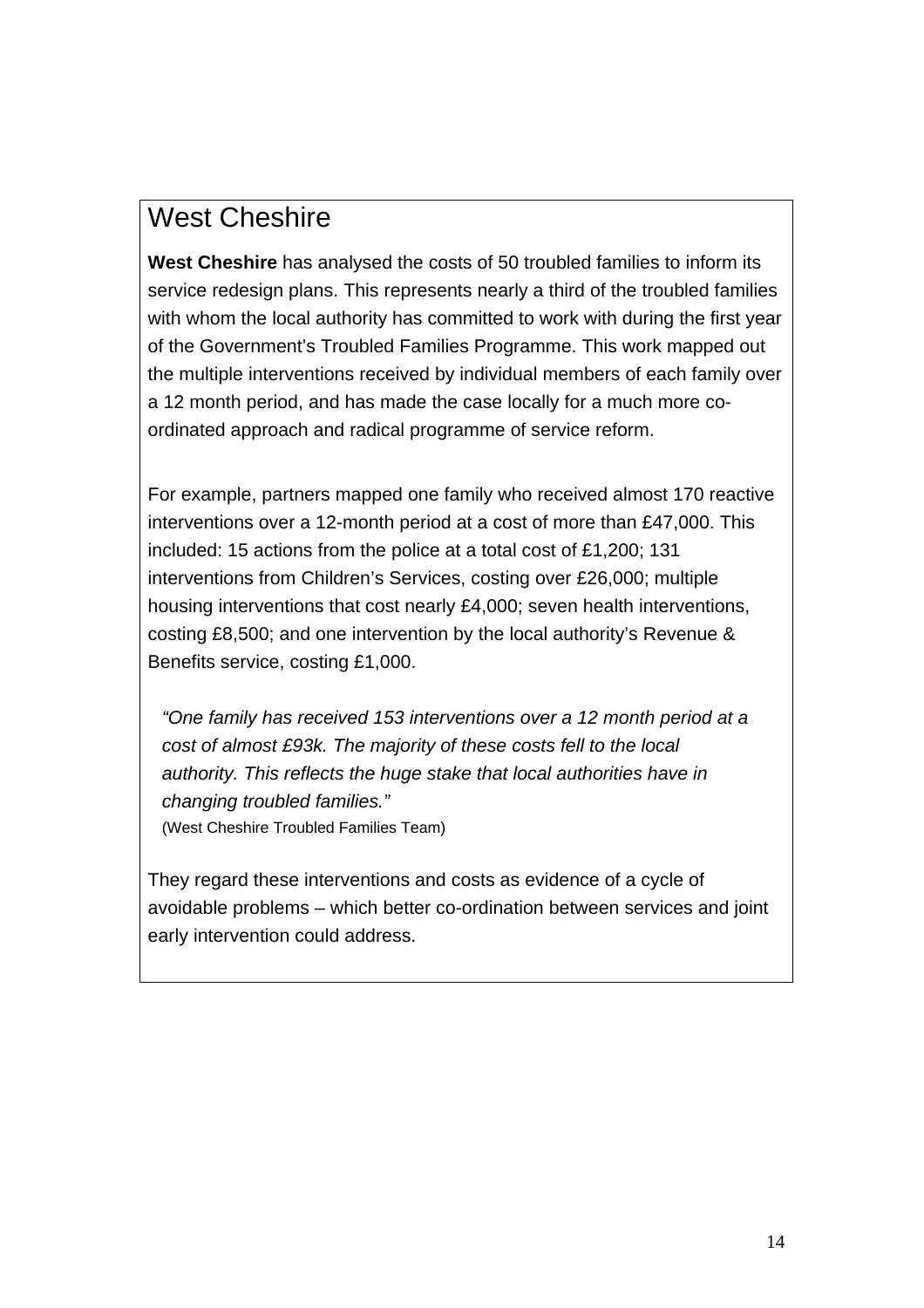### Barnet

In the London Borough of **Barnet**, the local authority included both local and central government costs in an analysis of 18 families that went on to receive support from their Intensive Family Focus team (using a family intervention approach). These costs were estimated to total £1.719 million, giving an estimated average cost of a troubled family of £96,062 per annum<sup>[11](#page-46-1)</sup>.

| Family                                                                   | Local<br>Authority | Prison &<br>Probation | Police  | Health<br>Service | Department<br>for Work &<br>Pensions | <b>TOTAL</b> |  |
|--------------------------------------------------------------------------|--------------------|-----------------------|---------|-------------------|--------------------------------------|--------------|--|
|                                                                          | £                  | £                     | £       | £                 | £                                    | £            |  |
| 1                                                                        | 234,562            | 56,305                | 51,305  | 3,546             |                                      | 345,718      |  |
| $\overline{2}$                                                           | 1,439              | 0                     | 1,930   | 89                |                                      | 3,458        |  |
| 3                                                                        | 122,619            | 42,231                | 10,414  | 3,395             |                                      | 178,660      |  |
| $\overline{4}$                                                           | 8,032              | O                     | 397     | 3,913             |                                      | 12,342       |  |
| 5                                                                        | 6,504              | 0                     | 1,292   | 2,324             |                                      | 10,121       |  |
| 6                                                                        | 4,792              | 1,656                 | 5,170   | 2,744             |                                      | 14,362       |  |
| $\overline{7}$                                                           | 33,043             | 18,353                | 5,499   | 253               |                                      | 57,148       |  |
| 8                                                                        | 10,744             | 3,667                 | 14,821  | 1,183             |                                      | 30,414       |  |
| 9                                                                        | 10,373             | 1,216                 | 1,362   | 1,934             |                                      | 14,886       |  |
| 10                                                                       | 2,264              | 0                     | O       | 162               |                                      | 2,426        |  |
| 11                                                                       | 5,028              | 938                   | 6,626   | 1,032             |                                      | 13,624       |  |
| 12                                                                       | 6,767              | 825                   | 10,625  | 0                 |                                      | 18,216       |  |
| 13                                                                       | 4,995              | 5,922                 | 7,607   | 2,538             |                                      | 21,062       |  |
| 14                                                                       | 243,271            | 29,533                | 12,867  | 25,547            |                                      | 311,219      |  |
| 15                                                                       | 10,206             | 0                     | 2,930   | 1,097             |                                      | 14,234       |  |
| 16                                                                       | 7,511              | 550                   | 10,306  | 290               |                                      | 18,657       |  |
| 17                                                                       | 90,969             | 9,429                 | 79,556  | 19,378            |                                      | 199,331      |  |
| 18                                                                       | 30,504             | 5,907                 | 8,887   | 5,937             |                                      | 51,236       |  |
| <b>TOTAL</b>                                                             | 833,623            | 176,532               | 231,595 | 75,362            | 412,000                              | 1,729,112    |  |
| $%$ of<br>total                                                          | 48%                | 10%                   | 13%     | 4%                | 24%                                  | 100%         |  |
| This means the average family cost in this baseline is £96,062, with the |                    |                       |         |                   |                                      |              |  |
| biggest cost being to the local authority.                               |                    |                       |         |                   |                                      |              |  |

Below is a full breakdown of the identified costs for the 18 troubled families and the public sector bodies to which these costs fell:

Note: At a *family* level, this baseline does not include any costs associated with welfare benefits due to confidentiality and data protection concerns, which is why the DWP column only contains total expenditure. The £412,000 is made up from local data for Housing and Council Tax benefits, indicating costs for these families of £212,000, and national statistics on Jobseekers Allowance and Incapacity Benefit, which suggest additional costs of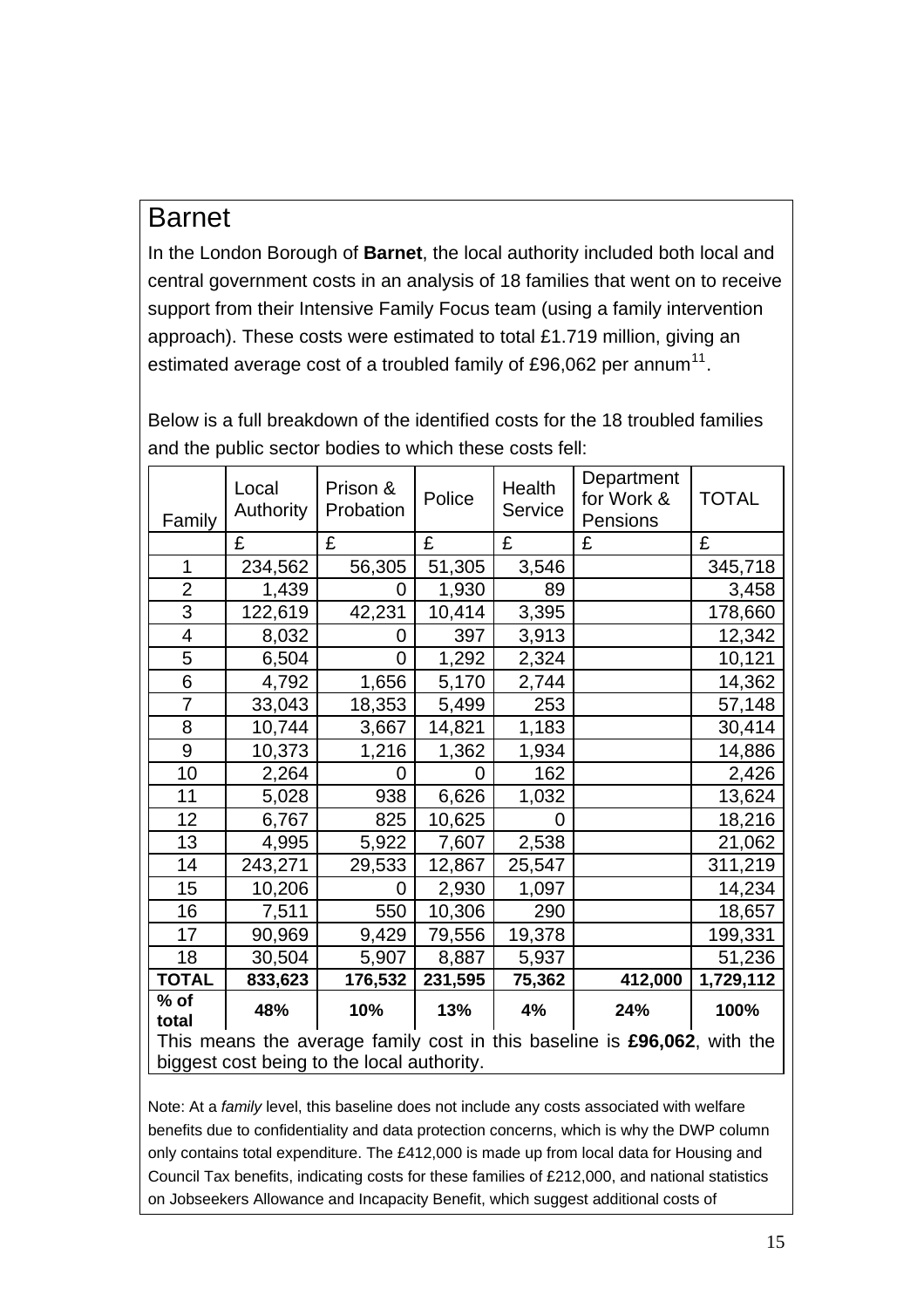#### approximately £200,000.

This analysis has informed the business case for Barnet's delivery of the Troubled Families Programme and helped them make a compelling case to local partners for a joint investment of £970,000 in 2012/13 in order to improve its approach to dealing with troubled families<sup>[12](#page-46-1)</sup>. This investment will enable Barnet to extend and broaden the service offered to its troubled families, break the inter-generational nature of these problems and reduce unaffordable reactive spending.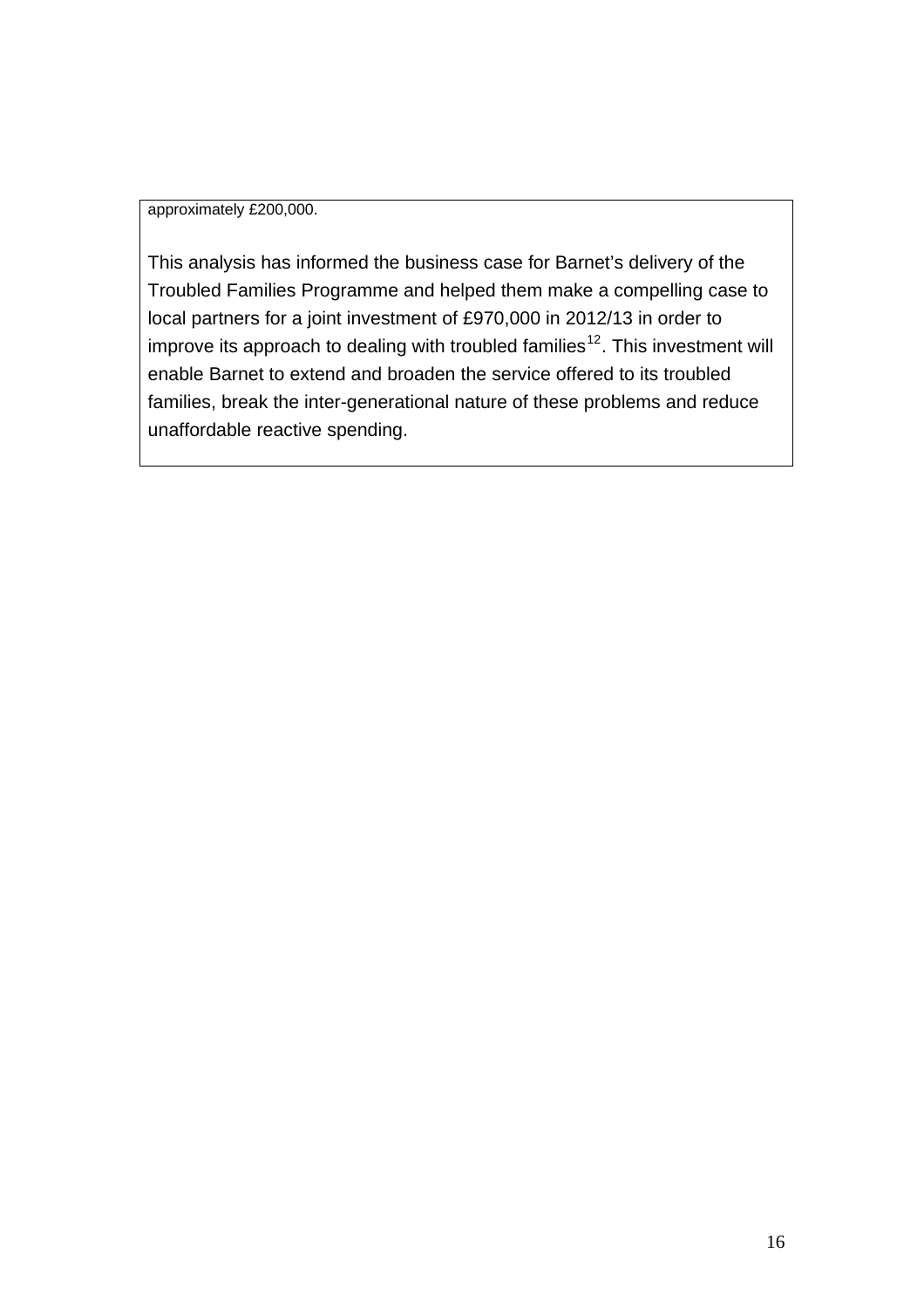# Solihull

In **Solihull** the local authority has undertaken a significant exercise, which mapped costs associated with their 296 troubled families and looked at them in the context of all local families. This work shows significant disparities in expenditure on services supporting the intensive needs of a relatively small number of families: **3% of the area's families are receiving 18% of the**  local authority's total spend<sup>[13](#page-46-1)</sup>.

The diagram below is the product of Solihull's mapping exercise. It is based on a 'customer segmentation model', developed by Peterborough City Council<sup>[14](#page-46-1)</sup>. This diagram maps the different services provided for families and their associated cost. This segmentation highlights all services that support the high level needs of troubled families (groups 3 and 4) and places this in the context of the cost of services that support all family needs:

|                              | <b>Level of Need</b>                                                                                                   |                                                                                                                            |                                                                                                                                        |                                                                                                                                                                  |  |  |  |
|------------------------------|------------------------------------------------------------------------------------------------------------------------|----------------------------------------------------------------------------------------------------------------------------|----------------------------------------------------------------------------------------------------------------------------------------|------------------------------------------------------------------------------------------------------------------------------------------------------------------|--|--|--|
| Age                          | 1 Universal, open access                                                                                               | 2 Targeted Preventative offer<br>3 Targeted Management of complex needs                                                    |                                                                                                                                        |                                                                                                                                                                  |  |  |  |
|                              | Leisure, culture<br>Early education<br>& arts (inc.<br>Information<br>& care<br>libraries)<br>M<br>Æ<br>W              | Targeted<br>Community<br>support &<br>Family support<br>CAMHS<br>activities<br>œ<br>o.<br>02                               | Children in<br><b>Disability Care</b><br>Care &<br>services<br>Edge of care<br>Adoption<br>G1<br>GŽ.<br>œ                              | Advocacy<br>Child<br>Protection<br>G.<br>œ                                                                                                                       |  |  |  |
| Ю<br>$\mathbf{I}$<br>$\circ$ | Health &<br>Welfare<br><b>Organised Play</b><br>M<br>æ,<br>M6                                                          | D4<br>DS:<br>D6                                                                                                            | Educational<br>CAMHS<br>& Child<br>Psychology<br>GS <sub></sub><br><b>GI</b><br>66                                                     | $\sqrt{5}$<br><b>JK</b>                                                                                                                                          |  |  |  |
|                              | £5.121,474<br>(Total)<br>(AT)<br>A<br>A8                                                                               | £1,258,367<br>(Total)<br>$\overline{or}$<br>o<br>Da                                                                        | £4,943,979<br>(Total)<br>G<br>$\alpha$<br>Ga                                                                                           | £138,167<br>(Total)<br>$\overline{37}$<br>38                                                                                                                     |  |  |  |
|                              | Full time<br>Leisure, culture<br>Information<br>& arts (inc.<br>education<br>provision<br>libraries)<br>G.<br>82<br>63 | Targeted<br>Community<br>support &<br>Family support<br>CAMHS<br>activities<br>Θ<br>e.<br>Θ                                | Children in<br><b>Disabled Care</b><br>Care &<br>Edge of care<br>services<br>Adoption<br>12<br>GH<br>G                                 | Alternative<br>Youth offending<br>Child<br>education<br>(Intervention & re-<br>Protection<br>Integration)<br>provision<br><b>IS</b><br><b>KC</b><br>$\mathbf{c}$ |  |  |  |
| School age                   | Careers<br>Work<br>Engagement<br>guidance<br>experience<br>ø<br>œ<br><b>CB</b>                                         | Support for<br>Transition<br>Detached<br>young<br>youth work<br>support<br>parents<br>α<br>Θ<br>ω                          | Substance<br>Improving<br>Youth offending<br>Behaviour and<br>misuse<br>(prevention)<br>Attainment<br>treatment<br>œ<br>c<br>œ         | Intensive<br>Advocacy<br>Community<br>Outreach<br>Service<br><b>RS</b><br>84<br>K4                                                                               |  |  |  |
|                              | Healthy<br>Youth work<br><b>Organised Play</b><br>Schools and<br>PSHE<br>87<br>œ<br>88                                 | Targeted<br>Education<br><b>Disability Living</b><br>Careers<br>welfare<br>Support<br>advice<br>Θ<br>٠<br>œ                | Alternative<br>Educational &<br>Care leaving<br>education<br>Child<br>services<br>provision<br>Psychology<br>œ<br>œ<br>œ               | $\overline{K}$<br><b>KB</b><br>K2                                                                                                                                |  |  |  |
|                              | Non-school<br>Health<br>E111,950,381<br>(Total)<br>Services<br>610<br>(BIT)<br>$\Box$                                  | £13,952,504<br>(Total)<br>(E1D)<br>(E11)<br>E                                                                              | <b>UASC</b><br><b>CAMHS</b><br>E28, 812, 103<br>(Tota)<br><b>LILL</b><br>$-$ H<br><b>DISO</b>                                          | £2,726,689<br>(Total)<br>K10<br>Œ<br><b>K11</b>                                                                                                                  |  |  |  |
|                              | Leisure, culture<br>Learning<br>Information<br>& arts (inc.<br>opportunities<br>libraries)<br>G<br>C2<br>Θ             | Targeted<br>Parenting<br><b>Adult Mental</b><br>support &<br>Health<br>support<br>activities<br>œ<br>G<br>œ                | (Parents of<br>Behaviour &<br><b>Disabled Care</b><br>Children at)<br>Attainment<br>services<br>Edge of care<br>support<br>œ<br>œ<br>G | Family<br>Homelessness<br>Domestic<br>Intervention<br>Support<br>Abuse<br>Services<br>œ<br>œ<br>ū                                                                |  |  |  |
| Adults in Families           | Careers and<br>Engagement<br>employment<br>advice<br>CS <sub></sub><br>α<br>$\overline{\infty}$                        | Financial<br>Housing<br>Targeted<br>advisory<br>Related<br>Inclusion &<br>support<br>Support<br>Engagement<br>G4<br>ß<br>œ | Substance<br>Crime and<br>Supported<br>misuse<br>Disorder<br>Tenancies<br>treatment<br>prevention<br>o<br>c<br>$\mathbf{B}$            | Serious and<br>Probation<br>very Serious<br>Services<br>Enforcement<br>tervention and re-<br><b>ASB</b><br>Integration)<br>G<br>œ<br>u                           |  |  |  |
|                              | £1,913,723<br>(Total)<br>C7<br>$\alpha$                                                                                | <b>Disability</b><br>E1,444,281<br><b>Living Support</b><br>(Total)<br>π<br>F8<br>f.                                       | <b>Adult Mental</b><br>Health<br>£3,636,968<br>(Total)<br>٠.                                                                           | £541,699<br>(Total)<br>$\overline{u}$<br>α<br>lus.                                                                                                               |  |  |  |
|                              | £118,985,578 Total Universal, Open Access                                                                              | £16,655,152 Total Targeted, Preventative Offer                                                                             | £37,393,050 Total Targeted Management of Complex Needs                                                                                 | £3,406,555 Total Crisis Management                                                                                                                               |  |  |  |
|                              | Budgeted Spend 2011/12                                                                                                 | E176,440,335 Total                                                                                                         |                                                                                                                                        | <b>APPENDIX1</b>                                                                                                                                                 |  |  |  |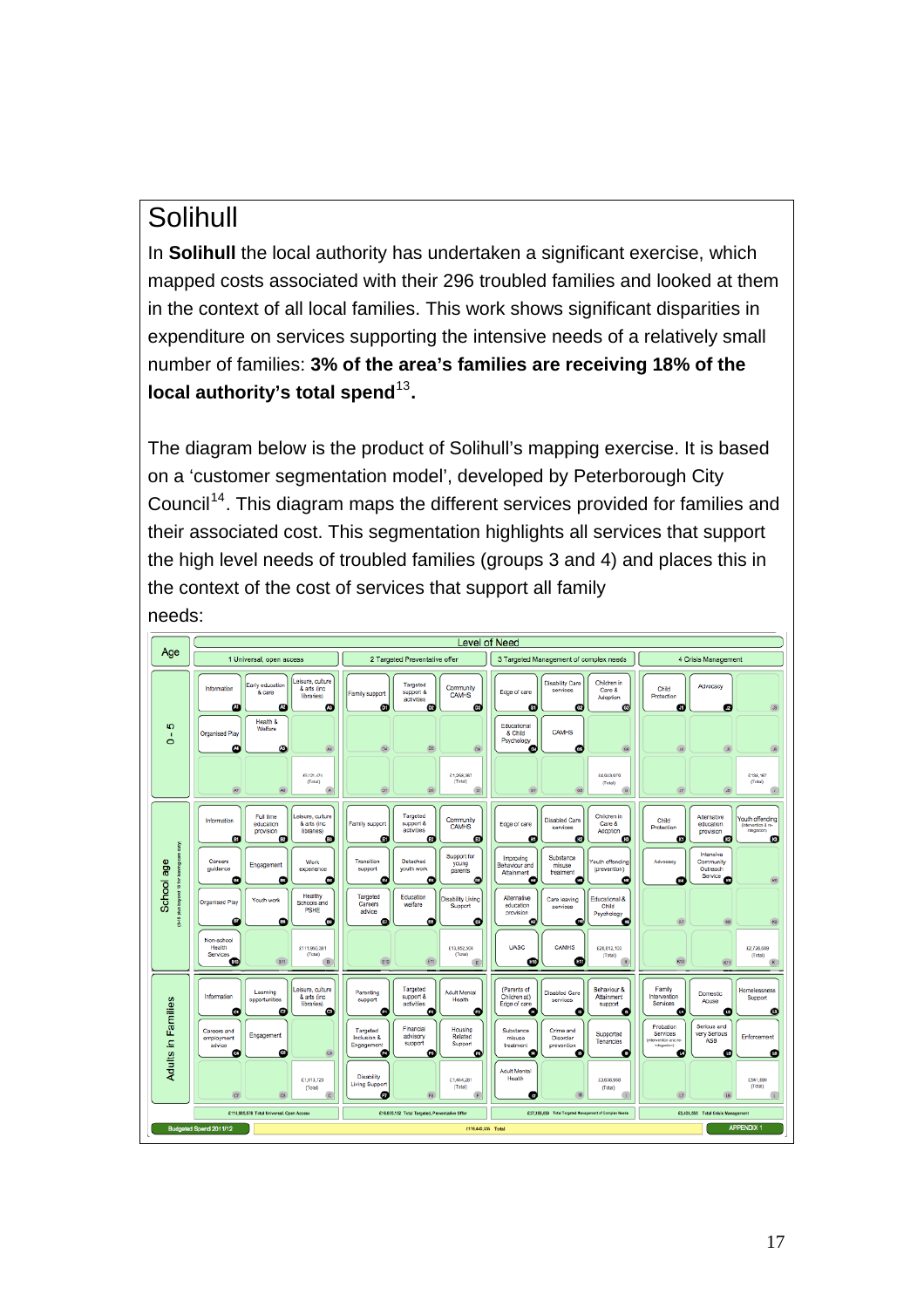### Hull

**Hull** has an established family intervention service in its local prison. Since 2011, the project has assessed the financial impact of the project's success with 105 troubled families and estimates to have saved £717,121 to the prison service alone. These savings are based on the scheme's impressive results with only 6% of cases re-offending and only 0.8% being recalled to prison. This compares to the national average of a 26% re-offending rate<sup>[15](#page-46-1)</sup>.

For example, the project started work with M following her imprisonment for violent offences and worked with her in custody and following release. While in prison, M's son was placed with her grandparents by Children's Services and continued to stay in their care following her release. The son had significant behavioural problems. The project worked with the whole family and, as a result, the son's behaviour improved, M and her partner ultimately regained custody and M did not re-offend. Before receiving support, M's case was estimated to have cost in excess of £20,000 in terms of just her offending and child protection costs alone.

Hull's approach provides an incomplete picture as it focuses on the financial impact of specific needs and the resultant costs avoided by the family intervention service. This inevitably means that the conclusions are likely to be an underestimate. However, this focused approach provides a relevant analysis for the project's main partners.

Hull is building on this approach in the wider delivery of its troubled families programme. Following the identification of 1,080 troubled families in the area, Hull is mapping the problems and needs of these families and costing a sample, ensuring a cross-section of different levels of complexity and expense. Following an initial assessment of 200 of these families, the team will then undertake a detailed costing of a sample of 9 families, across three levels of complexity across 3 different localities. This will provide them with an initial baseline for future work.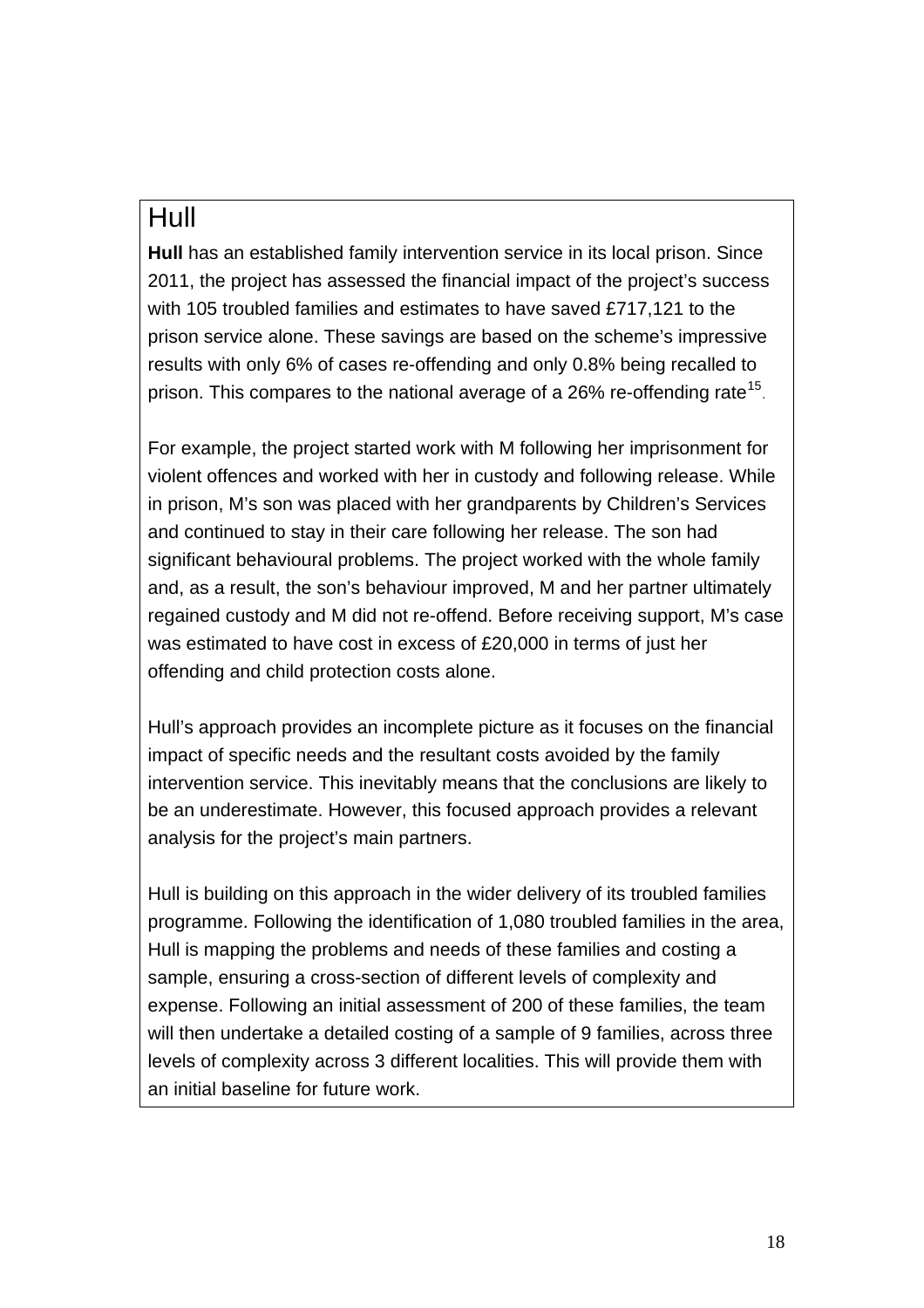#### **Theme 2: Nailing down the unit costs**

Irrespective of the number of families whose costs a local area is seeking to analyse, this work only has real value if local authorities and their partners in health, the police and other services have confidence in the figures that they are using. Whilst a number of national tools and data sets exist to support this process<sup>[16](#page-46-1)</sup>, accessing current and robust data remains a challenge.

Until recently areas have had to start from a virtually blank sheet of paper when trying to estimate the unit costs of services. There was a lack of transparency about what services were really costing the public purse. While this problem is by no means solved, a sufficiently indicative set of information does now exist. This means it is no longer necessary for every local authority to undertake lengthy analytical processes without a set of figures to use as a starting point. Instead, they can apply and adapt the work of their peers. While applying local variations and processes of negotiation with partners are likely to be necessary, the process will less burdensome.

To showcase some of the early work undertaken by local authorities, the Troubled Families Team is working with local areas to bring together a detailed breakdown of different unit costs and benefits relevant to this work which will be made available to all local authorities in due course as this work is finalised<sup>[17](#page-46-1)</sup>. This will cover:

- A range of reactive unit costs relating to the criminal behaviour, domestic violence, housing needs, anti-social behaviour, children's social care costs, health, education, drug and alcohol misuse, unemployment and skills problems in these families;
- A snapshot of the costs of some the main proactive interventions and reforms that areas are putting in place help turn around families; and
- The typical projected financial benefits of these interventions and reforms.

While many areas are refining these figures as they deliver the Troubled Families Programme and more data becomes available, sharing this information will provide a starting point for other areas and enable them to make informed judgments about the likely costs and savings for them.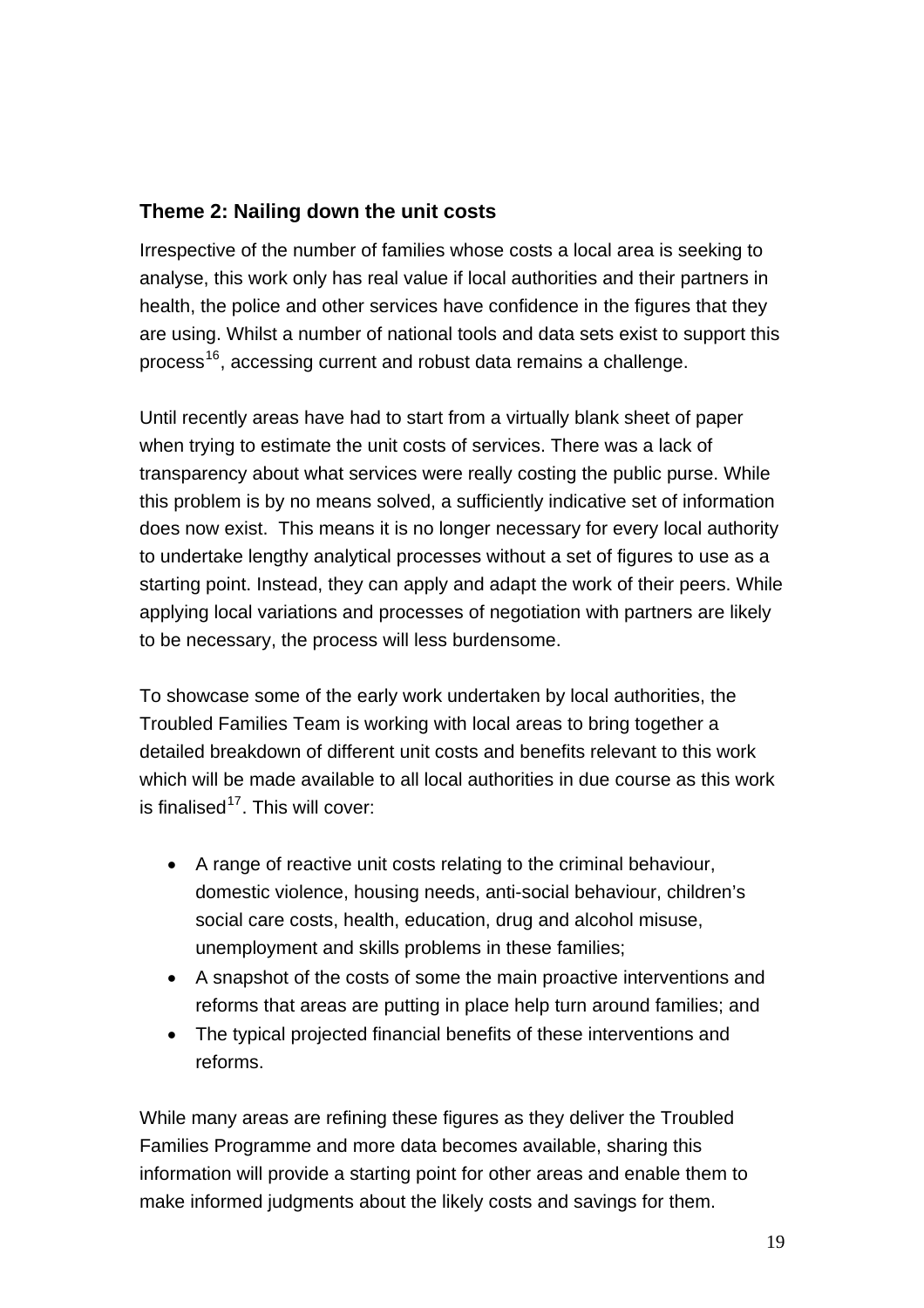In December 2011, the Government estimated the cost of a troubled family to be an average of £75,000 per year. This estimate was based on the overall costs analysis produced for the initial stages of securing funding for the national Troubled Families Programme<sup>[18](#page-47-0)</sup>. While areas are demonstrating some local variation, a consensus that these families generate disproportionately high costs is clear. As the Troubled Families Programme progresses and more data becomes available, the precision of these figures will improve, but the basic principle that these families are costing too much money without progress towards long-term change in the family, seems to be readily accepted by local authorities and their partners.

Furthermore, comparing some of the unit costs across local authorities shows some of the consistently high amounts of money being spent on reactive interventions. When compared to the cost of the targeted interventions that are evidenced as helping change families, rather than merely react to problems, the case for investment in the targeted approach is compelling.

The following table is a sample of the costs of delivering the types of reactive interventions commonly incurred by agencies working with troubled families. There is understandable local variance in the figures but also sufficient consensus to merit unfavourable comparison with the unit costs of pro-active, whole family interventions.

| <b>Essex</b>                                                           | <b>Sheffield</b> | <b>Cheshire</b><br><b>West</b> | <b>Solihull</b> | <b>Tri-borough</b> | Leicestershire | Wandsworth                       | <b>Birmingham</b> | <b>Greater</b><br><b>Manchester</b> |  |
|------------------------------------------------------------------------|------------------|--------------------------------|-----------------|--------------------|----------------|----------------------------------|-------------------|-------------------------------------|--|
| Cost: Average annual cost of child in a secondary Pupil Referral Unit: |                  |                                |                 |                    |                |                                  |                   |                                     |  |
| £24,077                                                                | £8,190           | £24.724                        | £13,258         | $\blacksquare$     | £25,000        | Not available<br>(N/A)           | £14.664           | £35,402                             |  |
| Cost: Average annual cost of a child in foster care:                   |                  |                                |                 |                    |                |                                  |                   |                                     |  |
| £25,000                                                                | £46,800          | £20,668                        | £34,000         | £46,800            | £13,600        | £29,536                          | £37,928           | £30,548                             |  |
| Cost: Average monthly cost of a child on a Child Protection Plan:      |                  |                                |                 |                    |                |                                  |                   |                                     |  |
| £1,119                                                                 | N/A              | £2.054                         | N/A             | £595               | £564           | Local cost<br>under<br>developed | £2,443            | Using<br>Westminster<br>cost        |  |

Note: See Annex B for explanatory notes on these figures

To put the above small sample of reactive unit costs in context and start to see the case for investment in targeted interventions for families, the following table provides some early stage unit costs of the types of services that local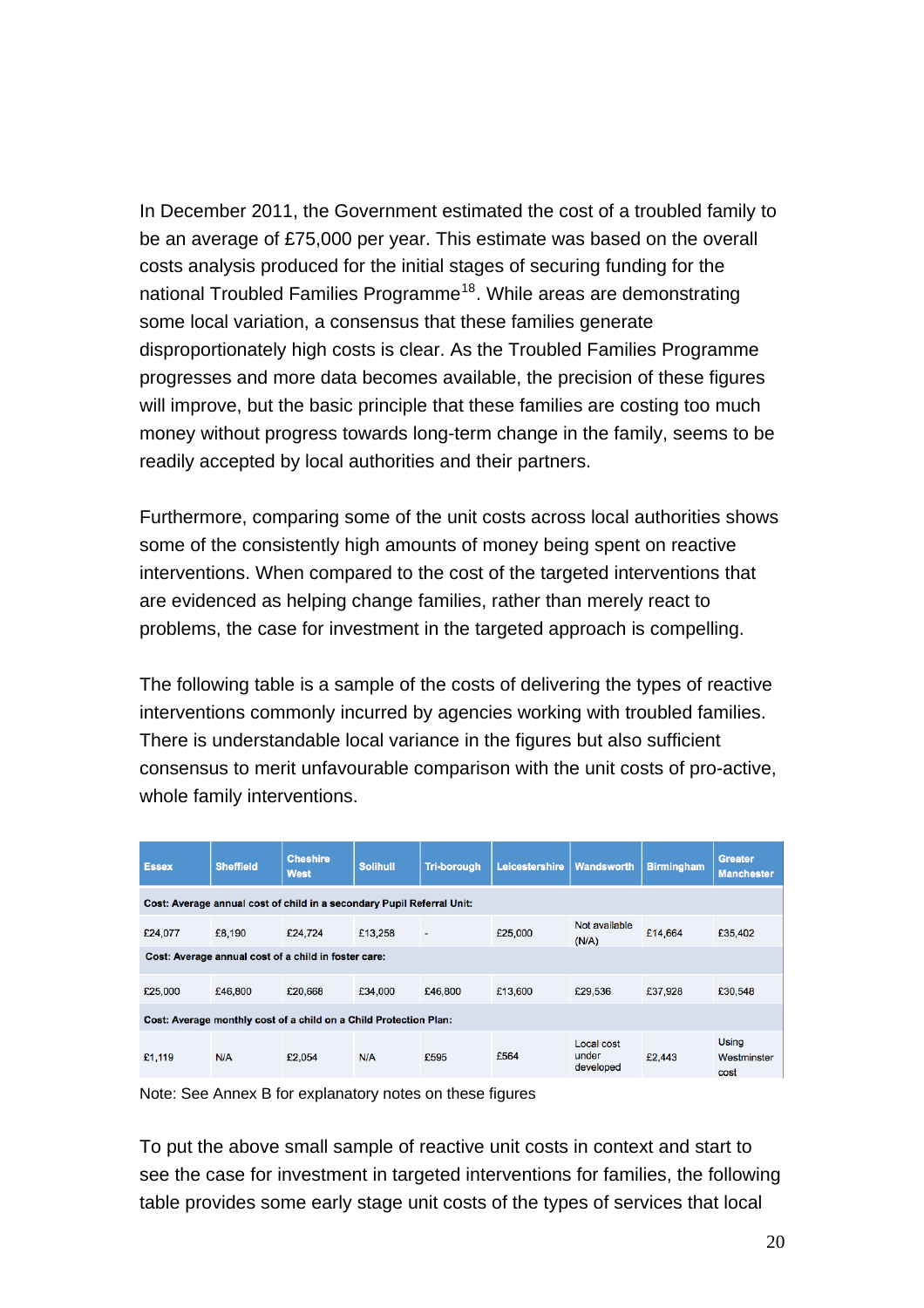areas are putting in place to improve outcomes for troubled families and reduce reactive spend. Many local areas believe that these costs will reduce over time as services become embedded, economies of scale are achieved and wider reforms to the efficiency and productivity of working practices come into effect.

| <b>Essex</b>                                              | <b>Hounslow</b>         | Leicestershire | <b>Sheffield</b>         | <b>Solihull</b> | <b>Tri-Borough</b>     | <b>Oldham</b> | <b>Manchester</b><br><b>City</b> | <b>West</b><br><b>Cheshire</b> |
|-----------------------------------------------------------|-------------------------|----------------|--------------------------|-----------------|------------------------|---------------|----------------------------------|--------------------------------|
| Intervention cost per family: Family intervention service |                         |                |                          |                 |                        |               |                                  |                                |
| £15,983                                                   | Not applicable<br>(N/A) | £6,014         | $£8,000;$ and<br>£20,000 | £10,694         | £4,814; and<br>£16,000 | £6,500        | £18,421                          | £16,942                        |
| Intervention cost per family: Multi-Systemic Therapy      |                         |                |                          |                 |                        |               |                                  |                                |
| £17,631                                                   | N/A                     | N/A            | £8,700                   | N/A             | £10,000                | £7,750        | £9,889                           | £7,101                         |
|                                                           |                         |                |                          |                 |                        |               |                                  |                                |

Note: See Annex B for explanatory notes on these figures

Bringing together improved unit cost information and the wider catalogues of costed case studies has enabled local areas not only to quantify the costs of their troubled families, but to contextualise these average costs<sup>[19](#page-47-0)</sup>. Some have begun to estimate the difference between the investment made in 'nontroubled' families through universal services and the amount spent on the 'troubled' group.

This is very early stage work undertaken by colleagues in local authorities and their figures are all indicative, but the overall picture shows some interesting comparisons *within* areas. For example:

- In Oldham<sup>[20](#page-47-0)</sup>, they have established that the average expenditure on a family with relatively low-level needs<sup>[21](#page-47-0)</sup> is around an additional £1,500 per year<sup>[22](#page-47-0)</sup>, compared with £50,000 for a troubled family;
- In West Cheshire, the council estimates that the average family costs around £7,795 to the local authority alone<sup>[23](#page-47-0)</sup>, while the average troubled family costs an estimated £76,190 $^{24}$  $^{24}$  $^{24}$ ;
- In Solihull, they have estimated the cost of an average 'non troubled' family as £5,217, compared with £46,217 for a troubled family<sup>[25](#page-47-0)</sup>; and
- In Hounslow, the local authority estimates that a family who is supported early and, therefore, does not become troubled costs around £1,478, while a family whose problems escalate to become troubled costs an estimated £64,000.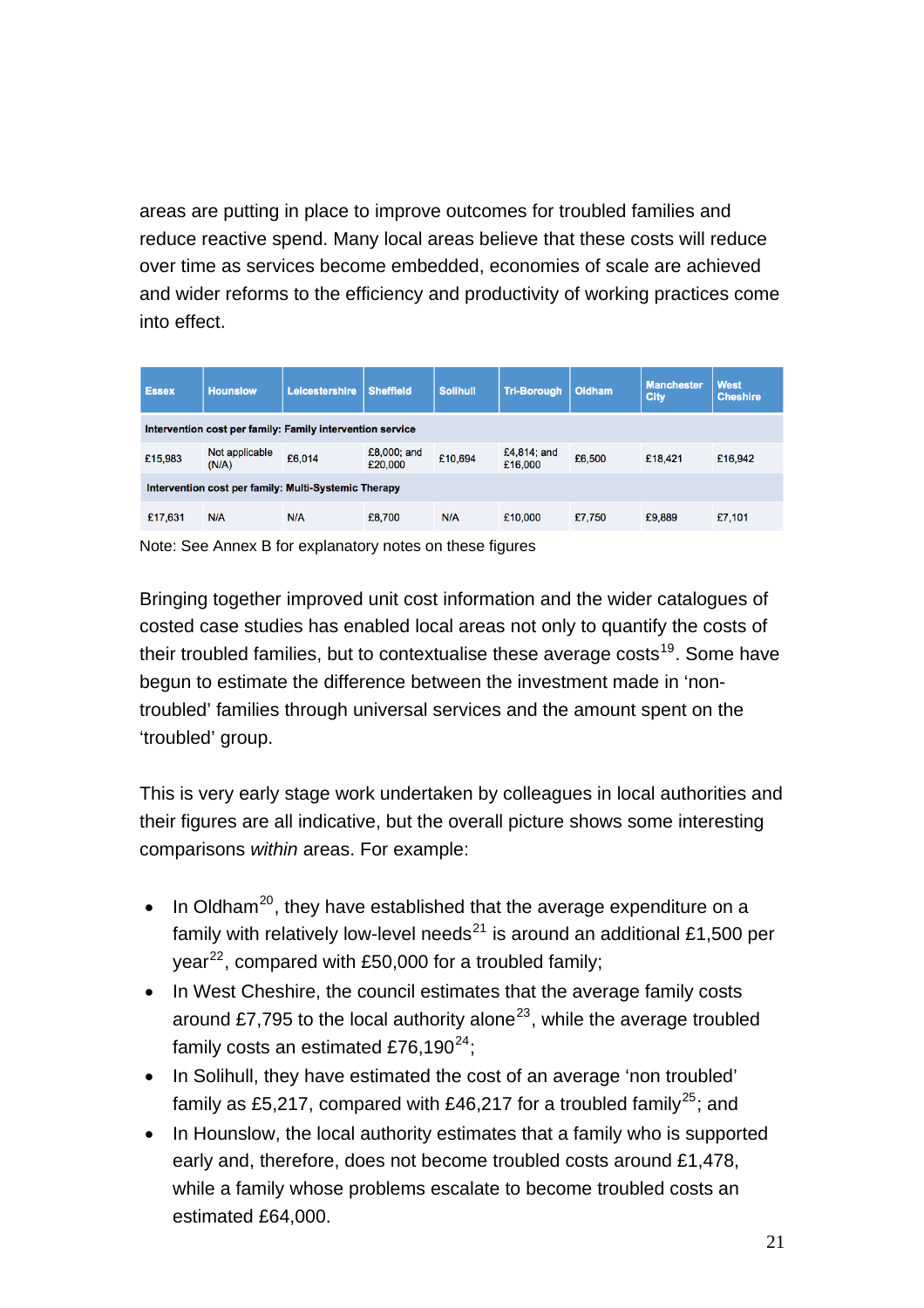The methodologies used to develop these figures differ and most are early stage estimates. The key point here is neither the absolute figures themselves, nor the difference between local areas, but the internal differences between their different types of families. These analyses expose the stark financial burden of the most complex and costly cases and strongly make the case both for addressing the root cause of these high reactive costs, alongside an effective family intervention approach.

#### **Theme 3: Projecting savings through cost benefit analysis:**

Drawing on more robust breakdowns of the reactive costs that troubled families generate and a wider catalogue of costed family case studies, local areas are developing new and improved ways to project the benefits of the Troubled Families Programme for the public purse. This work involves local areas assessing and comparing the costs and benefits of improved coordination of family interventions and system reforms, which will improve outcomes against the costs of maintaining the status quo.

This work is in its early stages as new service models are still taking root; performance data is still being gathered, and areas are building up a body of evidence as they track outcomes and resultant savings against the increasing numbers of troubled families with whom they are working. Nonetheless, local areas and their partners have used some of their best estimates to produce analyses of projected savings. The following offers an early sample of these estimates:

- In Leicestershire, the county council is projecting average financial savings across local and national public services of around £25,700 per annum<sup>[26](#page-47-0)</sup> per troubled family;
- Similarly, in West Cheshire,, the local authority estimates average savings of around £20,000 per troubled family per year;
- At the higher end, Manchester City Council is projecting average savings of around  $£32,600^{27}$  $£32,600^{27}$  $£32,600^{27}$  per troubled family per year to both local and national services and the London Borough of Wandsworth is making an early stage projection of around £29,000 per year worth of savings per troubled family;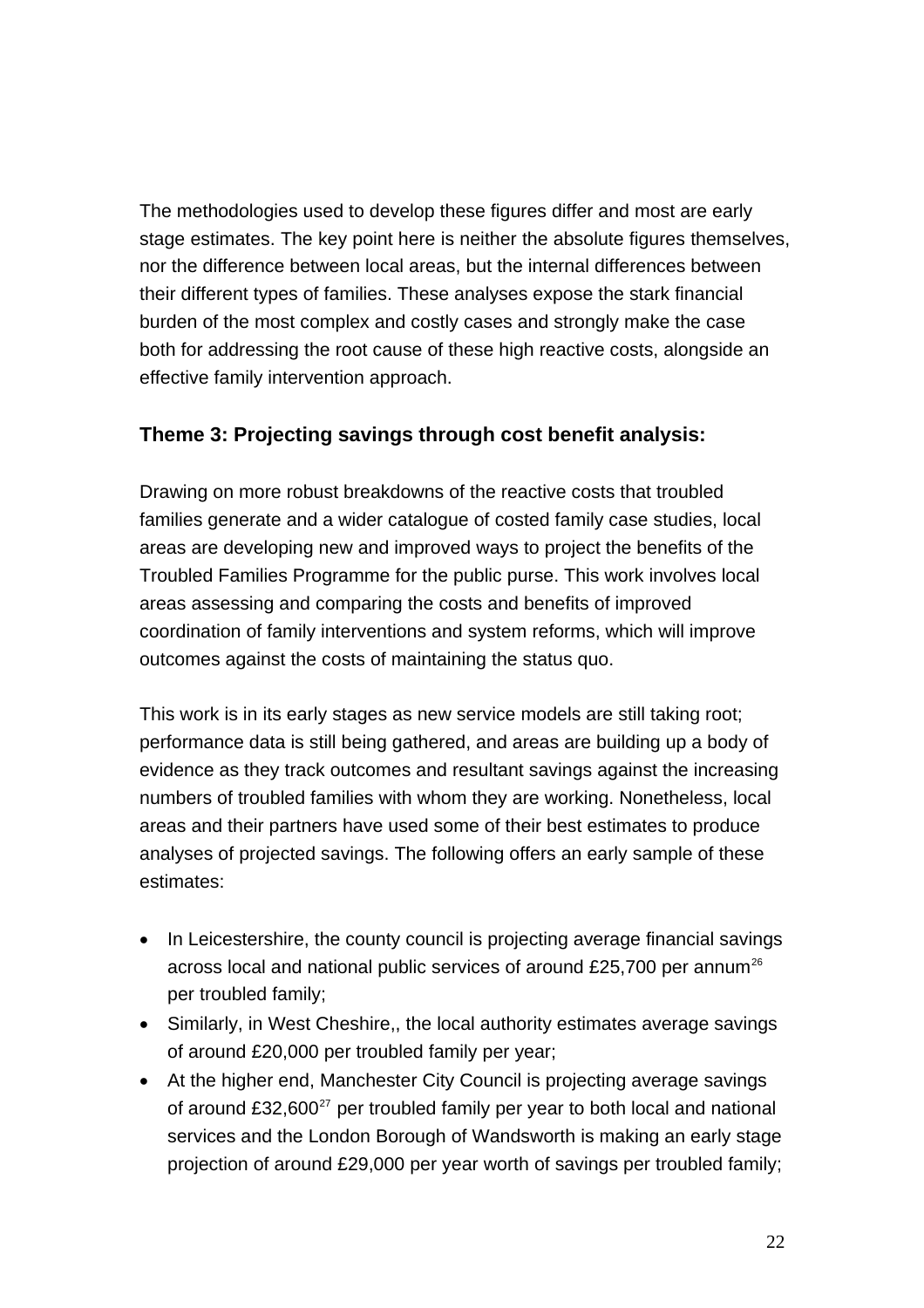• At the modest end of the spectrum, Oldham is estimating savings of around  $£3,800^{28}$  $£3,800^{28}$  $£3,800^{28}$  and Essex has an early stage projection of savings around £2,800 per troubled family, but both expect these projections to be refined as they broaden their analysis.

Undoubtedly local areas will wish to carry out further analysis to refine such figures and make use of the full range of financial information about different local and central budgets so that they can be factored into calculations. However, what the work to date shows is that, even at this early stage in the delivery of the programme, clear and significant savings can be projected.

Work to analyse the cost benefit of new interventions or system reforms for troubled families tends to focus on the degree to which these interventions and reforms can help reduce the unsustainable reactive cost of troubled families on local authority, health, criminal justice, housing and education services, along with the significant demands they place on central budgets such as the Department for Work and Pension's benefit budget.

To produce these analyses, local areas have developed robust and more broadly applicable models, which capture all the factors and variables that they need to take into account. Some of the strongest work has been undertaken by the four Whole Place Community Budget pilots (Greater Manchester, Essex, the Tri-Borough of the London Boroughs of Westminster, Hammersmith & Fulham and Kensington & Chelsea, and West Cheshire), all of which chose to focus on troubled families as one of the themes within their Whole Place Community Budget approach<sup>[29](#page-47-0)</sup>.

For example, work undertaken in Greater Manchester has produced a relatively simple formula that is being applied to assess the cost benefit of their investment and service reform plans: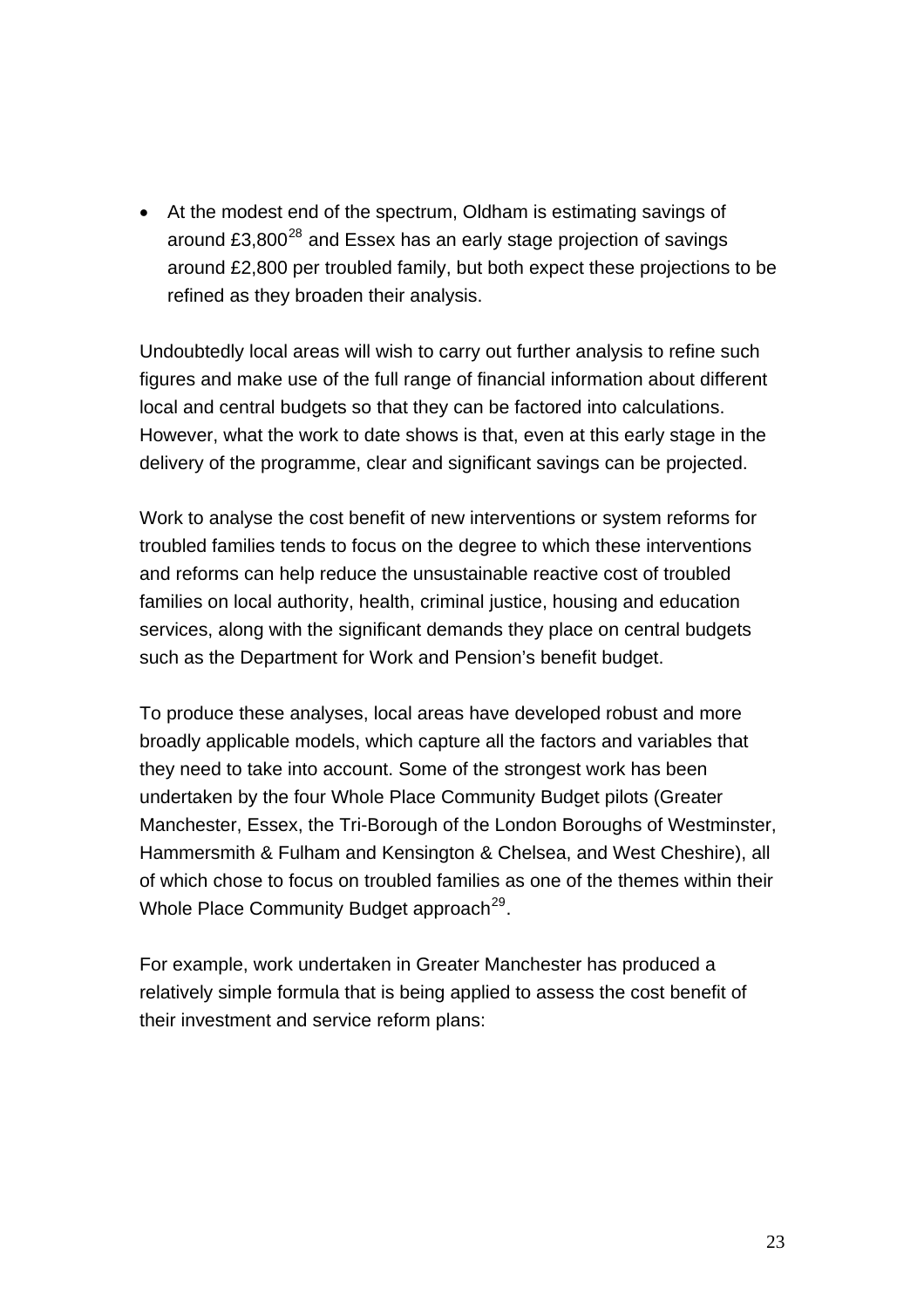

Note: The Manchester example above is purely for illustrative purposes as it is solely for mental health outcomes, which are just one part of the wider troubled families basket of outcomes. The full cost benefit analysis in Manchester takes account of a much broader range of outcomes to generate the overall figures<sup>[30](#page-47-0)</sup>.

If a cost benefit analysis using this formula produces a figure above one (i.e. the benefit outweighs the cost of the intervention), then the cost benefit of the family intervention is positive and there is a financial case for investment. That is not to say that services that produce figures below one should not proceed as their wider social and economic benefits may still make them worthwhile.

All local authorities and their partners have to get to grips with the issue of which benefits are 'cashable'. Cashable benefits are direct financial savings with money released that can be spent elsewhere. For example, some of the most easily cashable savings are often considered to be those, which are 'spot purchased', i.e. the immediate buying of a tangible and specific service. So for example if a troubled family had a child at risk of being taken into care and was helped before that crisis occurred, then the immediate cash cost of the placement would be avoided. So, where more effective work takes place over the course of a year with families to prevent a child being taken into care,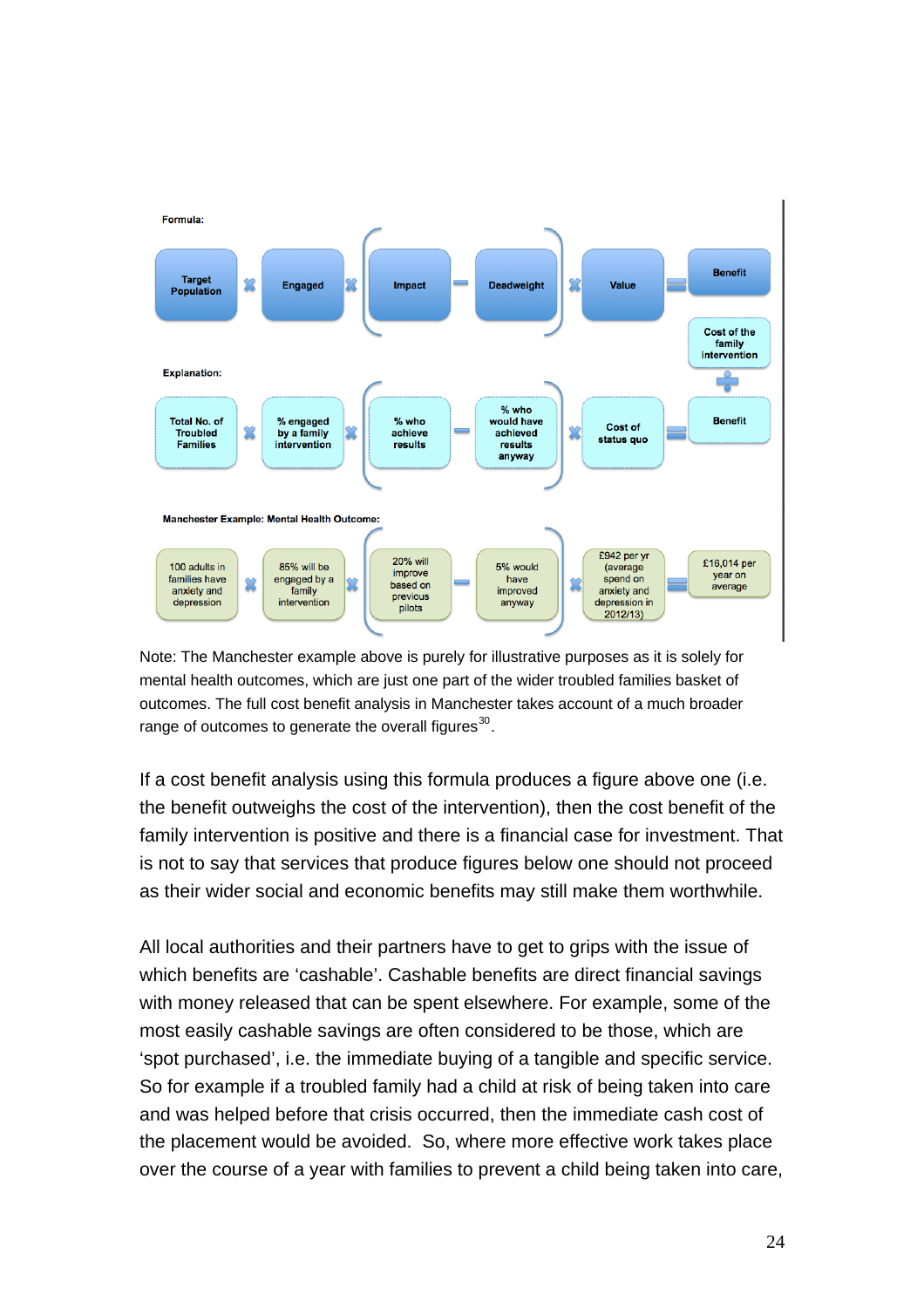then the local authority can then budget for fewer care places and lower projected expenditure.

Work on developing robust cost benefit analyses is not limited to those involved in some of the centrally-initiated projects, such as Whole Place Community Budgets.

#### Hounslow

The **London Borough of Hounslow** has appointed a dedicated cost benefit analyst (with frontline experience of family services) and an independent economist to undertake its work on the local financial case for the delivery of its Troubled Families Programme.

They started by applying some national unit costs data, which provided a valuable and useful starting point for discussions with their local partners. However, partners in health, the police and across different parts of the local authority wanted to test the applicability of these figures before taking responsibility for them. In response, the team is undertaking a comprehensive process of negotiation with these partners to agree local cost figures that all can accept. For each cost that a troubled family generates, the team is working with the service managers and relevant budget holders to understand exactly what this entails and to ensure that they are consistently taking account of the same factors across different service areas and local public sector bodies.

Being able to draw on the national data meant not having to start with a blank sheet of paper and this sped up the process of local negotiation with partners to secure their buy-in and acceptance of the financial underpinnings of the Troubled Families Programme.

As a result, the team has secured their first partner investment to the programme of £10,000 from the NHS trust. They hope to build up their cost benefit analysis as they progress with the delivery of the Troubled Families Programme and, ultimately, develop a wider joint investment proposition.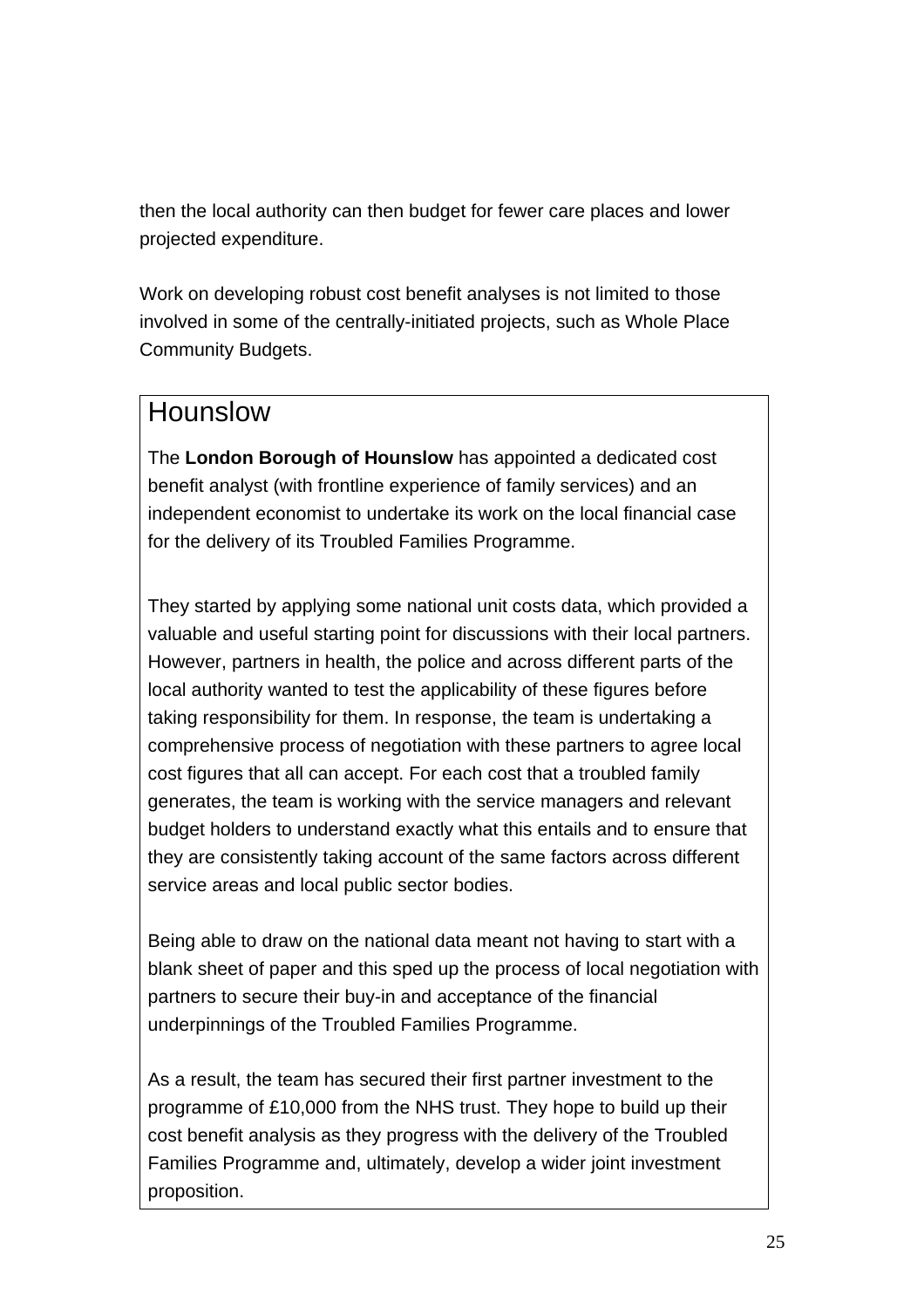# **Sheffield**

The local authority in **Sheffield** is embedding cost benefit analysis into the delivery of its Building Successful Families programme (of which the Troubled Families Programme is part). Having commissioned the Centre for Social & Economic Inclusion to develop a bespoke model, the team is working to develop a better understanding of their own local costs and the potential financial benefits of turning around a troubled family. Building on national data sets and approaches, their priority is to produce a more robust understanding of when financial benefits are cashable and when these benefits may be realised.

Sheffield has used national unit costs as a starting point, thereby accelerating the process, but has found that a local process of negotiation is essential.

*"Local ownership of the costs is critical…When our partners have given us the costs, we can have more of a conversation about benefits when the time comes."*  (Troubled Families Co-ordinator, Sheffield)

Having developed the model, from January 2013 Sheffield's team will begin applying it to further analyse the costs of their troubled families population. Their goal is to build a robust business case for the extension and continuation of effective family interventions beyond 2015.

While rigour, reliability and acceptance by partners will be critical to the credibility of cost benefit work, some areas are also showing how a compelling story can still be told by financial information in its simplest forms.

### **Wandsworth**

The **London Borough of Wandsworth** produces a straightforward 'scorecard' for each family, which maps out the costs of the family in the 12 months prior to receiving family intervention (by the Family Recovery Project) and then tracks the progress of these families in financial terms.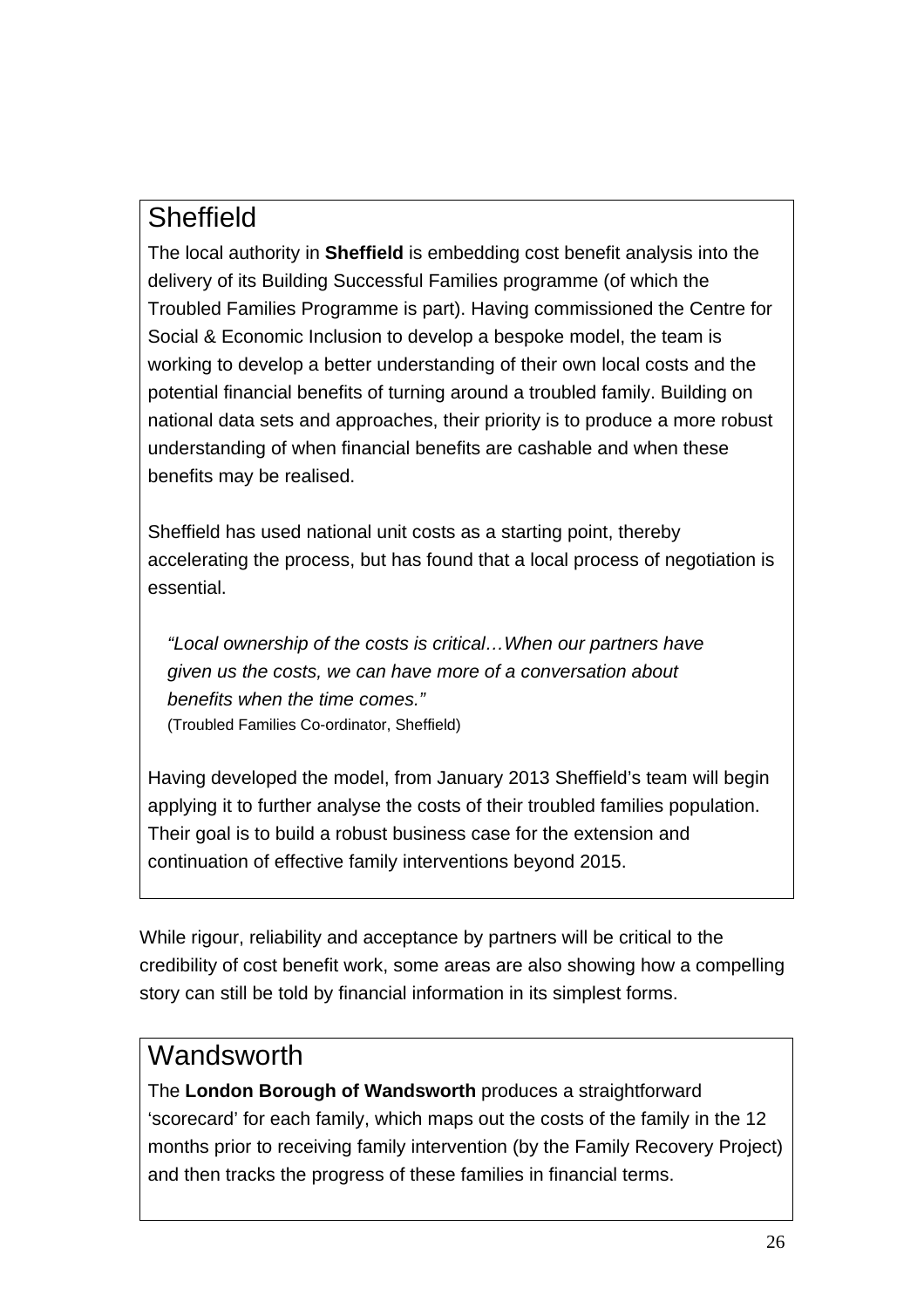From this work, Wandsworth's troubled families team is able to show what has changed in the lives of the families with whom they are working. Their initial work with 17 families has estimated that, in the year before receiving support from the area's Family Recovery Project, these troubled families cost the public sector at least £549,861, equating to an average of just over £32,000 per family. Colleagues in Wandsworth believe this figure is likely to be an underestimate and is being worked on further; they are still building up their catalogue of relevant unit costs and this figure only takes account of those behaviours where the project has been able to achieve an improvement.

The methodology being used in Wandsworth does have some limitations: It does not take account of the improved outcomes and resultant savings which could have been achieved irrespective of the project's work with the family (i.e. the 'deadweight' calculation), and it assumes that patterns of behaviour remain the same over time for all families. However, its strength is in its accessibility. This has helped the team gain local buy-in and start positive conversations with partners about the value of the work across the community.

The following is an example of the total figures generated by an analysis of Wandsworth's 'scorecards' for the first 17 families with whom they have been working $31$ .

The 'costs avoided' are based on known reductions in crime, education, unemployment, health costs, housing problems and social care costs $^{32}$  $^{32}$  $^{32}$ .

| <b>Family</b>  | <b>Annual cost</b><br>prior to<br>intervention | Costs avoided -<br>latest quarter | Costs avoided -<br>annual<br>projection |
|----------------|------------------------------------------------|-----------------------------------|-----------------------------------------|
|                | £102,648.09                                    | £24,923.62                        | £99,694.49                              |
| $\overline{2}$ | £1,053.00                                      | £263.25                           | £1,053.00                               |
| 3              | £168,007.91                                    | £58,754.63                        | £162,179.63                             |
| 4              | £32,763.80                                     | £5,980.75                         | £22,755.60                              |
| 5              | £16,110.89                                     | £2,561.86                         | £6,803.33                               |
| 6              | £8,417.37                                      | £1,471.53                         | £5,436.85                               |
| 7              | £14,614.60                                     | £1,151.80                         | £4,607.20                               |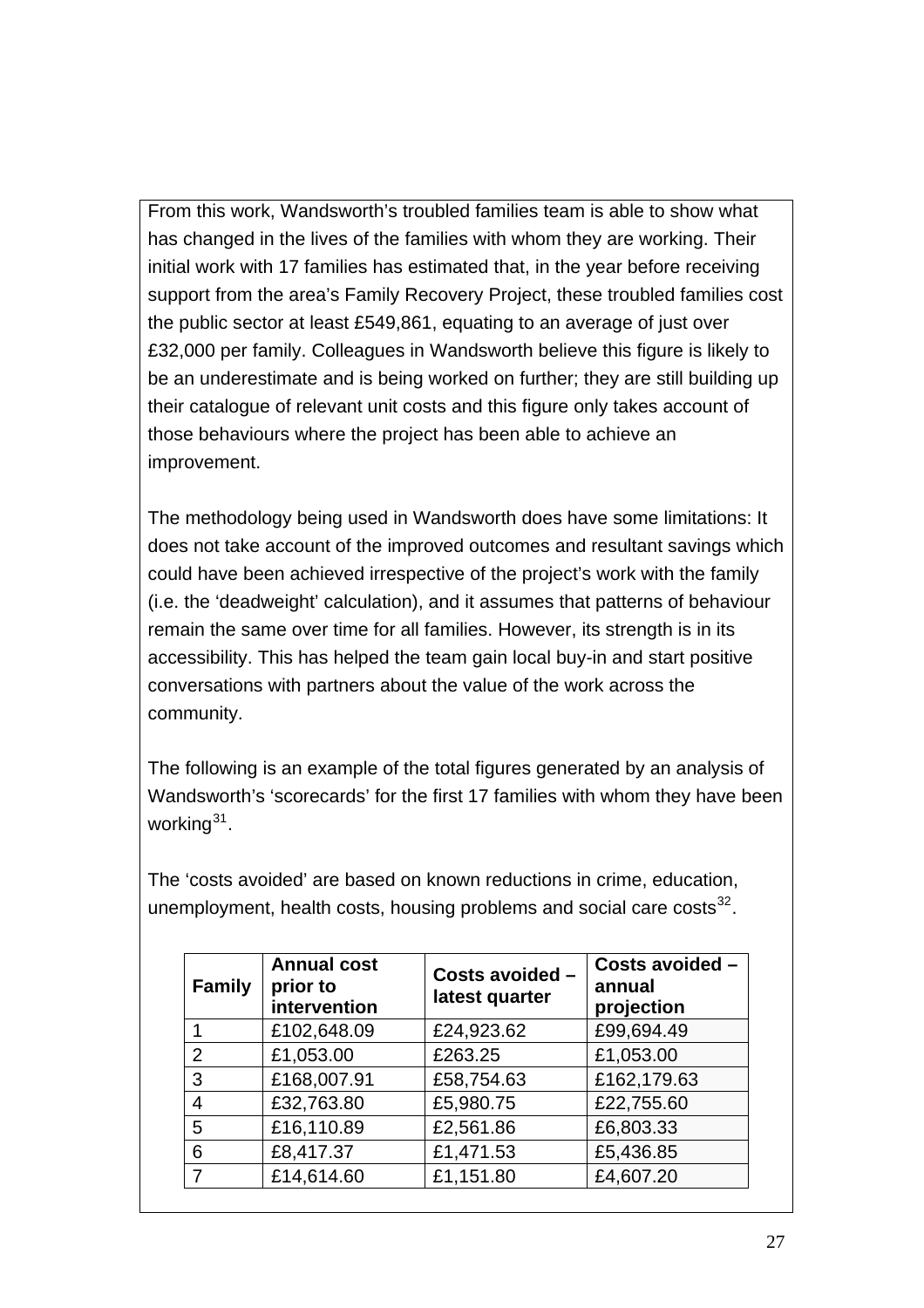| <b>TOTAL</b> | £549,861.55 | £149,206.63 | £499,411.33 |  |
|--------------|-------------|-------------|-------------|--|
| 17           | £3,264.00   | £816.00     | £3,264.00   |  |
| 16           | £5,372.70   | £924.23     | £3,549.98   |  |
| 15           | £40,825.65  | £10,601.87  | £40,950.82  |  |
| 14           | £3,935.53   | £995.73     | £3,890.86   |  |
| 13           | £33,475.69  | £8,397.98   | £33,310.05  |  |
| 12           | £3,941.32   | £985.33     | £3,941.32   |  |
| 11           | £63,034.00  | £15,758.50  | £63,034.00  |  |
| 10           | £251.00     | £62.75      | £251.00     |  |
| 9            | £16,978.00  | £7,687.80   | £13,213.20  |  |
|              |             |             |             |  |

For all areas, two of the most challenging elements of undertaking a cost benefit analysis at this early stage in the delivery of the Troubled Families Programme are estimating both the number of families who will achieve positive results from a new way of working (i.e. the impact of different interventions); and the likely 'deadweight' of interventions (i.e. those families who would have achieved the results irrespective of the intervention).

The report *'Working with Troubled Families: a guide to the evidence and good practice'[33](#page-48-0)*, brought together evidence about family intervention into one place and articulated the key features of what makes such interventions effective and value for money. It showcased work underway across the country to replace previously ineffective, uncoordinated and reactive models of delivery with 'whole family', co-ordinated, assertive approaches to delivery, led by a single dedicated worker for each family. The report described the solid foundation of academic evidence, local evaluations and practitioner experience which is available to inform areas' early stage cost benefit analyses. There are caveats to this strong body of evidence in regard to the lack of a control or comparison group, but these will be addressed in an independent national evaluation of the Troubled Families Programme, which will be getting underway shortly.  $34$ 

All of the local areas whose work is highlighted in this report recognise the value of replacing their current assumptions about outcomes and engagement levels with real performance data. In the meantime, many are taking account of the limitations of their working assumptions by applying different levels of 'optimism bias'.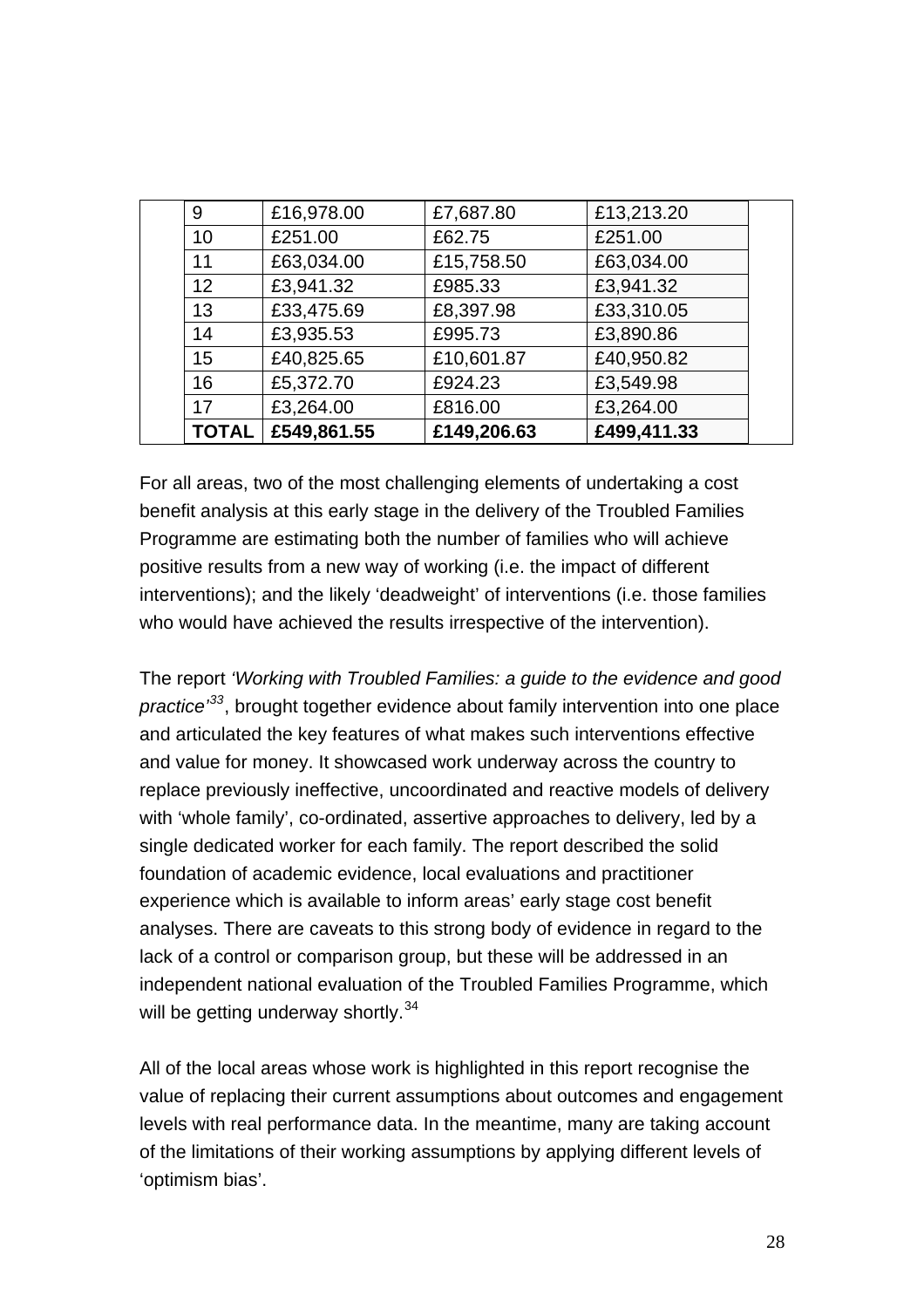## **Greater Manchester Councils**

**Greater Manchester Councils** have developed their own scale so that it is transparently and consistently applying an 'optimism bias' to its analysis. For example, if a unit cost figure or potential benefit has been based on evidence from a 'randomised control trial' in the UK, it is considered the least 'biased' and no correction is made to the figures. Figures based on uncorroborated expert judgments by, for example, frontline practitioners are considered the most 'biased' and are adjusted accordingly by a consistent reduction of 40%. Manchester has identified five different categories of information with equivalent adjustment percentages for their levels of 'bias'. This helps their partners to understand the validity of their data and the degree to which it may be relied upon.

Irrespective of the highlighted limitations and the need to apply such 'optimism biases' (owing to it still being early days in the implementation of new delivery models at such a scale as is necessary in the Troubled Families Programme), the work of these local authorities shows the benefit of putting the groundwork analysis in now in order to make the financial case for services and reforms that can produce significant savings for them and their partners.

#### **Theme 4: Making the financial case for reform:**

Whether the impetus for local areas' support for the Troubled Families Programme is primarily in terms of the social good of helping families change or in terms of cutting costs for the taxpayer, the end result is the same. Uncoordinated and ineffective interventions with individuals are replaced with targeted, pro-active, effective and cheaper whole-family interventions. This means that work to understand the costs and financial benefits of the Troubled Families Programme is not only of interest to Directors of Finance, accountants and their colleagues. On the contrary, in most areas saving money and improving services go hand-in-hand, as service managers look to offer a more effective and coherent responses to the challenges faced by these families.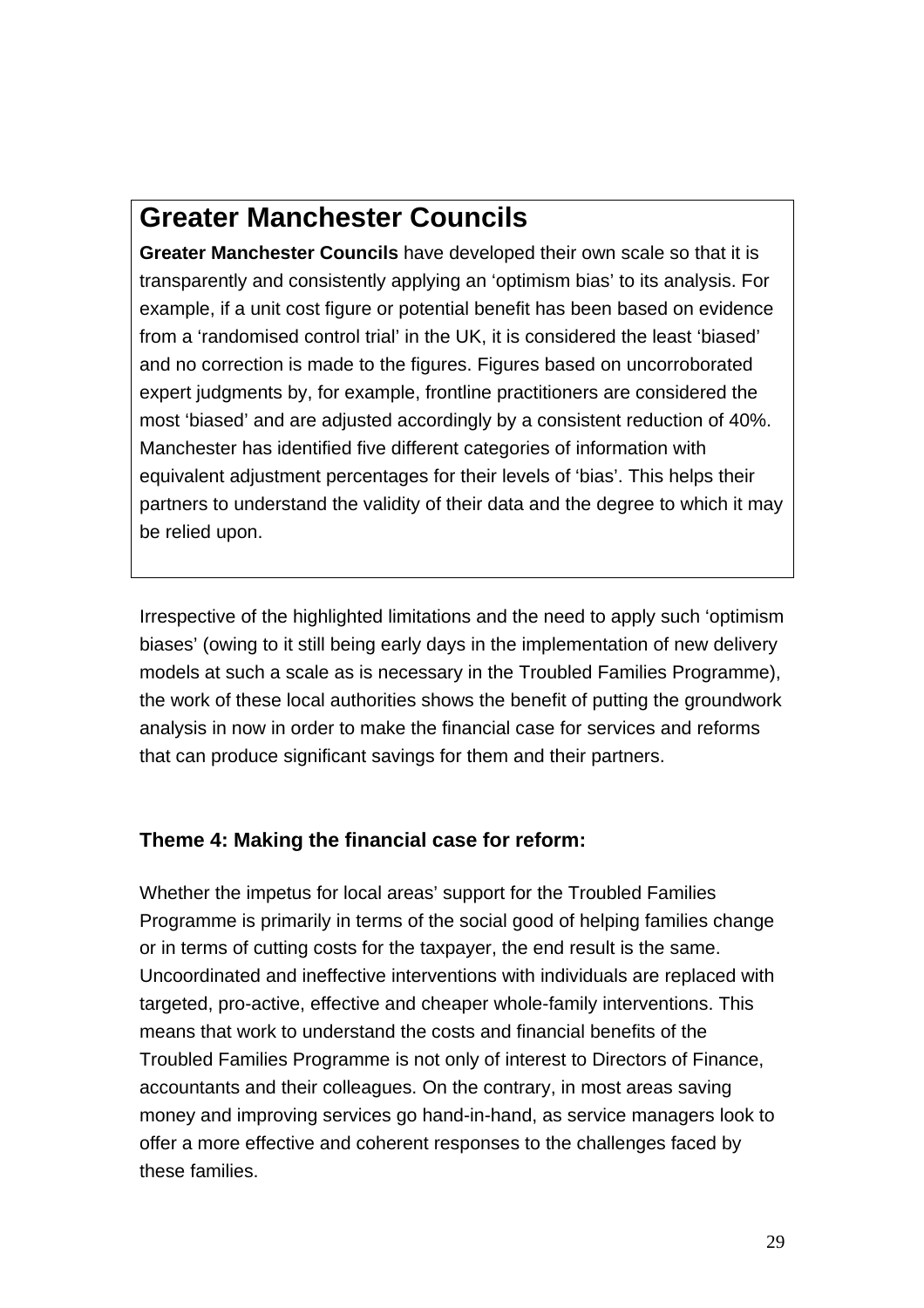# Solihull

As part of **Solihull's** work to make the case locally for delivery of the Troubled Families Programme, service managers from across a range of social care, health, criminal justice and housing services all spent time in each others' services to understand how they operate. This enabled them to identify potential duplications and to map out where the effectiveness of provision was being hampered by barriers within their own systems. These barriers were recognised as affecting both potential effectiveness and productivity.

*"We are often responding to presenting need within a family which has resulted from failure of previous service interventions. This can be expensive…and result in duplication as we respond to repeated patterns of behaviour".* 

(Solihull Troubled Families Co-ordinator)

This process was followed by intensive joint work by these managers to design a blueprint for a new delivery model. Their purpose was to address all the inefficiencies, service failures and missed opportunities that they identified when working with troubled families. They produced a new 'whole family' model, underpinned by a streamlined assessment process, a single 'whole family' plan and intensive key-working.

This service redesign process was then subject to a rigorous cost benefit analysis, drawing on the initial assessments of potential waste within existing processes by service managers and the average cost of services currently provided to families. This estimated that the current additional cost of Solihull's troubled families is £12.14 million annually and made early stage savings projections: even with a very conservative estimated 15% reduction in demand for services by the 296 families, this could result in an estimated annual saving of £1.82 million for the Local Authority. This would provide nearly 150% return on the annual investment into the intensive family intervention model, demonstrating that in addition to helping turn families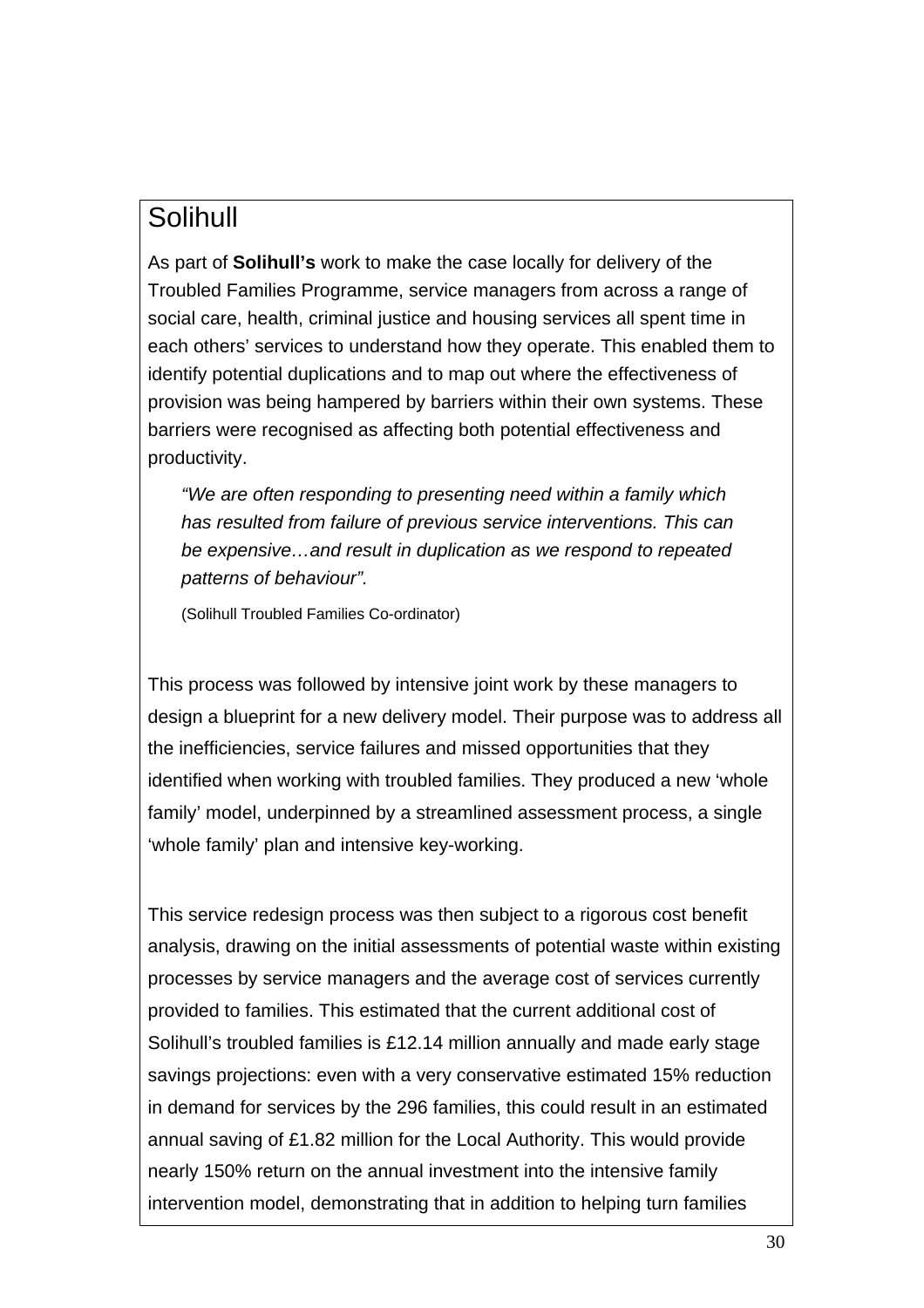around, it could secure savings and the scope to invest in earlier intervention approaches. As a result of this work, all local partners have signed up to second staff into the new delivery model and share the costs/benefits in the long term.

# Oldham

Similar work in **Oldham** was catalysed by concerns about a spike in truancy and school exclusion levels in one particular neighbourhood. Further investigation into the causes of this spike revealed a range of complex problems in the families concerned which was exacerbated by systemic inefficiencies in services. In response, the local authority commissioned a detailed analysis of two representative troubled families (see 'Theme1' above).

*"We found over 200 services for families in our area and no one knows whether this even represents a full picture of what is out there."* 

(Troubled Families Co-ordinator, Oldham)

Following this analysis, the team put together a plan for a new delivery model that would address the service failures and unlock efficiency savings. They estimated these potential savings to be approximately £5.6million within the first 3 years through reducing service duplications and delivering more effective interventions, rising to an estimated £28.75 million within 10 years as the overall number of troubled families reduces and demand falls accordingly. This is based on a model that has a strong emphasis on early intervention and prevention.

This process has not been without its challenges as the necessary decommissioning of services has triggered some anxiety amongst partners. To allay understandable fears and to ensure that they bring partners along with them they have devised a prototype model to test the approach and build the evidence base for wider roll-out. This will also test how much of the savings are cashable in practice.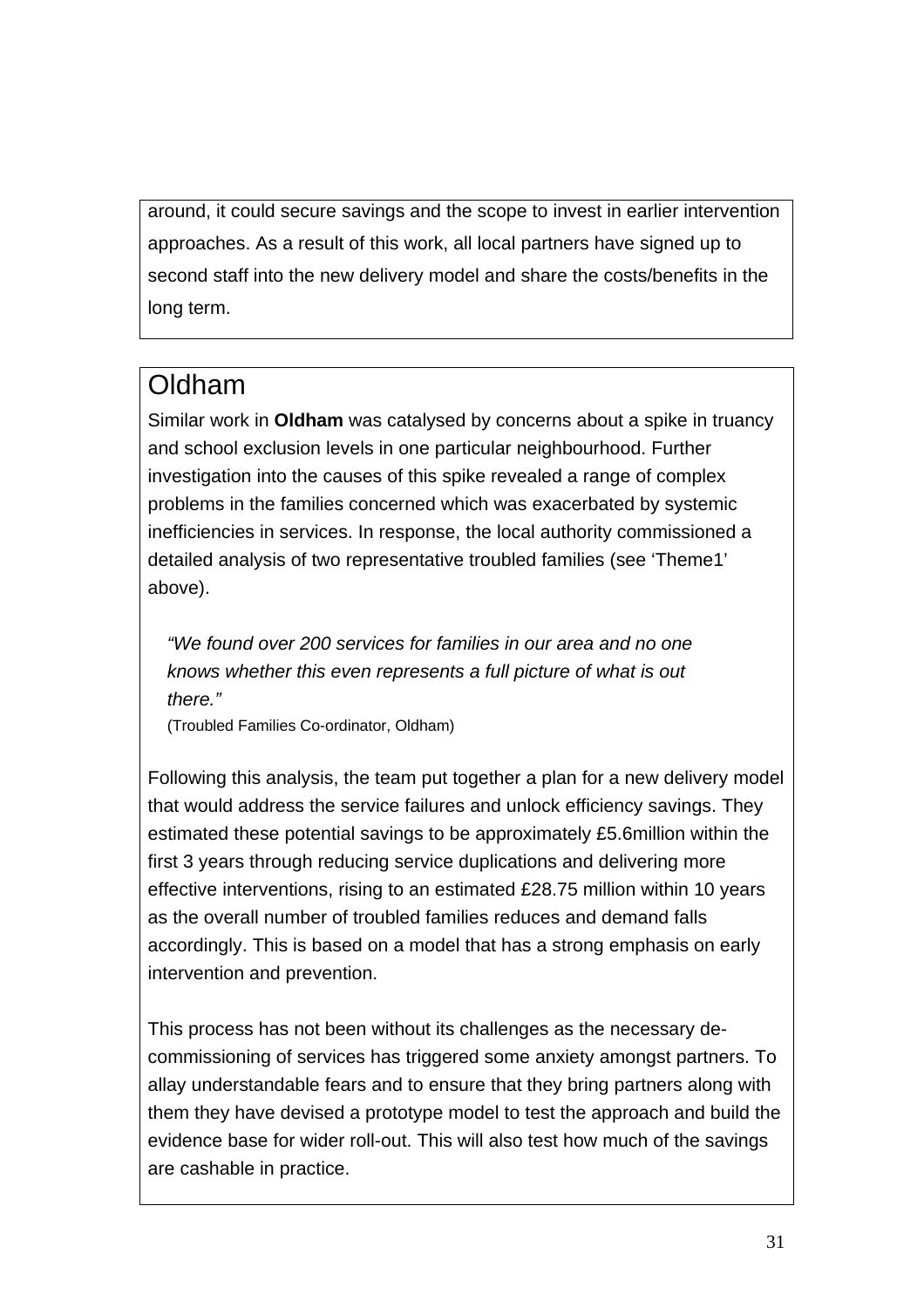# West Cheshire

In **West Cheshire**, the Troubled Families Programme has made a major contribution to the improved services for children and families in response to recent inspection recommendations. This resulted in work to identify the financial costs of 50 troubled families (see Theme 1) in order to identify inefficiencies, gaps and duplication of services.

It has responded by introducing a new 'whole family' delivery model, which greatly streamlines how they and partners work together to assess need, plan interventions, share information and monitor progress.

To substantiate the cost benefits of its new model, West Cheshire is introducing a new tracking system. This will build an up to date and ongoing picture of the costs and financial benefits of work with troubled families and evidence the case for future joint investment.

For other areas, while the starting point for their work may have been budgetary pressures and unaffordable expenditure on troubled families, the driving focus has been on reforming services to improve the lives of troubled families and, thereby, achieve savings.

### Greater Manchester

As a Whole Place Community Budget pilot, **Greater Manchester** estimates that their 8,090 troubled families cost approximately £600million per year, equating to an average of £74,166 per family. Greater Manchester has identified that this is not only unsustainable in terms of the cost across multiple government agencies, but it is failing the families themselves.

*"Despite all we have invested in initiatives like Sure Start, 40% of Greater Manchester's 5-year-olds aren't ready for school…We are spending money on beds and benefits, rather than investing in success. We need to really get to grips with dependency."* (Steven Pleasant, Chief Executive, Tameside Council, November 2012)

In response, Greater Manchester has designed a new delivery model, with a strong emphasis on breaking the cycle of worklessness, low skills and low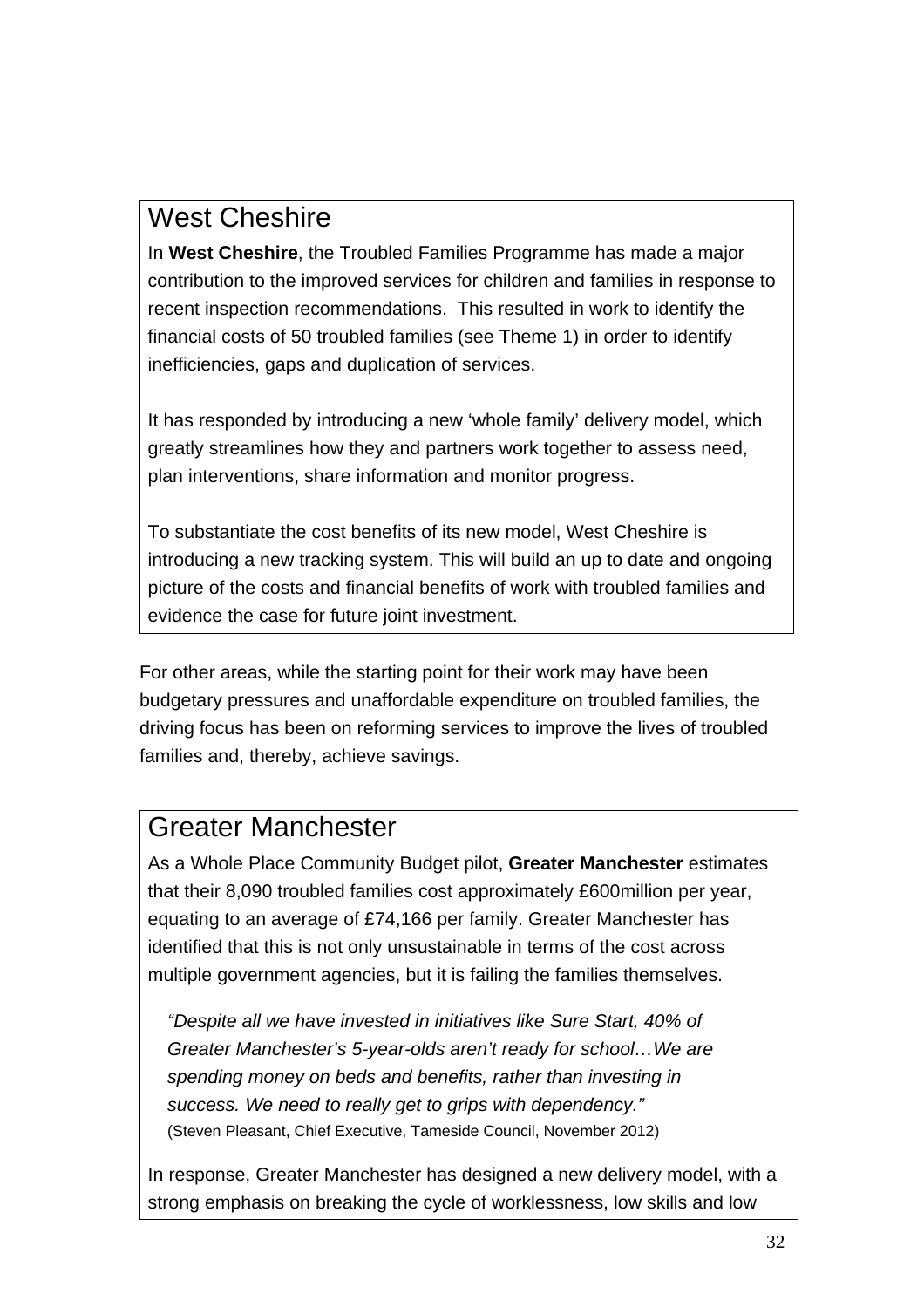aspirations present in many of these households. They have introduced a 'single shared outcomes framework' for their evidence-based interventions, targeted at different levels of need. Frontline staff across health and local government are working together and being retrained to adopt a family intervention style 'whole family' approach, developing a single family plan so that interventions from different organisations, such as mental health, Jobcentre Plus, and social work are better sequenced to respond to the individual family's problems and needs – and to help them not only be generally more stable, but to move them towards economic productivity and ultimately sustained employment.

Manchester City Council has tested this new delivery model in the Longsight, Gorton and Wythenshawe areas of the city and compared the effectiveness of this approach with their former delivery models. This work has considered both the resulting improvements in family outcomes and the projected financial savings of the new delivery model. Though early in the evaluation process, the most recent interim findings show promising indications of success, with improvements in levels of criminal behaviour (28% reduction), mental health problems, (20% reduction in levels of in-patient care) and fixed term exclusions (50% reduction). Improving the work-readiness and skills of many troubled families will require interventions that are sustained over a long period and so the evaluation has not yet highlighted any significant impacts in this area.

Greater Manchester's focus on robust evaluation is not just about determining whether the programme is successful or not. The purpose is also to use the evidence captured as a basis for securing investment from other organisations, where they also benefit from reductions in a family's problems. To date, Manchester City Council has negotiated initial agreements with Work Programme Prime Contractors, Probation, Police and Jobcentre Plus. Stockport, Salford and Oldham are all progressing a similar investment agreement approach, creating a long-term sustainable investment model for this type of work.

Improving outcomes and unlocking savings are common goals across all the areas highlighted in this report. Most have strategies that focus either on improving productivity or on reducing demand.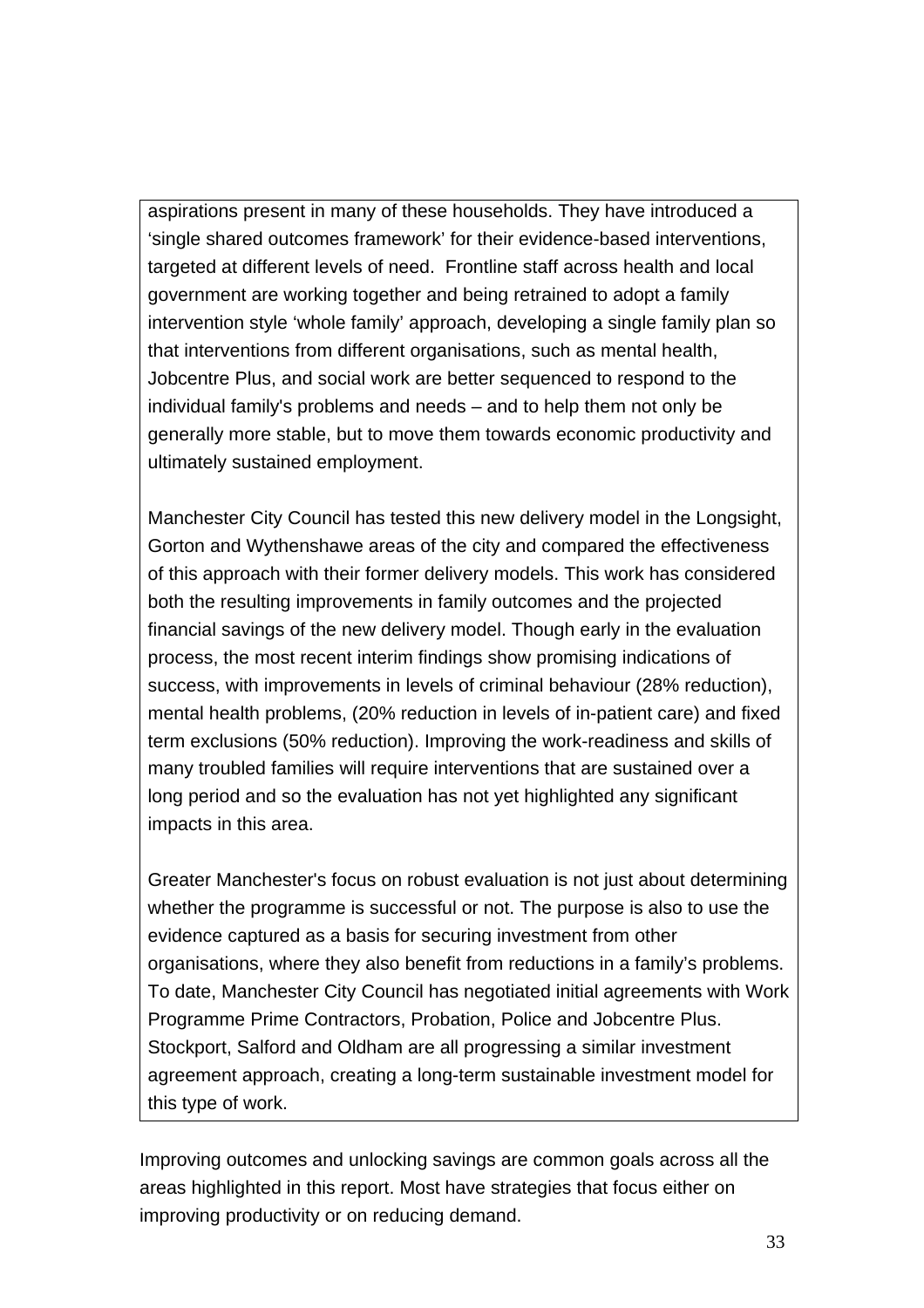Employing a family intervention approach, for example, can improve productivity through streamlining assessments, referrals and plans and making consequent workforce changes that reduce costs. Reducing demand relies upon solving or reducing the problems troubled families have so that they make less demand on services – fewer call outs for the police because they are not committing crime, less use of the A&E department because families are having health problems dealt with by their GP instead, or fewer care placements needed because the family can be kept together without harm.

No area is exclusively focused on either productivity or reducing demand but the weighting of one over the other is a clear distinction. A focus on boosting productivity is attractive as it is seen as offering quicker returns, and can be more palatable to those delivering frontline services as a route out of excessive administrative burdens and towards more hands-on contact with families. A focus on demand reduction is seen as the way to bigger financial returns in the longer term and additional benefits falling to central government (e.g. reducing benefits bill and lower prison populations).

#### Solihull

In **Solihull**, one of the key ways that the troubled families team plans to boost productivity is by rationalising the number of assessments undertaken for each family. Existing assessments will be made available to all services across the council so that repeat questioning to determine the same information becomes unnecessary.

Findings from the Children in Need study, undertaken by Loughborough University $35$ , indicate that, on average, a core family assessment takes 16.5 hours and 87% of this time is non-contact with the family. On this basis, Solihull believe that less data gathering and form filling, together with a reduction in repeat assessment activity, should help to increase the face-toface contact time with families and improve results. Based on a mid-point hourly rate for a social worker of £21.66 in Solihull, a 50% reduction in noncontact time could deliver £154 of productivity savings from each core assessment alone. From just this single reform, therefore Solihull estimate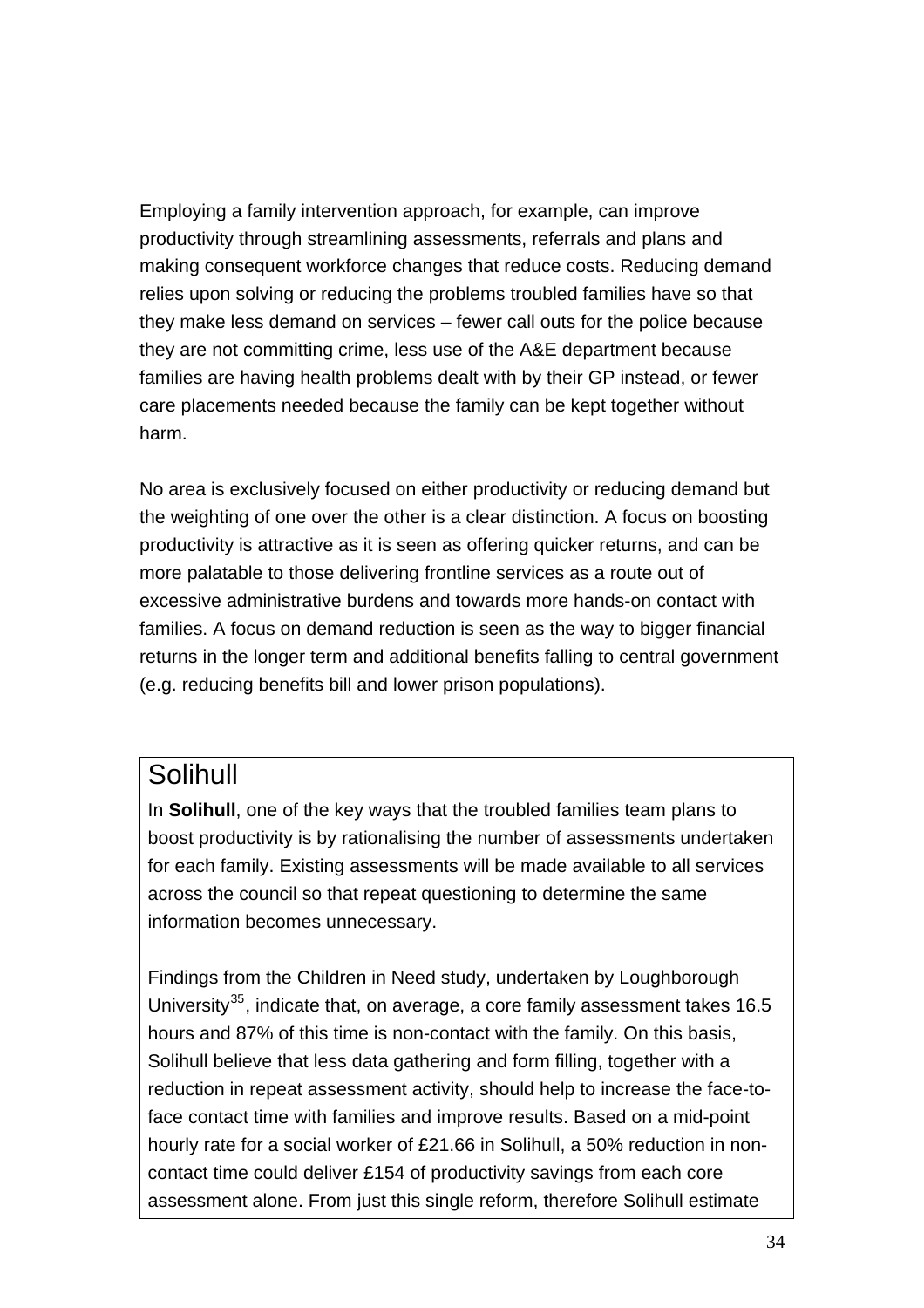the potential savings across all of their 296 troubled families to be an estimated £45,584.

While a focus on boosting productivity is clearly important and valuable, it risks failing to realise the full savings potential of the Troubled Families Programme if demand can also be reduced.

Tough decisions have to be made to realise the benefits that come from both reducing demand and boosting productivity; there will be an unavoidable element of decommissioning of existing services to achieve cashable savings. The Oldham example above illustrates the challenge this can present. In financial terms, the success or failure of this programme will rest to a large degree on the willingness of public sector commissioners to bring an end to the funding of some local services, in the face of clear evidence that maintaining the status quo is failing families and not delivering value for money for the taxpayer.

#### **Theme 5: Securing joint investment:**

The Troubled Families Programme went live less than 10 months ago and all the areas referred to in this report are still engaged in refining their cost calculations, benefit projections and in implementing their new delivery models. However, most have opened discussions with their local partners in health, criminal justice and welfare to work services about the prospect of sharing the costs and benefits of this form of work – and the most advanced have already negotiated investment agreements on that basis. These discussions are about how a range of local public bodies can shift this work from an interesting analytical exercise into real investment and joint action.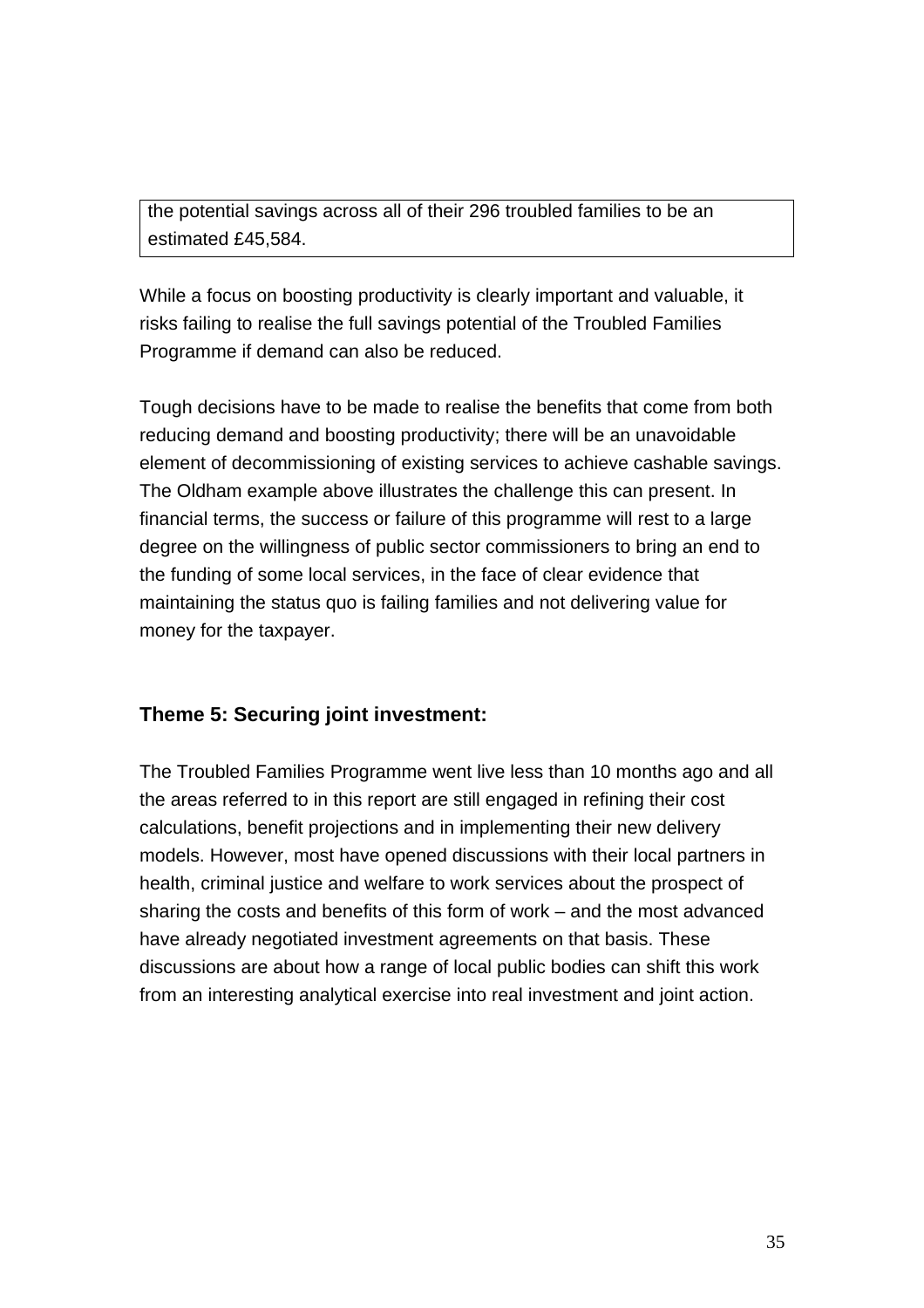# **Leicestershire**

**Leicestershire's** troubled families team has negotiated a cash investment agreement totalling £8.7 million for family intervention services to be delivered in the period April 2013 - March 2016. This is in addition to in-kind resources for overhead costs. This is predicated on estimated savings of £34.5million<sup>[36](#page-48-0)</sup> to the area and the national public sector purse by working with 1,440 families directly, and potential additional savings of up to £16million gained from European Social Fund programmes working with a further 1300 families in the county. A significant proportion of these savings will be savings that recur year on year.

The main investment partners are the County Council, contributing the largest proportion, followed by: health, contributing £1.5million cash from Clinical Commissioning Group budgets and a further £75,000 from their public health budget; local district councils, contributing £575,000 in cash and some additional in-kind resources; and police, contributing £100,000 in  $cash.<sup>37</sup>$  $cash.<sup>37</sup>$  $cash.<sup>37</sup>$ 

### **Wandsworth**

In the **London Borough of Wandsworth**, the Family Recovery Project (which operates a family intervention service) has been funded through a Community Budget that brings together the staff-in-kind contribution of two police officers, a Job Centre advisor, mental health worker, housing officer and health advisor, alongside existing local authority family intervention workers. This pooled budget also includes significant cash contributions from the Primary Care Trust, registered social landlords, the Home Office's Safer Stronger Communities Fund and local authority contributions.

# **Manchester**

**Manchester City Council** has brokered a series of 'heads of terms' agreements with partners that lay the groundwork for moving to a fully operational investment agreement. The Manchester Troubled Families Programme is worth £17.8million, comprising £9.4million in in-kind contributions and £8.4million in cash. While these partner contributions have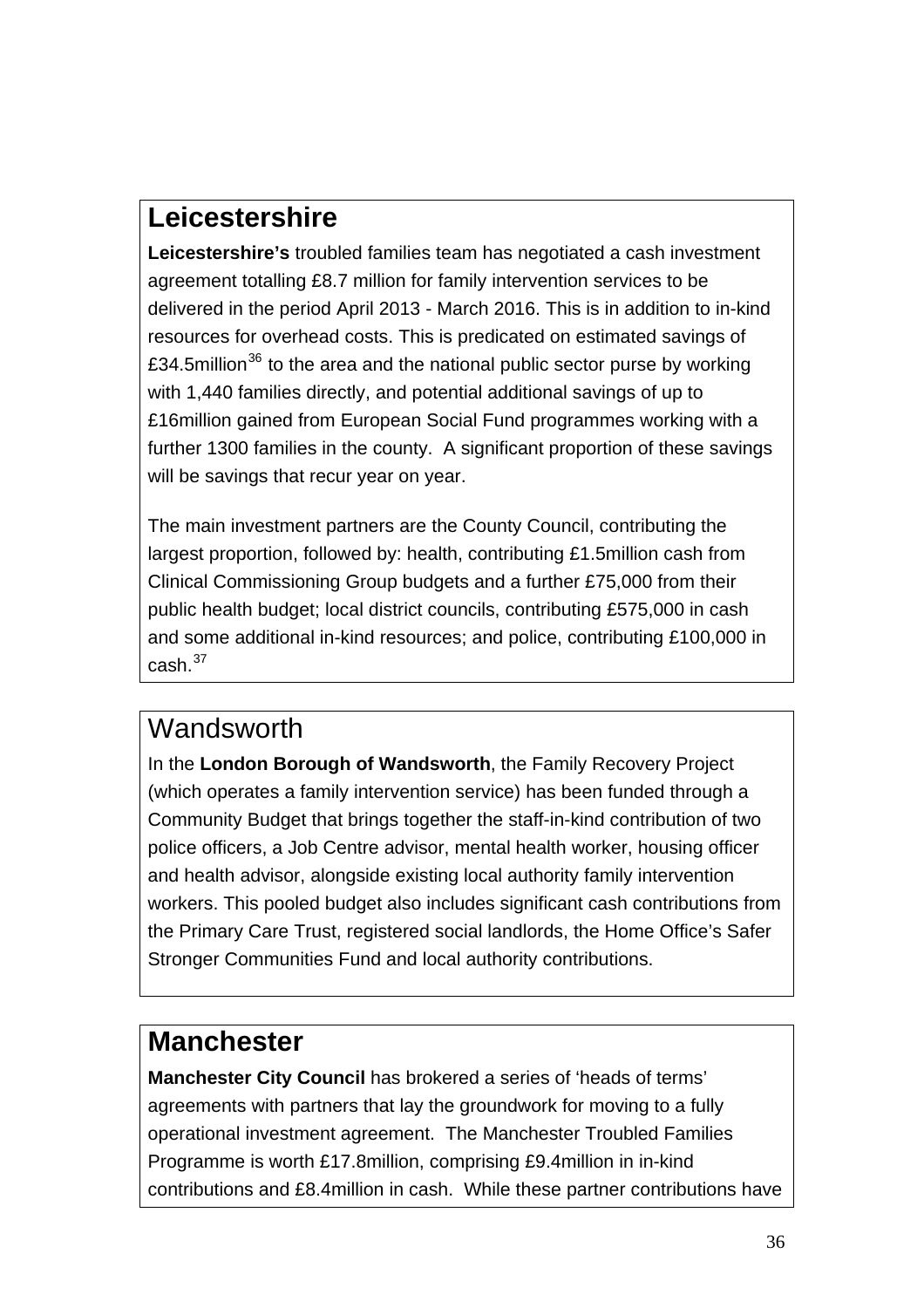been secured for this time-limited and defined programme, in order to make the troubled families work sustainable, Manchester needs a suitable investment arrangement to fund future services. The heads of terms agreements provide the platform for achieving this, in identifying partner priorities that can be acted upon by the programme and thereby generate a return on investment over a defined period (typically 3-5 years although varies by partner).

This work is illustrative of the fact that local authorities can't just turn up to their partner agencies headquarters with a begging bowl for money and/or investment-in-kind.

Powerful though the evidence in this report may be, the case studies also provide evidence of the scale of bespoke work needed to convince local partners to invest. The examples shown here do, however, provide a headstart in detailing information on costs and benefits which is already available, and by describing approaches which have helped some authorities gain support from their partners, and momentum for system reform.

These approaches will need local tailoring and local data too but the investment in this work is essential for all local authorities if they are to make the case for a more integrated approach amongst all local partners which can deliver much needed cost savings.

Some of the work being undertaken by these local authorities and their partners set out in this report is ground-breaking and could help to ensure that the successes of the Troubled Families Programme are sustained far beyond the Government's current £448 million investment and 2015 timetable. However, achieving this goal is not without its challenges. All these investment agreements are predicated on the ability to convert projected cashable benefits into reality and, while some of this is in the gift of local authorities, many of these savings fall across local public sector agencies and central government departments.

The Government has acknowledged the challenges of unlocking savings that fall to Whitehall departments. At a pragmatic level, areas such as Manchester are actively engaging with their Work Programme providers and seeking to negotiate joint investment arrangements as part of their existing contractual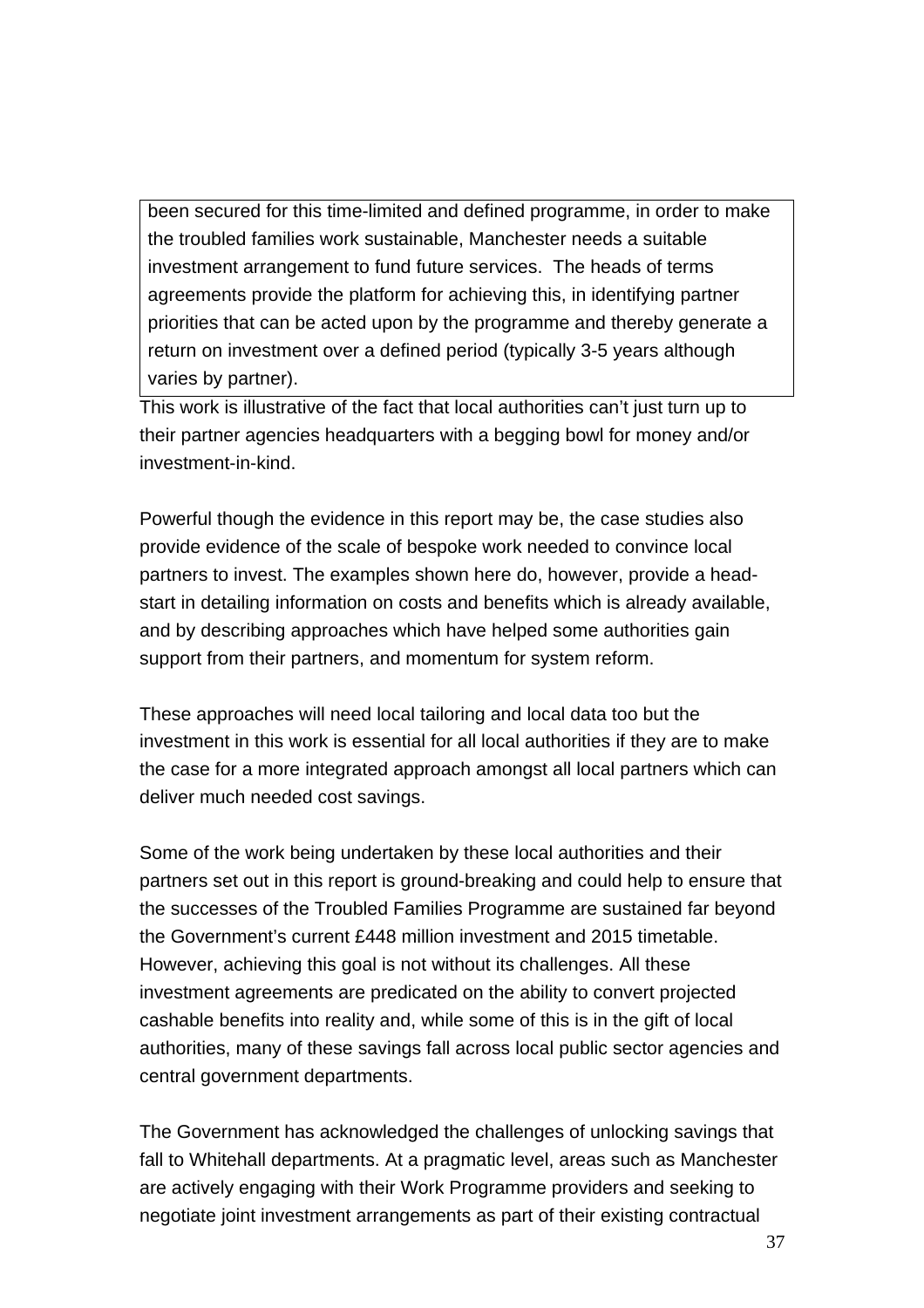arrangements. And centrally, initiatives such as the Cabinet Office's £20million Social Outcomes Fund<sup>[38](#page-48-0)</sup> demonstrate some progress as they help areas to access some of the benefits which fall to central departments. However, it is early days for such arrangements; they are only tackling fragments of the problem and further work will be required to really take on these issues.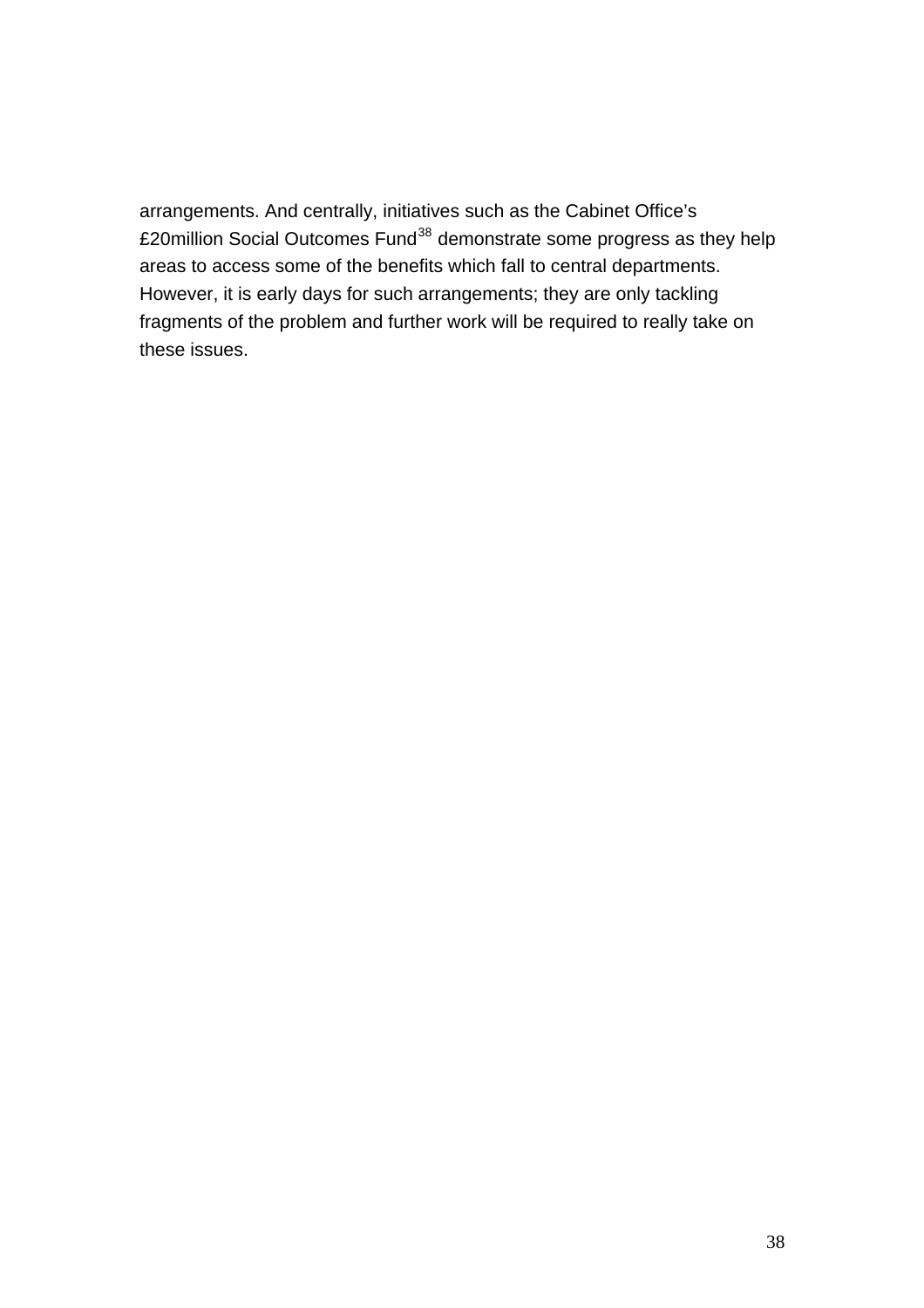## Conclusion

There is a broad consensus that the task of turning around deeply troubled families needs to be tackled in a radically different way, and is a task that can't be shied away from.

*"Dimming the lights is simply not enough."*  (Sir Bob Kerslake, Head of the Civil Service and Permanent Secretary of the Department for Communities and Local Government)

*"Talking about efficiency savings is just tinkering at the edges. This has to be about demand reduction to really unlock savings."* (Sir Peter Fahy, Chief Constable, Greater Manchester Police)

*"Productivity improvements can bring quick wins, but the big prize is in reducing demand in the long term and creating a less paternalistic relationship with families."* (Cllr Mike Jones, West Cheshire)

Convincing people that the way we provide services to and spend money on troubled families is ineffective and costly is fairly easy – any cursory consideration makes this quickly self-evident.

Convincing people of the merits of more integrated, pro-active, whole-family approaches is not that hard either – there is plenty of evidence about the success of family intervention and that evidence base is growing all the time.

Convincing people to stop pursuing current ineffective and costly approaches and to invest in those that are evidenced to be more successful is, however, a tougher proposition.

To realise benefits at a worthwhile scale will often mean system reform. It will often require the decommissioning of services. It will often mean securing the buy-in – and financial contribution – of partners. And all of these factors require some sound financial analysis of what costs are being incurred by which agencies in respect of which families over what time period.

When that analysis is in place then local leaders and managers are much better equipped to take the necessary decisions – and start to reap the benefits, in both financial and social terms.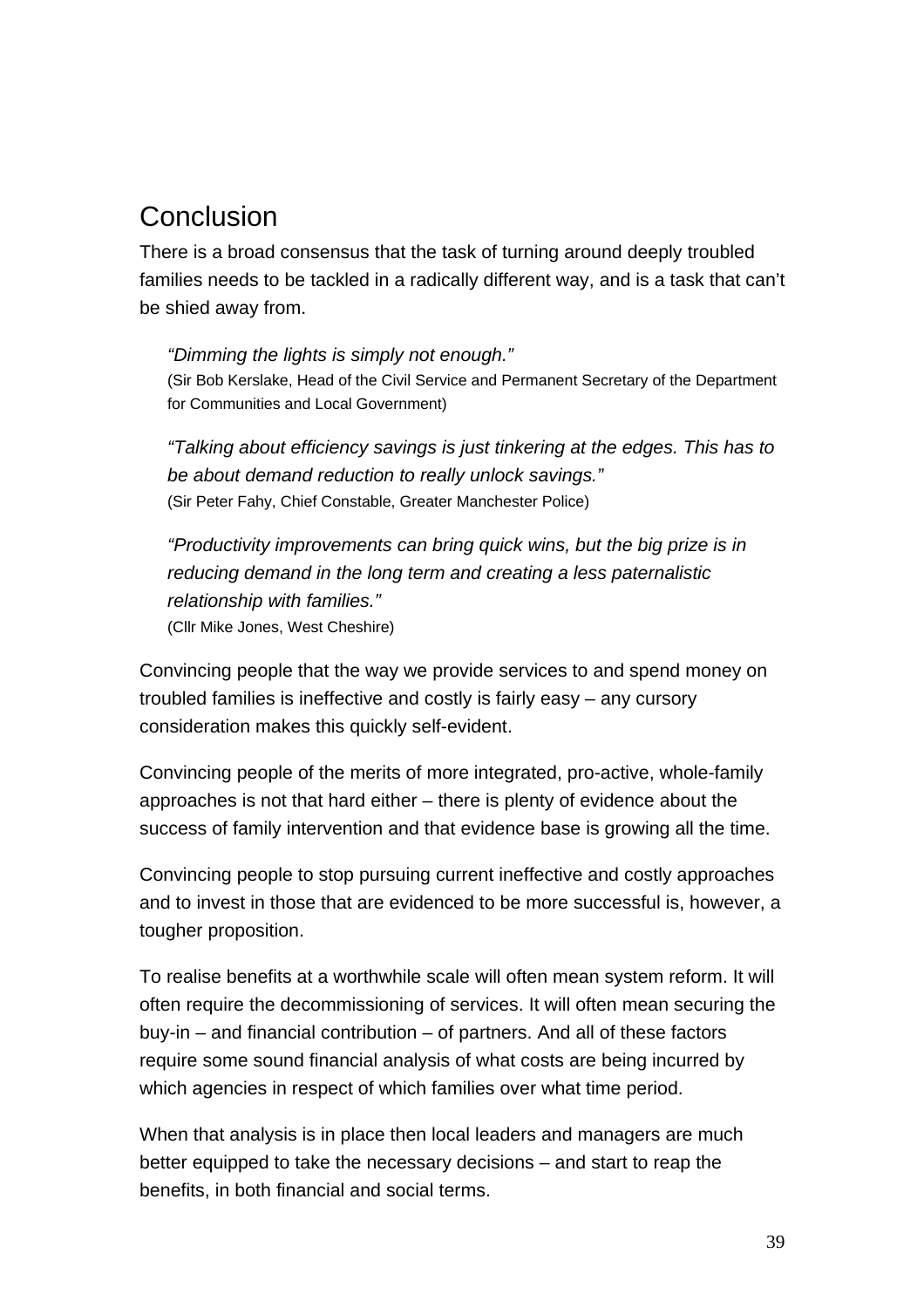#### **Troubled Families Team**

January 2013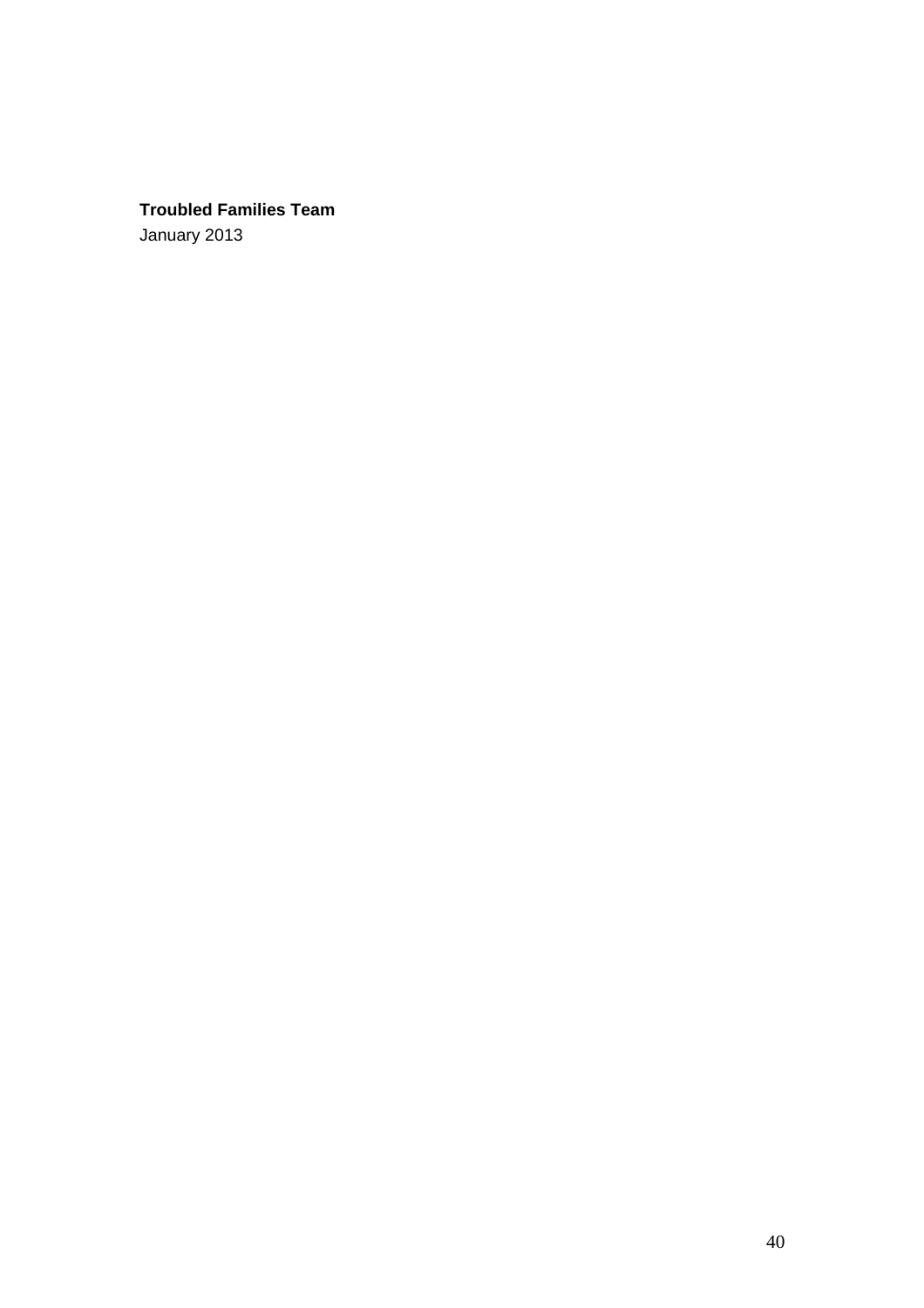# Annex A: List of local authorities involved in the production of this report

The Troubled Families Team would like to thank the following local authorities for their invaluable help during the production of this report:

Birmingham City Council West Cheshire City of Westminster **Cornwall** Essex County Council Hull Leicestershire County Council London Borough of Barnet London Borough of Hammersmith & Fulham London Borough of Hounslow Royal Borough of Kensington & Chelsea London Borough of Wandsworth Manchester City Council (drawing on evidence from the wider group of Greater Manchester local authorities) Oldham Solihull **Sheffield**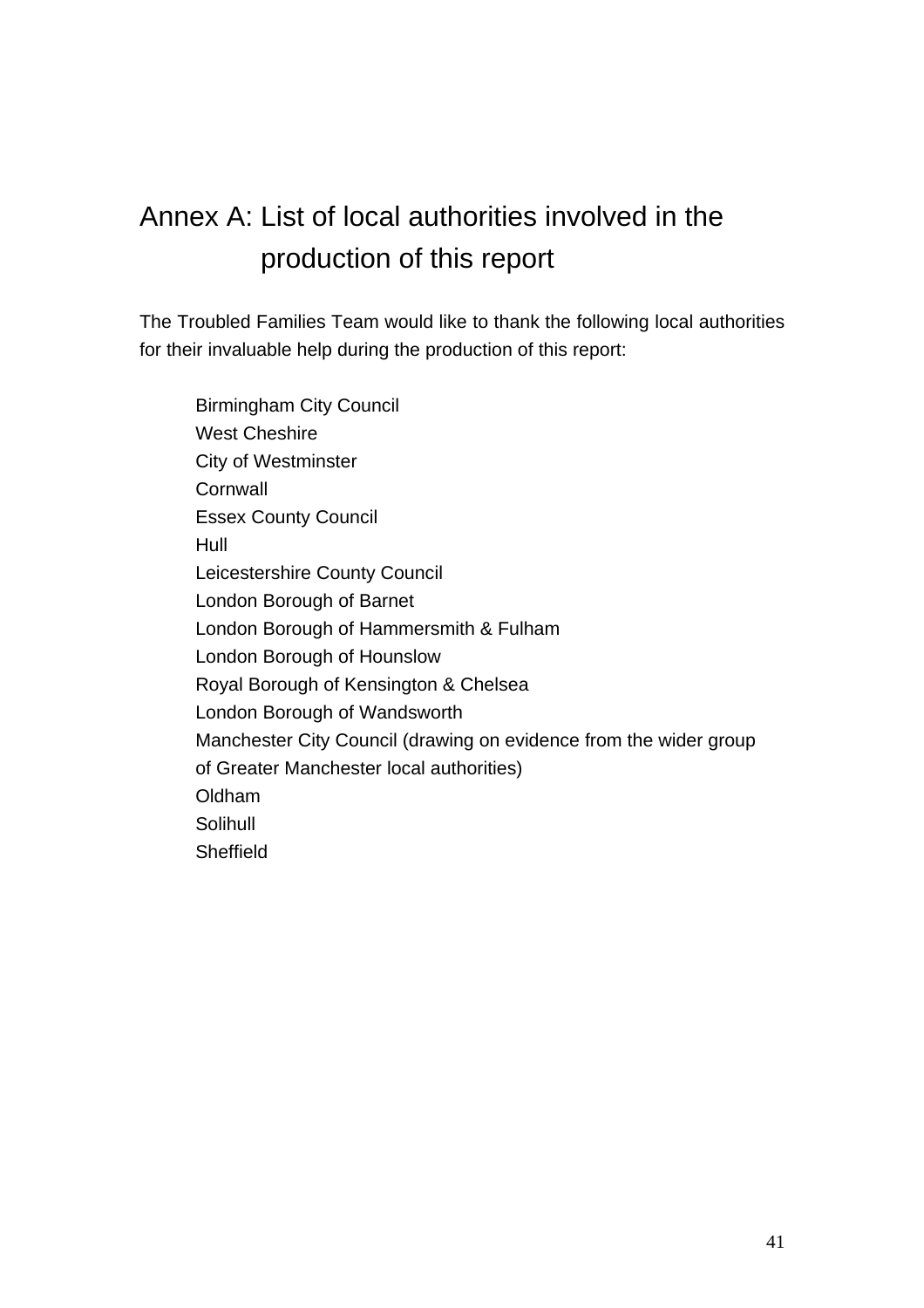# Annex B: Explanatory note of sample costs tables **1. Samples of reactive costs**

#### **Average annual cost of child in a secondary Pupil Referral Unit**

**Essex:** This figure is based on 2011/12 costs.

**Sheffield:** This figure is a local estimate for Sheffield's 'Inclusion Units', but may not be a precise annual figure as some pupils do not remain in a 'Inclusion Unit' for the full school year.

**West Cheshire:** All figures provided for table were derived from the development of their formative costs database in their Whole Place Community Budget business plan.

**Solihull:** This figure is based on costs from a neighbouring local authority.

**Leicestershire:** Leicestershire currently has one Pupil referral Unit which provides provision for Key Stages 1-3. Under a new funding arrangement for this Unit from April 2013, the average unit costs will be approximately £25,000 per place, with provision for 51 places.

**Greater Manchester:** All data provided by Greater Manchester is set out on their cost database tool. This figure is based on the total budget of one of Manchester Pupil Referral Unit's, divided by the number of places available.

#### **Average annual cost of a child in foster care**

**Essex:** This is based on 2011/12 costs.

**Sheffield:** This figure relates to the cost of agency foster care provision. The cost for in-house foster provision is £7,800 per year.

**Solihull:** This cost rises to £38,896 for children placed outside Solihull.

**Leicestershire:** Costs range from £8,100 to £33,400.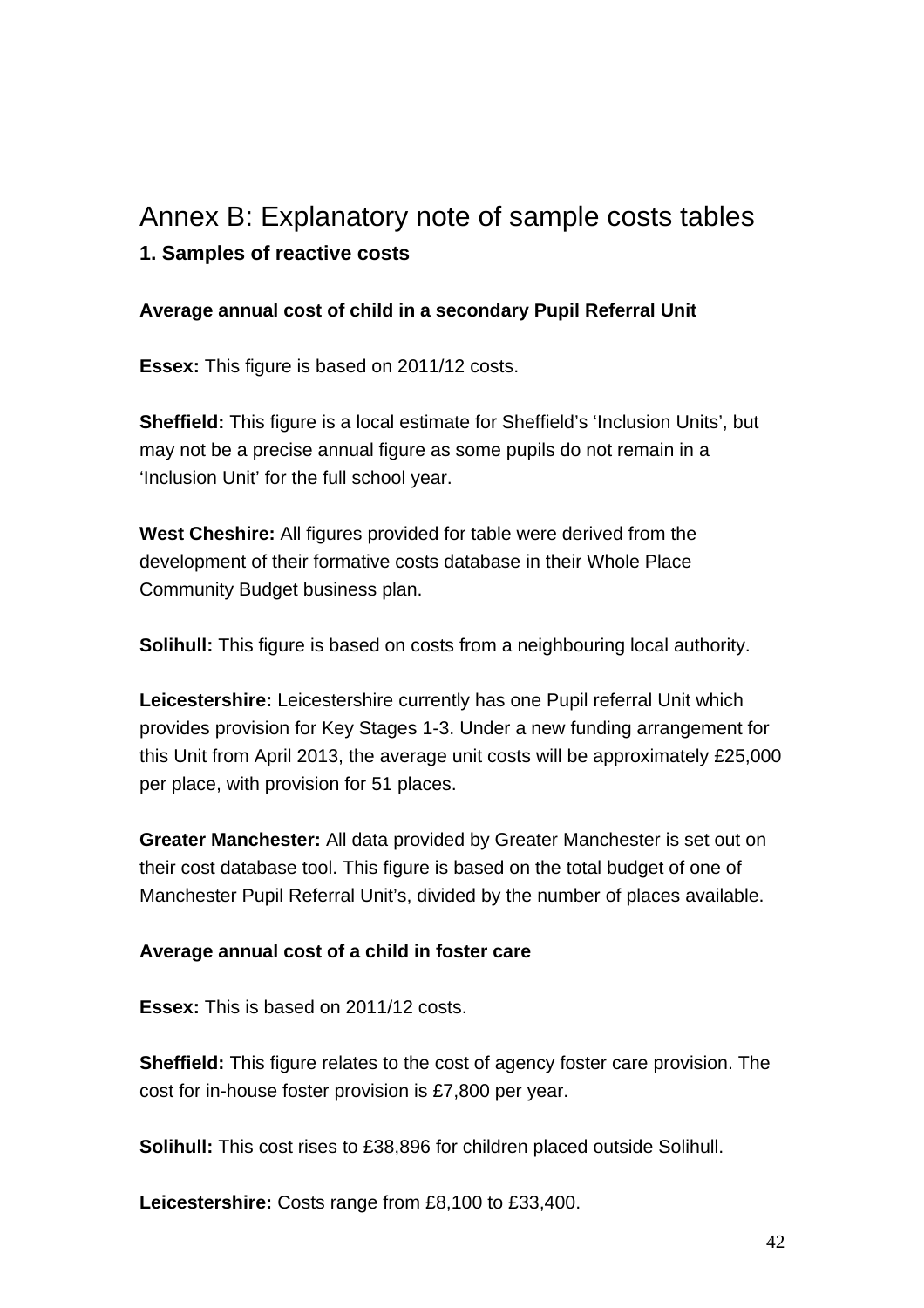**Birmingham:** This figure is the average cost of an internal and external foster care placement per year on the basis of 2011/12 figures. The average for inhouse and external placements differs in unit costs from £20,480 to £39,697 per annum accordingly.

**Greater Manchester:** This is the average for external foster care placements based on 2011/12 figures. The average for in-house placements is £20,480 per annum and the average for externally provided placements is £39,697 per annum, providing a combined average of £30,548.

#### **Average monthly cost of a child on a Child Protection Plan**

**Essex:** This is based on 2011/12 costs.

**West Cheshire:** This was based on the local cost estimate of nearby Tameside.

**Leicestershire:** This is the cost per child per month. The cost per annum for a plan in operation is £6,800.

#### **2. Samples of family intervention costs**

#### **Intervention costs per family: Family intervention service**

**Essex:** This figure is based on 2013/14 forecasts.

**Leicestershire:** This figure is based on a predicted total delivery cost of £8.7 million for a 3 year period to work with 1,440 troubled families. This excludes some management and accommodation costs that have been offered as inkind contributions by non-local authority partners. The costs include staffing (48 Family Support Workers, 6 Senior Family Workers (performing supervisory roles), a Head of Service and minimal Performance Support Staff. The balance includes a commissioning budget of circa £500,000 for personalised family support, spot purchasing and to fill gaps in support; a community budget for each of the seven districts to purchase community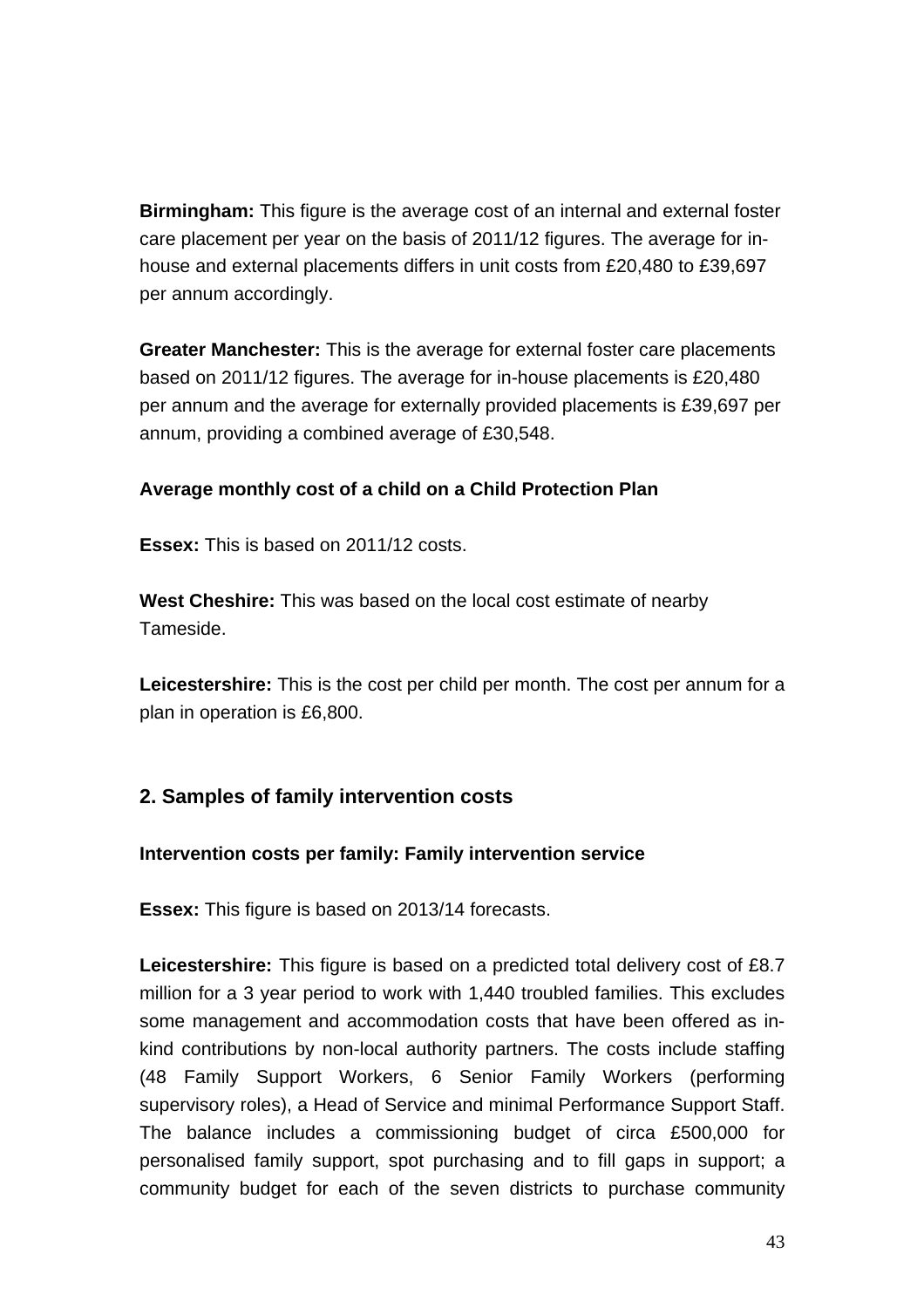support (e.g. volunteers, peer mentors, self-help groups etc.); management information systems; and workforce development costs.

**Sheffield:** Both figures are based on the £40,000 cost of a worker for a year. The lower cost relates to workers who achieve successful outcomes with a caseload of five families per year on average – i.e. less complex families. The higher £20,000 figure relates to Sheffield's High Support Services Family Intervention Project. At the same cost per work, this service achieves successful outcomes with fewer families and over a two year period.

**Solihull:** The total revenue cost of Solihull's proposed delivery is £3,165,297 over three years. Based on their goal to work with 296 troubled families, this equates to an average of £10,694 per family. These costs include the salaries of the Troubled Families Co-ordinator and x20 frontline workers, analytical support to track performance and costs, administrative support to maximise frontline contact with families, a £50,000 per annum 'spot purchasing budget' to respond to family needs and a £120,000 per annum commissioning budget to address gaps in service provision.

**Tri-Borough:** The lower figure relates to their less intensive Family Coaches project, which will support some families within the troubled families group.

This project builds on the best of the Family Recovery Project, but works with the family for a shorter 6 month period. Tri-Borough aims to offer 532 families a Family Coach. The total cost of this service is £2,561,000, including staffing and a 'spot purchase'/ commissioning budget. This includes a starting staff of 26 workers, 3 deputy service managers, one service manager and a business support officer. The higher figure relates to the Westminster City Council and London Borough of Hammersmith and Fulham's Family Recovery Project and the Royal Borough of Kensington and Chelsea's Families Forward, which has a similar unit cost.

**Birmingham:** This figure is based on the following analysis: [http://dartington.org.uk/wp-content/uploads/2012/11/IIC-Child-Protection-1-](http://dartington.org.uk/wp-content/uploads/2012/11/IIC-Child-Protection-1-November-2012.pdf) [November-2012.pdf](http://dartington.org.uk/wp-content/uploads/2012/11/IIC-Child-Protection-1-November-2012.pdf)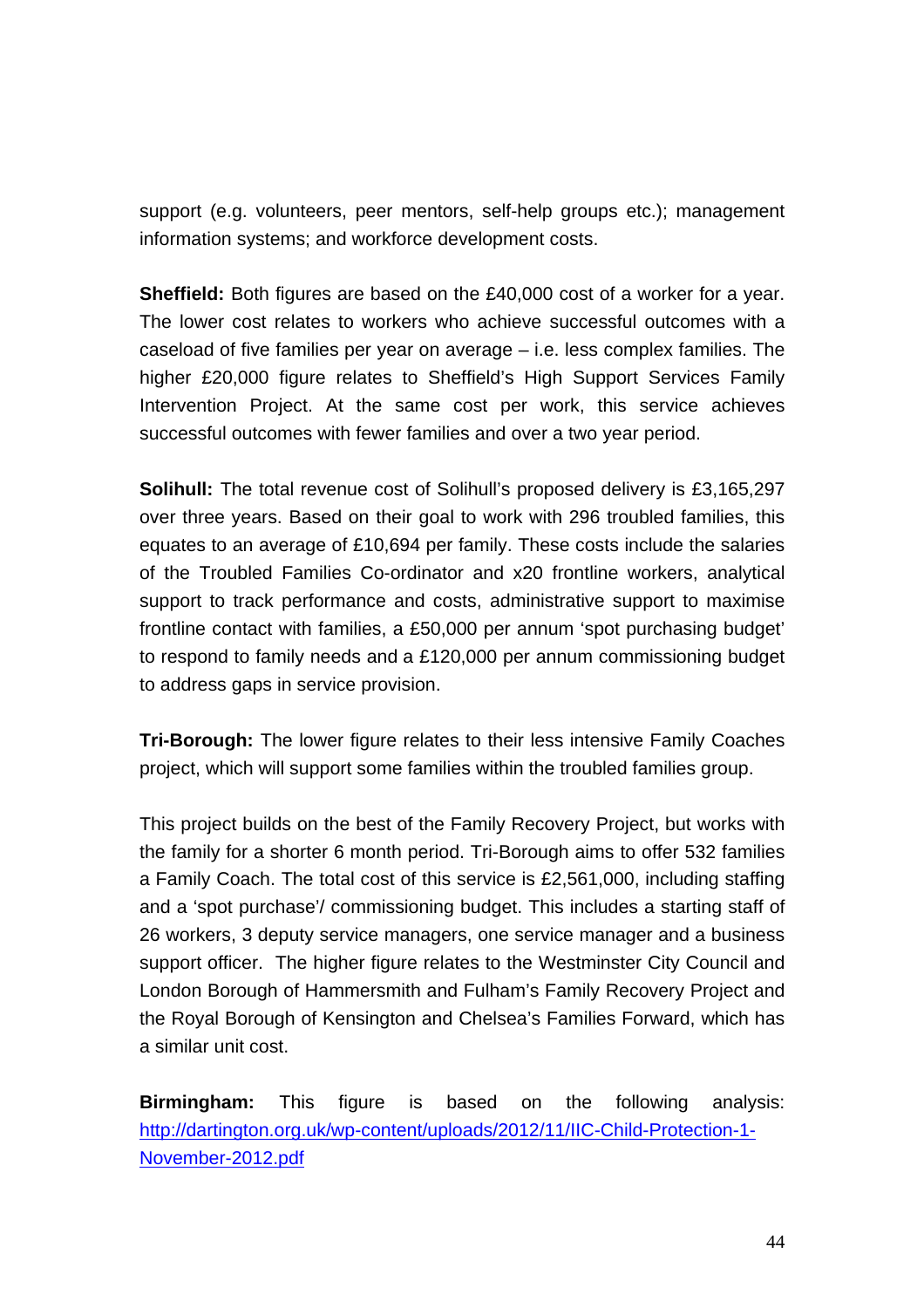**Manchester:** This figure is based on the average cost of four different family interventions in Manchester (Family Intervention Project, Assertive Outreach, Parenting Courses and Families First). These are tailored to the needs to the families on an increasing scale of intensity. There are significant differences in caseload and intensity. For example, a Parenting Course caseload is typically 16 families for one school term, while a Family Intervention Project caseload is 6 families for a year long programme. 204 families in Manchester will receive a service from a Family Intervention Project. The total cost of delivering a family intervention to 204 families over one year is £5,613,085. This figure represents both the cash and in-kind cost of addressing these family's issues. The average cost per family is £27,515 per family, which is a cash requirement of £14,806 after accounting for services already provided by the local authority and other public services. The main cost elements are salaries of a team of 47 including 39 key workers, administrative support and delivery overheads, a £1,000 budget per family to provide tailored support for each family's needs as well as a budget of just over £2 million for commissioning additional services such as mental health treatment or substance abuse counselling.

#### **Intervention costs per family: Multi-Systemic Therapy**

Multi-Systemic Therapy is a family therapy, delivered in the home by qualified therapists. It focuses on improving parenting and rebuilding positive relationships so that a family can manage future crisis situations, delivering long-term sustained impact. It is an evidence-based programme with a 30 year track record.

**Essex:** This scheme is being funded on a payment-by-results basis and, therefore, there is no per family unit cost within the contract. However, this indicative estimate has been based on a median performance expectation of 380 families receiving the intervention, which would generate an estimated £17.3 million in savings and thereby trigger a payment by the local authority of £6.7 million for these results (i.e. £6.7 million / 380 families = £17,631). This costing does not take account of the additional risk transfer associated with the contracting arrangements in Essex.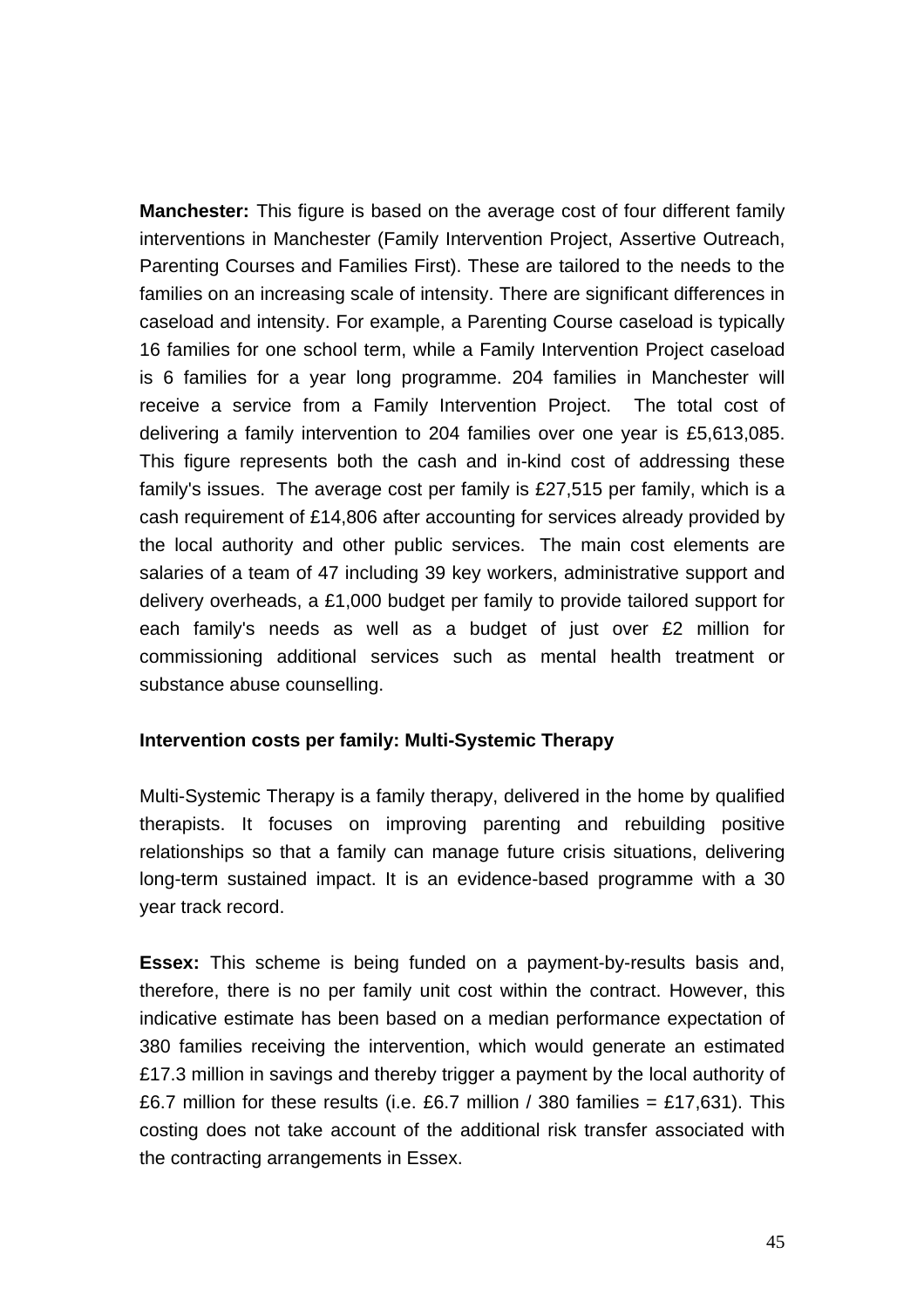**Tri-Borough:** This figure is based on a typical 3-5 month Multi-Systemic Therapy intervention.

**Oldham:** Multi-Systemic Therapy is a more intensive intervention than the area's wider family intervention service, as it involves more contact time with the family and this is reflected in the higher unit cost.

**Birmingham**: <http://dartington.org.uk/projects/investing-in-children/>

**Manchester**: This is based on a total cost of £568,087, which has been calculated to include salary and on-costs for a team of three educational psychologists and eight family support workers over a one-year period.

**West Cheshire**: This calculation is based on the current cost for West Cheshire's Multi-Systemic Therapy pilot. This is a relatively small-scale project, designed to support 35 individuals and families initially.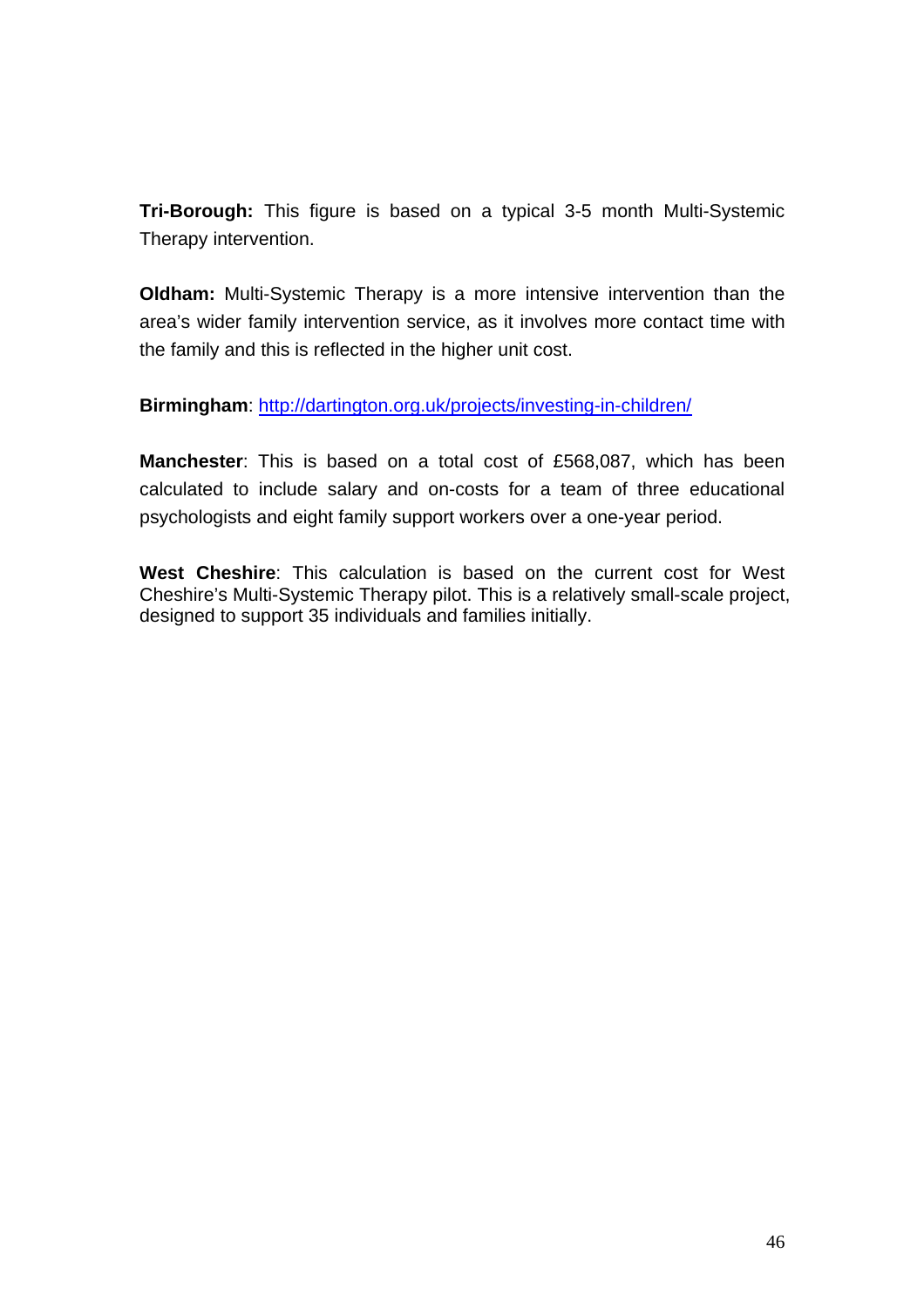#### <span id="page-46-1"></span>**Endnotes**

 $\overline{a}$ 

<span id="page-46-0"></span> $1$  'Cashable' benefits are direct financial savings with money released that can be spent elsewhere or reduce overall public spending. For example, some of the services which are most commonly considered cashable are those that are 'spot purchased'. Foster care placements and legal advice for housing evictions are typical examples, but these will vary depending on the commissioning arrangements of each local area.

<sup>2</sup> <https://www.gov.uk/government/publications/listening-to-troubled-families>

<sup>3</sup> Department for Communities and Local Government: [https://www.gov.uk/government/news/louise](https://www.gov.uk/government/news/louise-casey-calls-for-family-intervention-approach)[casey-calls-for-family-intervention-approach](https://www.gov.uk/government/news/louise-casey-calls-for-family-intervention-approach)

<sup>4</sup> A detailed explanation of this analysis will be published shortly by the Department for Communities and Local Government.

 $<sup>5</sup>$  In August 2011, the Cabinet Office launched four Social Impact Bond pilots in Hammersmith & Fulham,</sup> the City of Westminster, Birmingham and Leicestershire to trial a new way of funding intensive help for troubled families.

<sup>6</sup> Whole Place Community Budgets were launched by the Department of Communities and Local Government in December 2011 to test how to bring together all funding for local public services in an area to design better services and achieve better outcomes.

 $<sup>7</sup>$  A list of the local areas involved in the production of this report is provided in Annex A.</sup>

<sup>8</sup> <https://www.gov.uk/government/publications/the-troubled-families-programme-financial-framework>

 $9$  Oldham conducted an audit with front-line workers in March 2012, asking them to identify families that they would view as troubled against the criteria set out in the Government's Financial Framework for the Troubled Families Programme. From this audit, the local authority gave families a score, based on the range and complexity of their problems. Scores for troubled families ranged from 30-70. The families selected for the case studies where in the middle of this range.

 $10$  Based on practitioner knowledge, the complexity and resultant cost of these families was assessed as between 50-60%, where 100% would represent the highest cost, most challenging families. The model used in Cornwall has the facility to factor in professional judgments about the severity of a family's needs.

 $11$  The figures are based on an updated version of the figures published by Barnet in June 2012 in 'Family Focus: Barnet's work with Troubled Families: Statement of work June 2012'.

<sup>12</sup> This includes £320,000 from the Community Safety Partnership, £150,000 from Barnet Homes, £200,000 from health partners, £250,000 from the Department for Work and Pensions and £50,000 from the Police.

<sup>13</sup> The costs associated for supporting unaccompanied asylum seeking children and disabled children have not been included.

<sup>14</sup> <http://www.peterborough.gov.uk/search.aspx?terms=customer+segmentation>

<sup>15</sup> Between January and December 2010, around 650,000 offenders were cautioned, convicted (excluding immediate custodial sentences) or released from custody. Around 170,000 of these offenders committed a proven re-offence within a year. This a one year proven re-offending rate of 26.7%: 'Proven Re-offending Statistics Quarterly Bulletin Jan - Dec 2010, England and Wales', *Ministry of Justice* (25th October 2012).

<sup>16</sup> For example, the Department for Education's Family Savings Cost Calculator: <http://www.c4eo.org.uk/costeffectiveness/edgeofcare/costcalculator.aspx>.

 $17$  This work will build on the initial estimates of four local authorities, which were produced in 2012. This is available as part of the Local Government Association partnered troubled families toolkit. See here for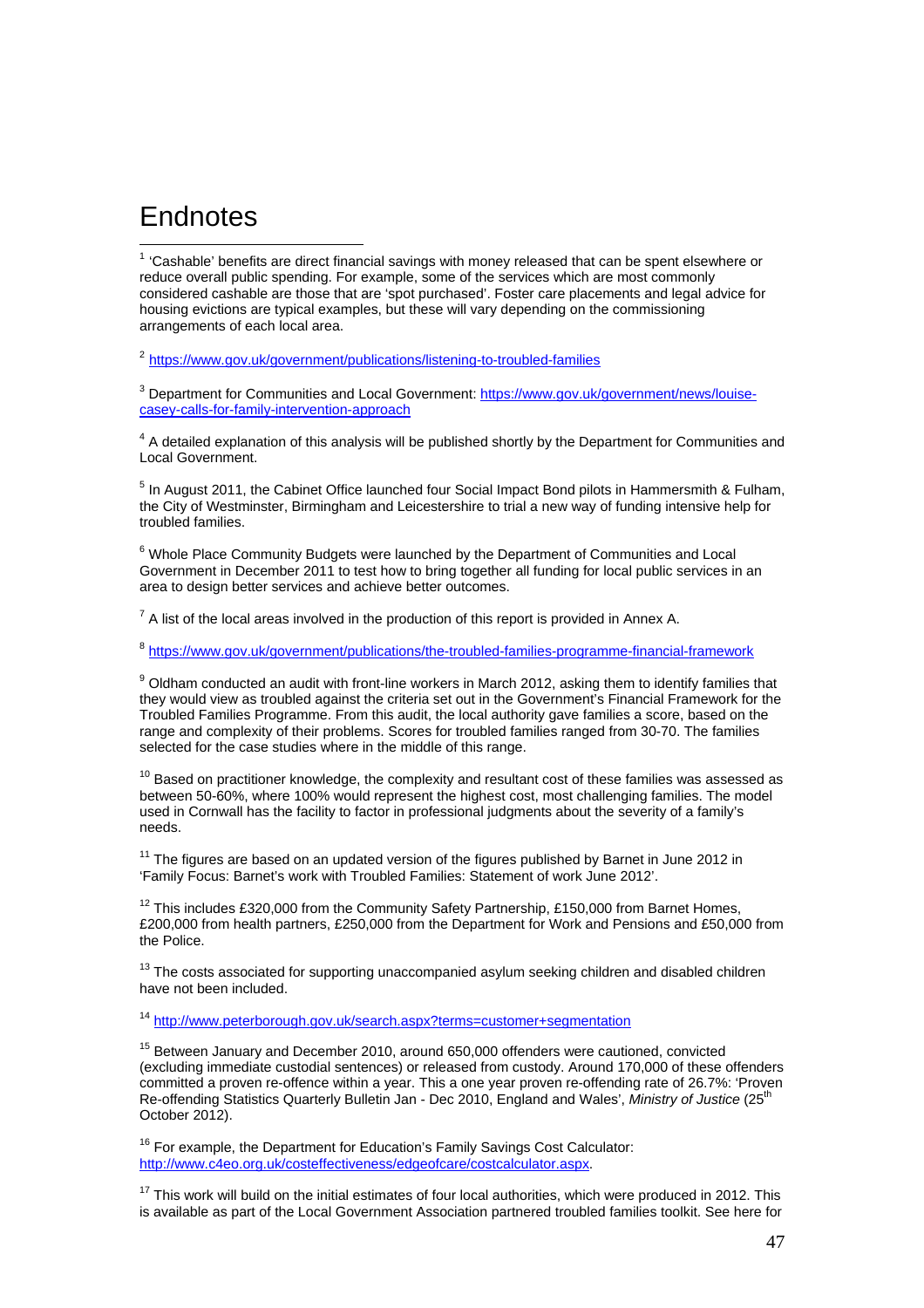<span id="page-47-0"></span>1 more information: [www.local.gov.uk/c/document\\_library?get\\_file?uuid+05090be1-4264-864f-](http://www.local.gov.uk/c/document_library?get_file?uuid+05090be1-4264-864f-307b95214431&groupld=10171)[307b95214431&groupld=10171](http://www.local.gov.uk/c/document_library?get_file?uuid+05090be1-4264-864f-307b95214431&groupld=10171)

 $18$  A detailed breakdown of this analysis will be published by the Department for Communities and Local Government shortly.

 $19$  These costs estimate expenditure costs. The degree to which these costs may convert into cashable savings will vary.

 $20$  As part of their future work, Oldham is costing a further 50-70 families in order to validate these figures.

 $21$  Typically, 'at risk' families demonstrate many of the same issues as a troubled family, but at a lower level. For example, instead of having three consecutive terms of poor attendance at school, a child may only have one; instead of reported domestic violence, concerns have been raised by professionals working with the family that there are relationship problems that could 'escalate', or instead of having an Anti-Social Behaviour Order, there has been a 'warning letter' from their social landlord in relation to their behaviour. A family would not be identified as 'at risk' simply because one of these issues is evident, but because of the combination of factors in the household.

<sup>22</sup> This figure is low in comparison to other areas because it does not include universal services, any 'high-risk events' (e.g. imprisonment) or any 'universal plus' services (e.g. A&E attendance).

 $23$  This is an initial indicative estimate based on the total revenue budget of the local authority divided by the number of one family or lone parent households (i.e. this excludes single person households).

 $24$  This is based on their costed sample of 50 case studies.

 $25$  This is based on the additional £41,000 estimated cost of a troubled family. These figures are based on 2011/12 budget figures.

 $26$  This is Leicestershire's projected average saving for 1,284 troubled families. The local authority estimates that a further £10,000 average saving may be achieved for a further 156 'at risk' families and it is on the basis of these combined savings that Leicestershire has designed its Troubled Families programme.

 $27$  This estimated is based on 1,000 families in Manchester resulting in financial benefits of a projected £32,631,567 over a 5 year period. This is equal to a unit benefit per family of £32,632 per year or £6,526 per month. It should be noted that later years are expected to be lower than initial years to take account of the lag as time moves on after the intervention and effectiveness reduces. This includes savings to health, benefit payments, the police and the criminal justice system, to local authorities in terms of reduced looked after children and homelessness costs, to schools and Registered Social Landlords.

<sup>28</sup> This figure is based on Oldham's best estimates, using modelled data and will be refined through their current prototyping process. This figure reflects Oldham's projected savings over the next 10 years. It is based on estimated savings of £28.75 millions over a 10-year period for 750 troubled families (midrange point between their estimated 500 - 1000 group).

<sup>29</sup> The themes were health and social care; troubled families; work and skills.

 $30$  For further information about Manchester's cost benefit database: [http://neweconomymanchester.com/stories/1336-evaluation\\_and\\_costbenefit\\_analysis](http://neweconomymanchester.com/stories/1336-evaluation_and_costbenefit_analysis)

 $31$  This reflects the total cost for those behaviours that the local authority has been able to cost, using a combination of nationally published costs (e.g. the DfE Costs Calculator) and Wandsworth's own local costs.

 $32$  The disparity in cost avoidance levels across the families is because of some behaviours having a higher cost associated with them than others (e.g. children's social care has a significantly high cost than may other interventions) and because Wandsworth has not been able to associate unit costs with all the positive improvements seen across the families.